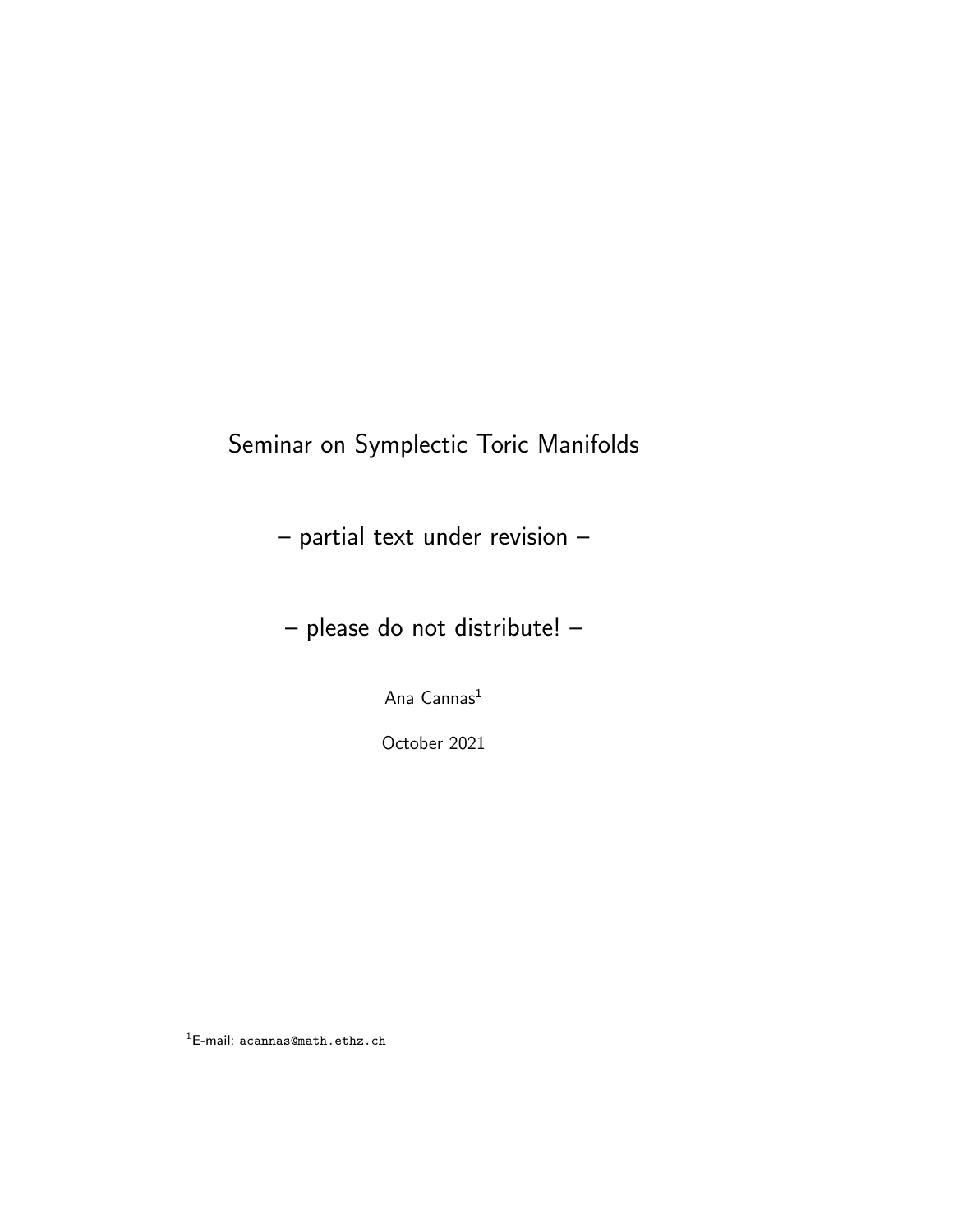# **Contents**

|                | <b>Foreword</b>                                                                                                                                                           | iii                                     |
|----------------|---------------------------------------------------------------------------------------------------------------------------------------------------------------------------|-----------------------------------------|
| 1              | <b>Symplectic Preliminaries</b><br>Symplectic Manifolds<br>$1.1\,$<br>1.2<br>Darboux's Theorem and Moser's Argument<br>1.3<br>1.4<br>1.5<br>1.6<br>1.7                    | ı<br>1<br>3<br>5<br>8<br>12<br>14<br>20 |
| $\overline{2}$ | <b>Delzant's Classification</b><br>2.1<br>2.2<br>2.3<br>2.4<br>Discussion of Delzant's Correspondence<br>2.5<br>2.6                                                       | 25<br>25<br>28<br>30<br>34<br>42<br>46  |
| 3              | <b>Further Topics</b><br>Homology of Symplectic Toric Manifolds<br>3.1<br>3.2<br>Blow-Up of Symplectic Toric Manifolds<br>3.3<br>Symplectic Toric Orbifolds<br>3.4<br>3.5 | 50<br>50<br>53<br>56<br>58<br>60        |
|                | <b>References</b><br><b>Index</b>                                                                                                                                         | 62<br>70                                |
|                |                                                                                                                                                                           |                                         |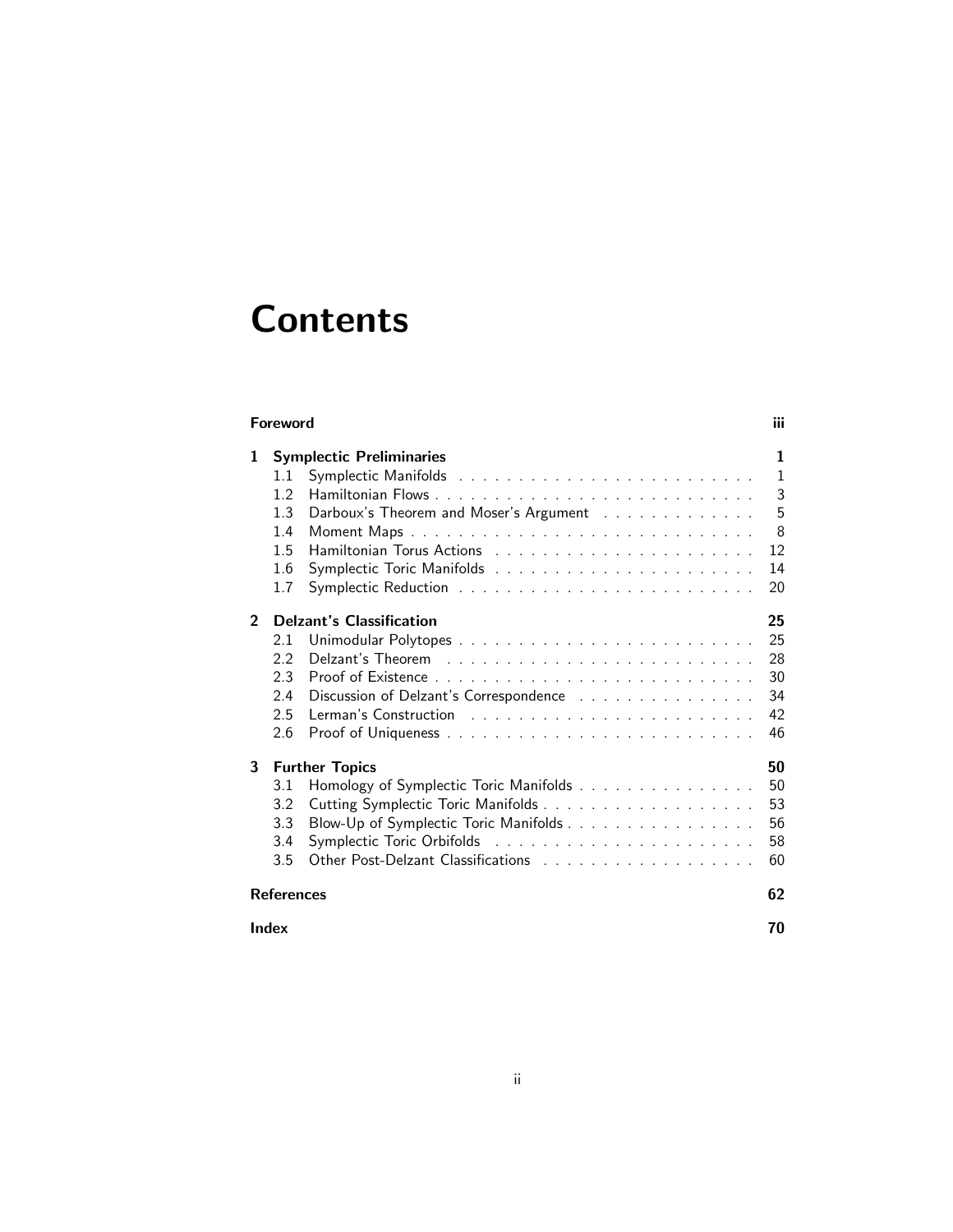# Foreword

These notes were conceived to serve as a rough guideline for the student seminar on symplectic toric manifolds at ETH Zurich in the Spring of 2019. This seminar comprised twelve lectures and was an introduction to symplectic toric manifolds, i.e., smooth toric varieties from the symplectic viewpoint. It started from basic notions in symplectic geometry, went over the classification of symplectic toric manifolds and closed with some advanced topics.

Geometry of manifolds was the basic prerequisite for this seminar, hence also for these notes. Some familiarity with symplectic geometry is useful to get through faster, though most of the needed definitions and results are stated here.

The study of toric manifolds has many different entrances and has been scoring a wide spectrum of applications. For symplectic geometers, they provide examples of extremely symmetric and completely integrable hamiltonian spaces. In order to distinguish the algebraic from the symplectic approach, we say symplectic toric manifolds when focusing on the symplectic and smooth properties.

Native to algebraic geometry, the theory of toric varieties has been around for about thirty years. It was introduced by Demazure in [21] who used toric varieties for classifying some algebraic subgroups. Since 1970 many nice surveys of the theory of toric varieties have appeared (see, for instance, [18, 26, 37, 56]). For the last thirty years, toric geometry became an important tool in physics in connection with mirror symmetry [17] where research has been intensive. As noted by Fulton [26], toric varieties have provided a remarkably fertile testing ground for general theories.

In this text, we emphasize the geometry of the *moment map* whose image, the so-called moment polytope, determines the symplectic toric manifold by the celebrated classification theorem of Delzant [20]. The notion of a moment map associated to a group action generalizes that of a hamiltonian function associated to a vector field. Either of these notions formalizes the Noether principle, which states that to every symmetry (such as a group action) in a mechanical system, there corresponds a conserved quantity. The concept of a moment map was introduced by Souriau [60] under the French name application moment (besides the more widespread English translation to *moment map*, the alternative *momentum map* is also used). Moment maps have been asserting themselves as a main tool to study problems in geometry and topology when there is a suitable symmetry, as illustrated in the book by Gelfand, Kapranov and Zelevinsky [27].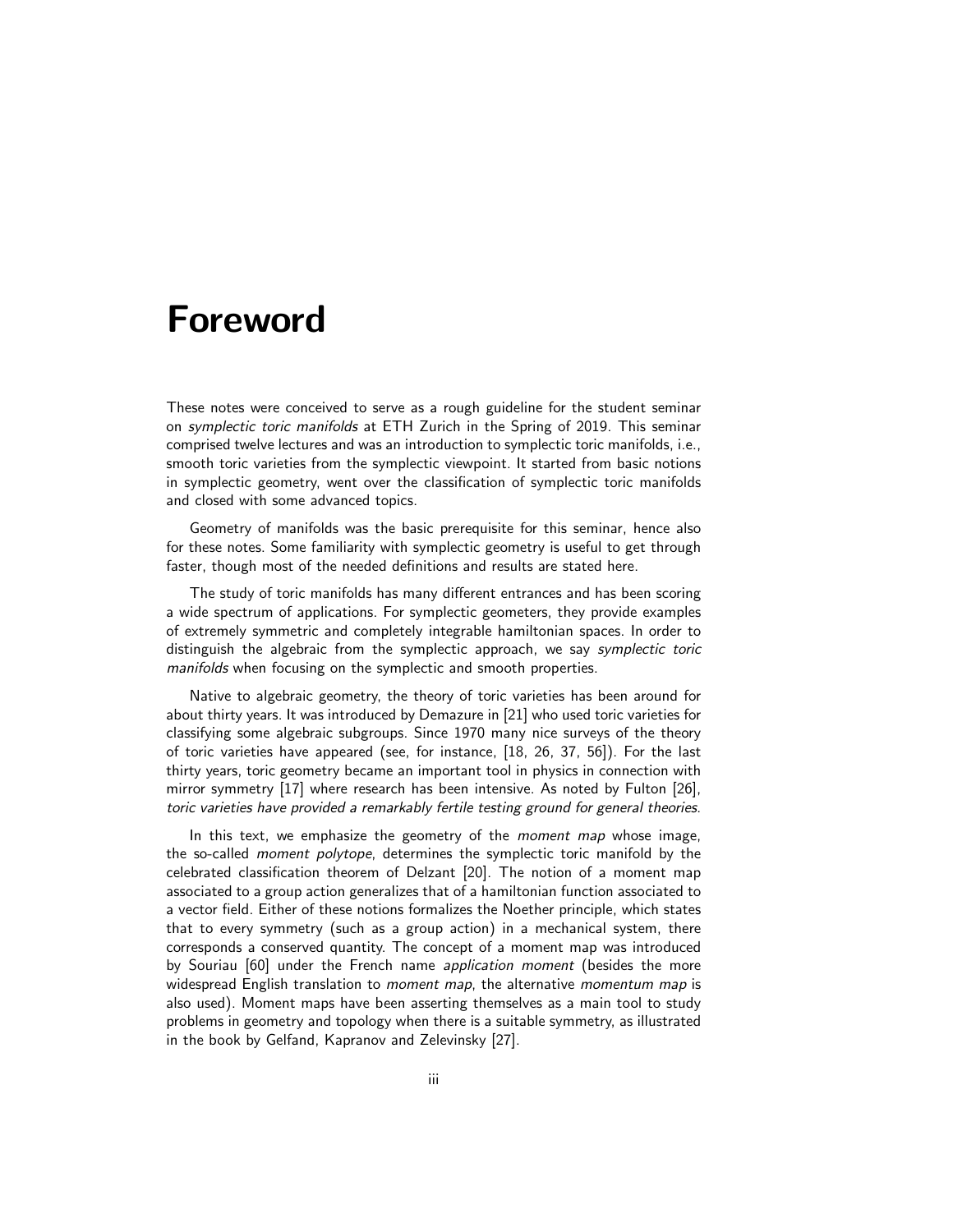Toric geometry enjoys close connections to a number of different fields, such as algebraic geometry, symplectic geometry, combinatorics, string theory, commutative algebra, integrable systems, algebraic topology, complex geometry, etc.

In Chapter 1, we introduce the basic objects in symplectic and hamiltonian geometry which lead to symplectic toric manifolds.

In Chapter 2, we state and prove Delzant's classification of equivalence classes of symplectic toric manifolds by their moment polytopes up to translation, moreover we discuss first examples.

In Chapter 3, we explore how to understand a toric manifold from its polytope and look at developments in symplectic geometry following Delzant's theorem.

For their contributions, comments, corrections and interesting questions – some of which have already been incorporated in these notes – I am thankful to the participants of the 2019 seminar, namely: Giovanni Ambrosioni, Yannis Bähni, Joël Beimler, Valentin Bosshard, Gilles Englebert, Alessandro Fasse, Simon Grüning, Amanda Jenny, Shengxuan Liu, Yefei Ma, Angela Maennel, Benjamin Pollitt, Marcella Storino, and Johannes Weidenfeller.

Ana Cannas, Zurich, February-June 2019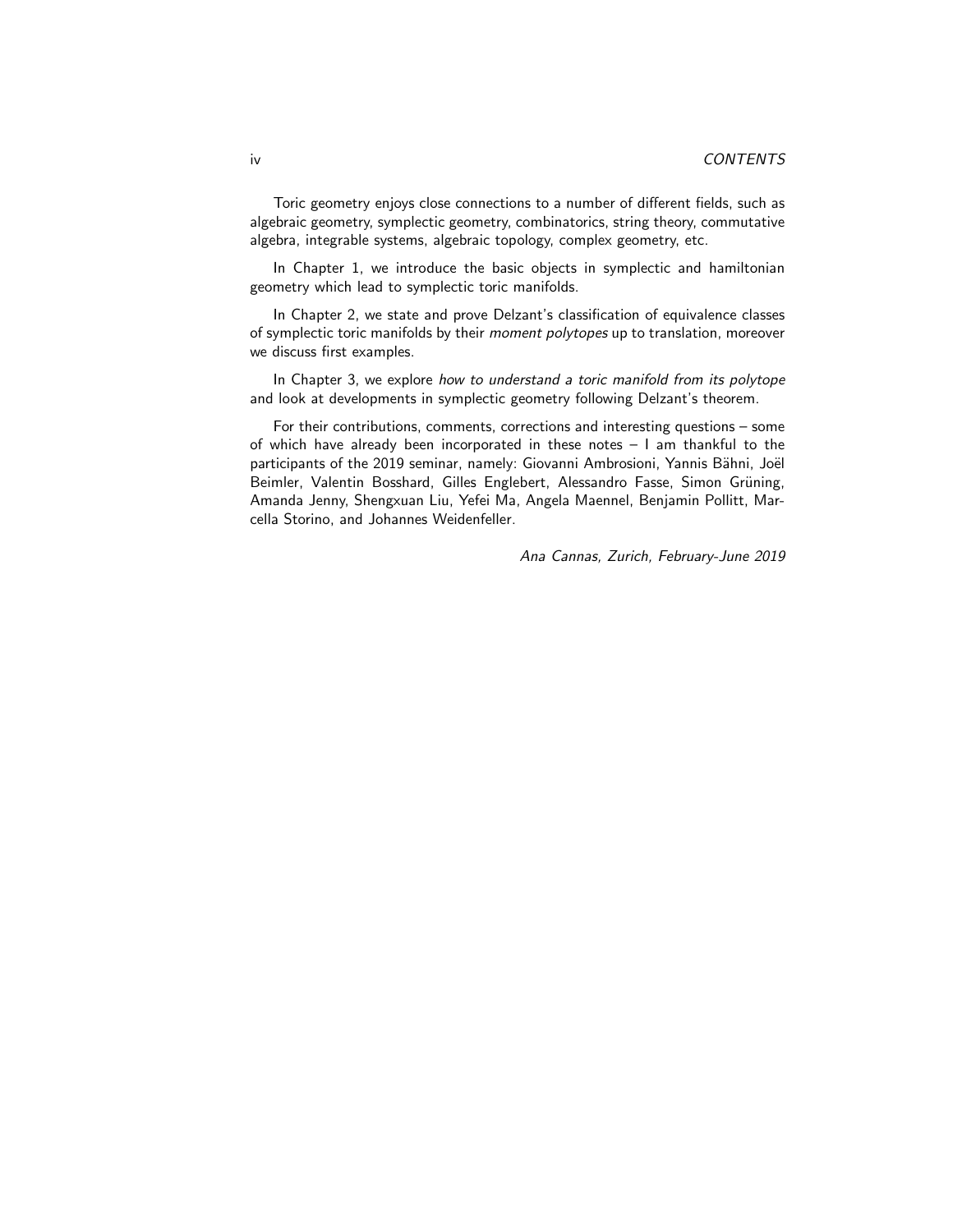# Chapter 1

# Symplectic Preliminaries

# 1.1 Symplectic Manifolds

**Definition 1.1.1.** A symplectic form<sup>1</sup> on a manifold  $M$  is a closed 2-form on M which is nondegenerate at every point of  $M$ . A symplectic manifold is a pair  $(M, \omega)$  where M is a manifold and  $\omega$  is a symplectic form on M.

A 2-form  $\omega$  gives at each point  $p \in M$  a skew-symmetric bilinear pairing of tangent vectors at that point,

$$
\omega_p: T_p M \times T_p M \to \mathbb{R} .
$$

Nondegeneracy means that, for any nonzero tangent vector  $u \in T_pM$ , there is  $v \in T_pM$  such that  $\omega_p(u, v) \neq 0$ . By a skew-symmetric version of the Gram-Schmidt process (see Theorem 1.3.2), we can then conclude that  $T_pM$  must be evendimensional. It follows that a symplectic manifold is necessarily even-dimensional. When the manifold M has dimension  $2n$ , the nondegeneracy of a 2-form  $\omega$  amounts to the top wedge power,  $\omega^n$ , being nonzero, i.e., a volume form. It follows that a symplectic manifold is *oriented* by its symplectic form, a volume form being  $\omega^n$ . For more details on these assertions, see for instance [15, Chapter 1].

<sup>&</sup>lt;sup>1</sup>If you consult a major English dictionary, you are likely to find that symplectic is the name for a bone in a fish's head. However, as clarified in [62], the word symplectic in mathematics was coined by Weyl [64, p.165] who substituted the Latin root in *complex* by the corresponding Greek root, in order to label the symplectic group. (In linguistics, a word created this way is called a calque.) Weyl thus avoided that this group connote the complex numbers, and also spared us from much confusion that would have arisen, had the name remained the former one in honor of Abel: abelian linear group.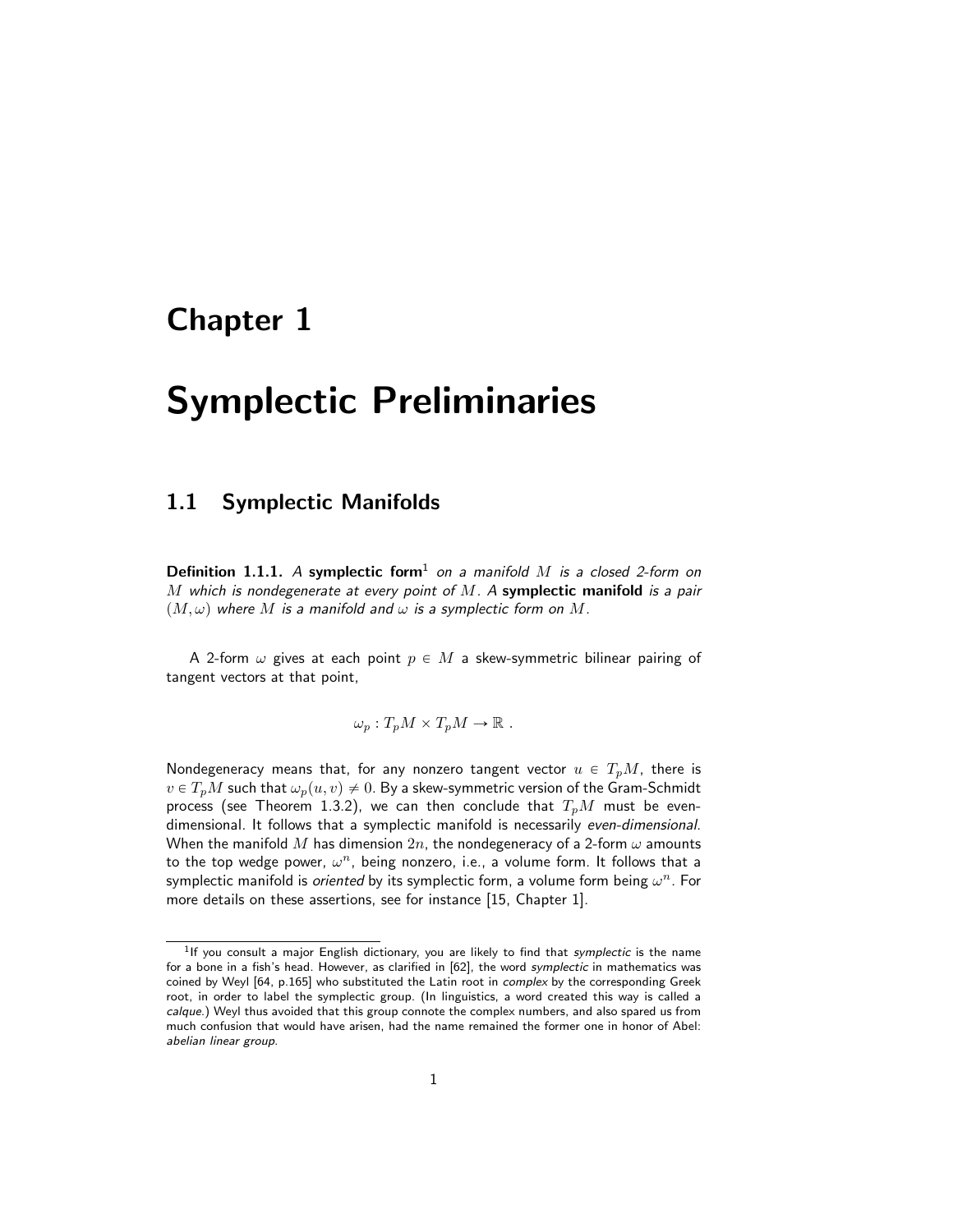Examples

1. Let  $M = \mathbb{R}^{2n}$  with linear coordinates  $x_1, \ldots, x_n, y_1, \ldots, y_n$ . The standard symplectic form on  $\mathbb{R}^{2n}$  is

$$
\omega_0 := \sum_{k=1}^n dx_k \wedge dy_k .
$$

2. Let  $M = \mathbb{C}^n$  with linear coordinates  $z_1, \ldots, z_n$ . The form

$$
\omega_0 := \frac{i}{2} \sum_{k=1}^n dz_k \wedge d\bar{z}_k
$$

is a symplectic form on  $\mathbb{C}^n$ . In fact, this form equals that of the previous example under the identification  $\mathbb{C}^n \simeq \mathbb{R}^{2n}$ ,  $z_k = x_k + iy_k$ .

3. Let  $Q$  be any  $n$ -dimensional manifold and  $M = T^{\ast}Q$  its cotangent bundle. If the manifold structure on Q is described by coordinate charts  $(\mathcal{U}, q_1, \ldots, q_n)$ with  $q_k : U \to \mathbb{R}$ , then, at any  $q \in U$ , the differentials  $(dq_1)_q, \ldots, (dq_n)_q$  form<br>contained  $T^*Q$ . Namely, if  $p \in T^*Q$ , then  $p \in \sum_{k=1}^n (dx_k)$ , for game real a basis of  $T^*_qQ$ . Namely, if  $p\in T^*_qQ$ , then  $p=\sum_{k=1}^np_k(dq_k)_q$  for some real coefficients  $p_1, \ldots, p_n$ . This induces a map

$$
T^*\mathcal{U} \longrightarrow \mathbb{R}^{2n}
$$
  
 $(q,p) \longrightarrow (q_1,\ldots,q_n,p_1,\ldots,p_n)$ 

and  $(T^*\mathcal{U},q_1,\ldots,q_n,p_1,\ldots,p_n)$  is a coordinate chart for  $T^*Q$ ; the coordinates  $q_1, \ldots, q_n, p_1, \ldots, p_n$  are the **cotangent coordinates** associated to the coordinates  $q_1,\ldots,q_n$  on  $\mathcal U.$  The  ${\sf canonical\ symmetric\ form\ on}\ T^*Q$  is the 2-form given on the coordinate chart  $T^*\mathcal U$  by

$$
\omega := \sum_{k=1}^n dq_k \wedge dp_k .
$$

This form is well-defined globally, because it satisfies  $\omega = -d\alpha$  in terms of the so-called **tautological (or Liouville) 1-form**  $\alpha$ , intrinsically defined at the point  $(q, p) \in T^*Q$  by

$$
\alpha_{(q,p)} := p \circ d\pi_{(q,p)} ,
$$

where  $\pi:T^*Q\to Q$  denotes the cotangent bundle projection. Indeed, on the where  $\pi: T^*Q \to Q$  denotes the cotangent bundle projection.<br>coordinate chart  $T^*\mathcal{U},$  the tautological form satisfies  $\alpha = \sum_k^n$  $_{k=1}^n p_k dq_k.$ 

4. Let  $M = S^2$  regarded as the set of unit vectors in  $\mathbb{R}^3$ . Tangent vectors to  $S^2$  at  $p$  may then be identified with vectors orthogonal to  $p$ . The euclidean symplectic form on  $S^2$  is the form induced by the inner and exterior products:

$$
\omega_p(u,v) := \langle p, u \times v \rangle \;, \qquad \text{ for } u, v \in T_p S^2 = \{p\}^\perp \;.
$$

This form is closed because it is of top degree; it is nondegenerate because  $\langle p, u \times v \rangle \neq 0$  when  $u \neq 0$  and we take, for instance,  $v = u \times p$ .

 $\Diamond$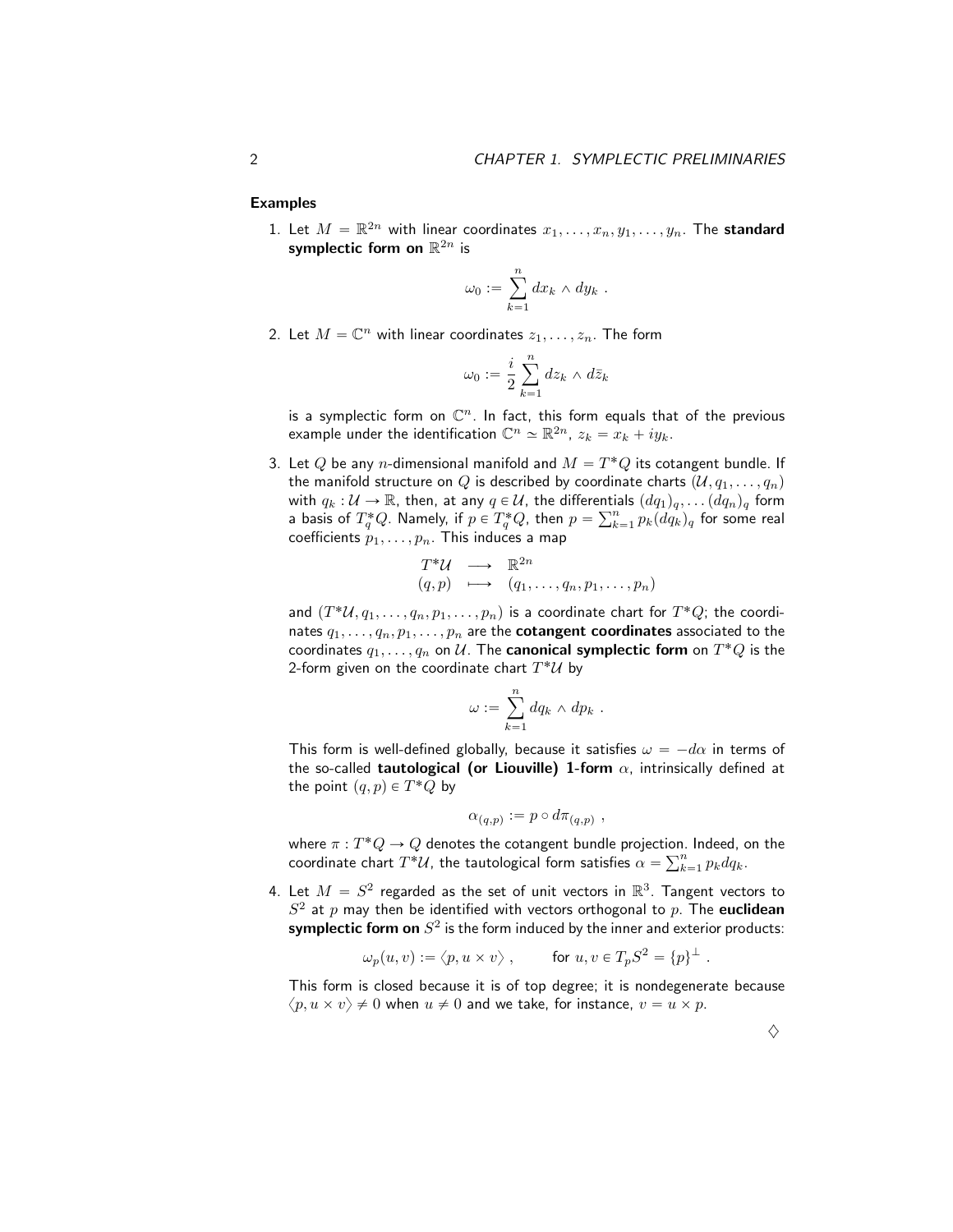**Exercise 1.1.2.** Check that, in cylindrical coordinates away from the poles ( $0 \leq$  $\theta < 2\pi$  and  $-1 < h < 1)$ , the euclidean symplectic form on  $S^2$  is the area form given by

$$
\omega_{\text{eucl}} = d\theta \wedge dh \ .
$$

This confirms that the total area is  $4\pi$ .

The natural notion of equivalence in the symplectic category is expressed by a symplectomorphism:

**Definition 1.1.3.** Let  $(M_1, \omega_1)$  and  $(M_2, \omega_2)$  be 2n-dimensional symplectic manifolds, and let  $\varphi : M_1 \to M_2$  be a diffeomorphism. Then  $\varphi$  is a symplectomorphism if  $\varphi^*\omega_2 = \omega_1$ . The set of all symplectomorphisms from a symplectic manifold  $(M,\omega)$ to itself equipped with composition is called the group of symplectomorphisms of  $(M, \omega)$  and denoted Sympl $(M, \omega)$ .

We would like to classify symplectic manifolds up to symplectomorphism. The Darboux theorem (Section 1.3) takes care of this classification locally: the dimension is the only local invariant of symplectic manifolds up to symplectomorphisms. Just as any n-dimensional manifold looks locally like  $\mathbb{R}^n$ , any  $2n$ -dimensional symplectic manifold looks locally like  $(\mathbb{R}^{2n},\omega_0)$ . More precisely, any symplectic manifold  $\overline{(M^{2n},\omega)}$  is locally symplectomorphic to  $(\mathbb{R}^{2n},\omega_0)$ . In other words, the prototype of a local piece of a  $2n$ -dimensional symplectic manifold is  $(\mathbb{R}^{2n}, \omega_0)$ .

### 1.2 Hamiltonian Flows

A key feature of symplectic forms is that they provide the mechanism to associate to any smooth real function on the underlying manifold  $H : M \to \mathbb{R}$  a nontrivial (eventually local) flow that preserves both the symplectic form and the given function. This is the *hamiltonian flow* associated to a *(hamiltonian) function*.

Let  $(M, \omega)$  be a symplectic manifold.

**Definition 1.2.1.** A vector field X on M is a symplectic vector field if the contraction  $\imath_x \omega$  is closed. A vector field X on M is a hamiltonian vector field if the contraction  $i_x \omega$  is exact.

By Poincaré's Lemma, locally on every contractible open set, every symplectic vector field is hamiltonian. If the first de Rham cohomology group is trivial, then globally every symplectic vector field is hamiltonian; in general,  $H^1_{\mathrm{deRham}}(M)$ measures the obstruction for symplectic vector fields to be hamiltonian.

The flow of a symplectic vector field  $X$  preserves the symplectic form:

$$
\mathcal{L}_X \omega = d \underbrace{\imath_X \omega}_{\text{closed}} + \imath_X \underbrace{d\omega}_{0} = 0.
$$

If a vector field X is hamiltonian with<sup>2</sup>  $\imath_x \omega = - dH$  for some smooth function  $H : M \to \mathbb{R}$ , then the flow of X also preserves the function H:

$$
\mathcal{L}_X H = i_X dH = -i_X i_X \omega = 0.
$$

 $2$ The sign here is included to be consistent with Definition 1.2.2.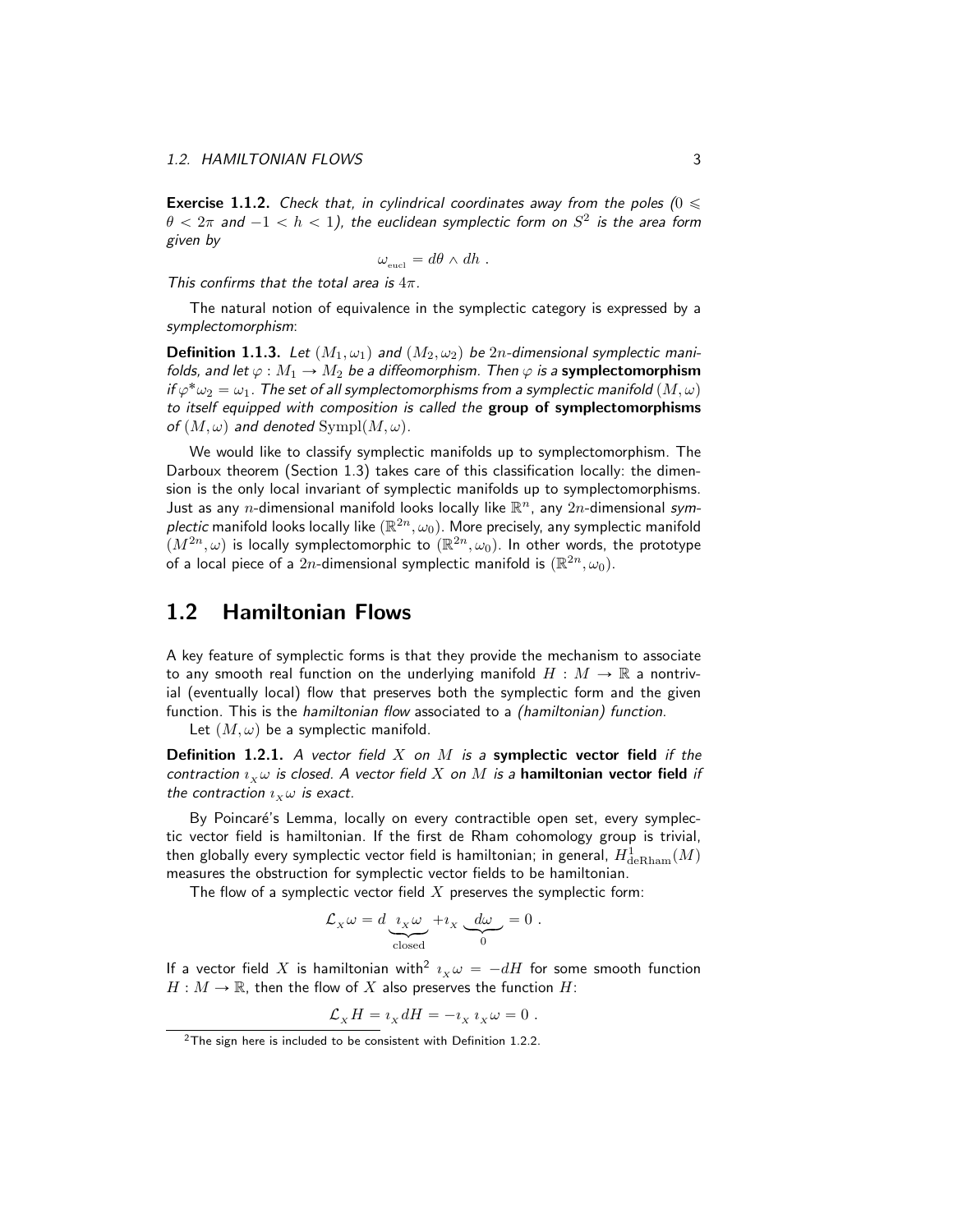Therefore, each integral curve  $\{\rho_t(x) | t \in \mathbb{R}\}$  of X must be contained in a level set of H:

$$
H(x) = (\rho_t^* H)(x) = H(\rho_t(x)), \quad \forall t.
$$

**Definition 1.2.2.** A hamiltonian function for a hamiltonian vector field  $X$  on  $M$ is a smooth function  $H : M \to \mathbb{R}$  such that  $\iota_X \omega = -dH$ .

Note the above sign convention, chosen to produce more *positive* pictures later on in this text.

By nondegeneracy of  $\omega$ , any function  $H\in C^\infty(M)$  is a hamiltonian function for some hamiltonian vector field because the equation  $i_x \omega = -dH$  can be always solved for a smooth vector field  $X$ . A hamiltonian vector field  $X$  defines a hamiltonian function up to a locally constant function.

#### Examples

1. On the symplectic manifold  $(\mathbb{C}^n, \omega_0)$ , we translate from linear coordinates  $z_1, \ldots, z_n$  to polar coordinates  $r_k, \theta_k$  on each factor-plane, so that

$$
\omega_0 = \frac{i}{2} \sum_{k=1}^n dz_k \wedge d\bar{z}_k = \sum_{k=1}^n r_k dr_k \wedge d\theta_k.
$$

Then it is easier to see that the vector field  $X = \mathbb{R}$  $\overline{n}$  $k=1$  $\frac{\partial}{\partial \theta_k}$  corresponding to a diagonal rotation is hamiltonian with hamiltonian function given by half of the square of the radius,  $H := \frac{1}{2}(|z_1|^2 + ... + |z_n|^2)$ :

$$
i_X \omega_0 = -d \underbrace{\left(\frac{1}{2}(|z_1|^2 + \ldots + |z_n|^2)\right)}_H.
$$

Indeed the diagonal rotation preserves the spheres centered at the origin, as well as the area on each factor-plane.

2. On the euclidean symplectic 2-sphere  $(S^2, d\theta \wedge dh)$ , the vector field  $X = \frac{\partial}{\partial \theta}$ is hamiltonian with hamiltonian function  $H = -h$  given by the negative of the height function:

$$
i_X(d\theta \wedge dh) = dh = -d(-h) .
$$

The motion generated by this vector field is rotation about the vertical axis, which of course preserves both area and height.

3. On the symplectic 2-torus  $(\mathbb{T}^2, d\theta_1 \wedge d\theta_2)$ , the vector fields  $X_1 = \frac{\partial}{\partial \theta_1}$  and  $X_2 = \frac{\partial}{\partial \theta_2}$  are symplectic but not hamiltonian.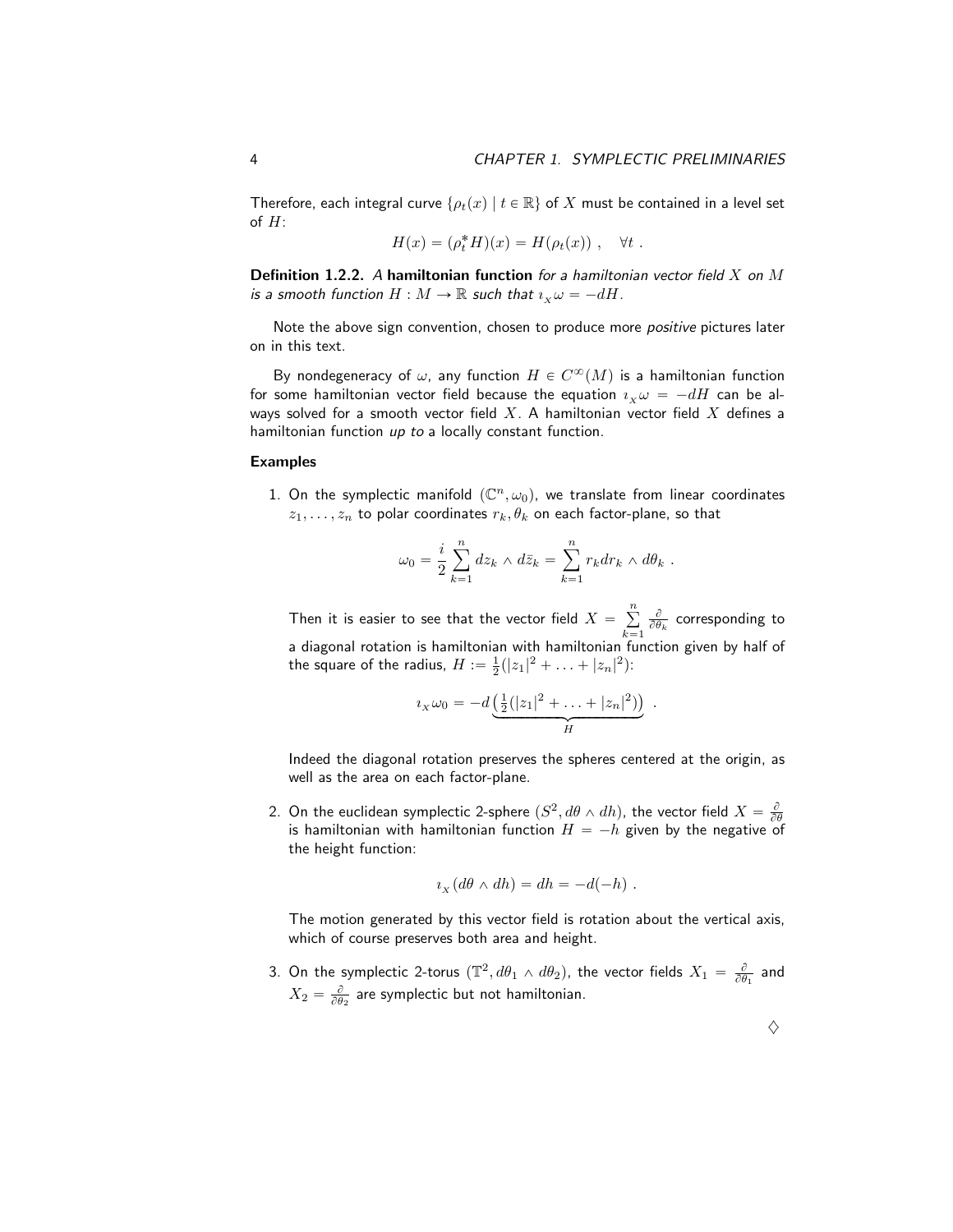#### Case of exact symplectic manifolds

**Definition 1.2.3.** An exact symplectic manifold is a symplectic manifold  $(M, \omega)$ where the symplectic form  $\omega$  is exact.

**Exercise 1.2.4.** Check that, if  $(M, \omega)$  is an exact symplectic manifold, then the manifold M has no compact connected component.

Hint: Stokes' Theorem.

Any cotangent bundle with its canonical symplectic form is an exact symplectic manifold. The standard symplectic forms on  $\mathbb{R}^{2n}$  or on  $\mathbb{C}^n$  are also exact. Of course, any symplectic manifold is locally exact.

**Claim.** Let  $(M, \omega)$  be an exact symplectic manifold with  $\omega = -d\alpha$ . If the flow of the vector field X preserves  $\alpha$ , then X is a hamiltonian vector field.

**Proof.** Since the flow of X preserves  $\alpha$ , we have for the Lie derivative that

$$
\mathcal{L}_X \alpha = d\iota_X \alpha + \iota_X d\alpha = 0.
$$

Therefore, we have

$$
i_X \omega = -i_X d\alpha = d i_X \alpha ,
$$

hence X is hamiltonian with hamiltonian function  $H := -i_{x} \alpha$ .

# 1.3 Darboux's Theorem and Moser's Argument

Let  $(M, \omega)$  be a symplectic manifold of dimension  $2n$ .

**Definition 1.3.1.** A Darboux chart for M is a chart  $(U, x_1, \ldots, x_n, y_1, \ldots, y_n)$ such that

$$
\omega|_{\mathcal{U}} = \sum_{k=1}^n dx_k \wedge dy_k .
$$

By the Darboux theorem (Theorem 1.3.4), there exists a Darboux chart centered at each point of a symplectic manifold. The modern proof of the Darboux theorem was first noted by Moser [55] and can be broken into the following two key facts, one from linear algebra and the other based on Moser's argument.

#### Theorem 1.3.2. (Standard Form for Skew-symmetric Bilinear Maps)

Let V be an m-dimensional vector space over  $\mathbb R$ , and let  $\Omega: V \times V \to \mathbb R$  be a bilinear map. Assume that the map  $\Omega$  is skew-symmetric, i.e.,  $\Omega(u, v) = -\Omega(v, u)$ , for all  $u, v \in V$ .

Then there is a basis  $u_1, \ldots, u_\ell, e_1, \ldots, e_n, f_1, \ldots, f_n$  of V such that

 $\Omega(u_i, v) = 0$ , for all i and all  $v \in V$ ,  $\Omega(e_j, e_k) = 0 = \Omega(f_j, f_k)$ , for all i, j, and  $\Omega(e_j, f_k) = \delta_{ij}$ , for all i, j.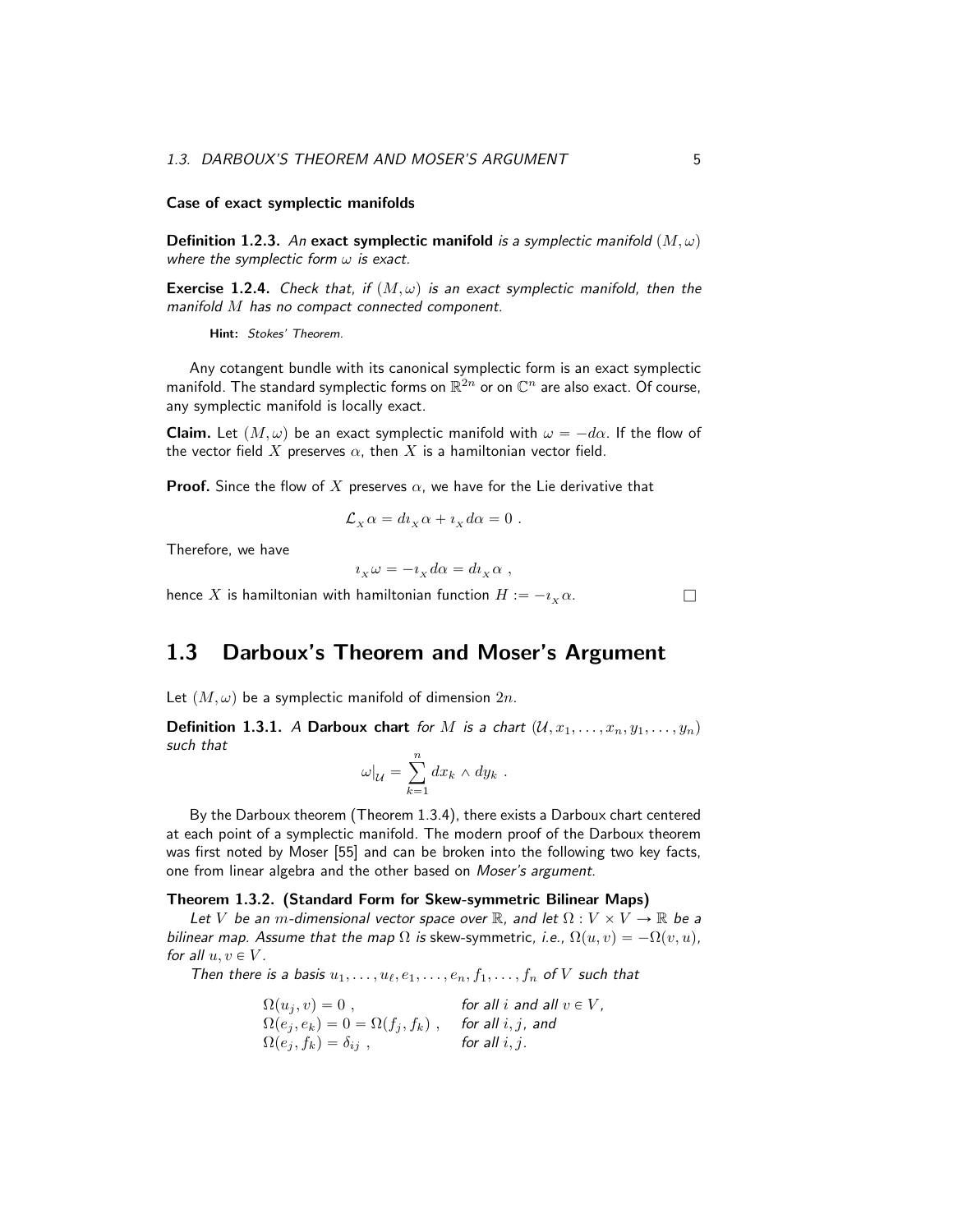.

Proof. This induction proof is a skew-symmetric version of the Gram-Schmidt process.

Let  $U := \{u \in V \mid \Omega(u, v) = 0 \text{ for all } v \in V\}$ . Choose a basis  $u_1, \ldots, u_k$  of U. and choose a complementary space  $W$  to  $U$  in  $V$ ,

$$
V=U\oplus W.
$$

Take any nonzero  $e_1 \in W$ . Then there is  $f_1 \in W$  such that  $\Omega(e_1, f_1) \neq 0$ . Assume that  $\Omega(e_1, f_1) = 1$ . Let

$$
\begin{array}{rcl} W_1 & := & \text{span of } e_1, f_1 \\ W_1^{\Omega} & := & \left\{ w \in W \mid \Omega(w, v) = 0 \text{ for all } v \in W_1 \right\} \,. \end{array}
$$

**Claim.**  $W_1 \cap W_1^{\Omega} = \{0\}.$ 

Suppose that  $v = ae_1 + bf_1 \in W_1 \cap W_1^{\Omega}$ .

$$
0 = \Omega(v, e_1) = -b \n0 = \Omega(v, f_1) = a
$$
 
$$
\implies v = 0.
$$

Claim.  $W = W_1 \oplus W_1^{\Omega}$ .

Suppose that  $v \in W$  has  $\Omega(v, e_1) = c$  and  $\Omega(v, f_1) = d$ . Then

$$
v = \underbrace{(-cf_1 + de_1)}_{\in W_1} + \underbrace{(v + cf_1 - de_1)}_{\in W_1^{\Omega}}
$$

Go on: let  $e_2\in W_1^\Omega$ ,  $e_2\neq 0.$  There is  $f_2\in W_1^\Omega$  such that  $\Omega(e_2,f_2)\neq 0.$  Assume that  $\Omega(e_2, f_2) = 1$ . Let  $W_2$  = span of  $e_2, f_2$ . Etc.

This process eventually stops because  $\dim V < \infty$ . We hence obtain

$$
V = U \oplus W_1 \oplus W_2 \oplus \cdots \oplus W_n
$$

where all summands are orthogonal with respect to  $\Omega$ , and where  $W_j$  has basis  $e_j, f_j$  with  $\Omega(e_j, f_j) = 1$ .

The dimension of the subspace  $U = \{u \in V \mid \Omega(u, v) = 0, \text{ for all } v \in V\}$  does not depend on the choice of basis. That is thus an invariant of  $(V, \Omega)$ ,  $k := \dim U$ . Since  $k + 2n = m = \dim V$ , the number n is also an invariant of  $(V, \Omega)$  and this is called the rank of  $\Omega$ .

#### Normal forms

Theorem 1.3.3. (Darboux-Weinstein Theorem [63]) Let M be a manifold,  $Q$ a submanifold of M,  $i: Q \hookrightarrow M$  the inclusion map,  $\omega_0$  and  $\omega_1$  symplectic forms in *M.* Suppose that  $\omega_0|_p = \omega_1|_p$ ,  $\forall p \in Q$ .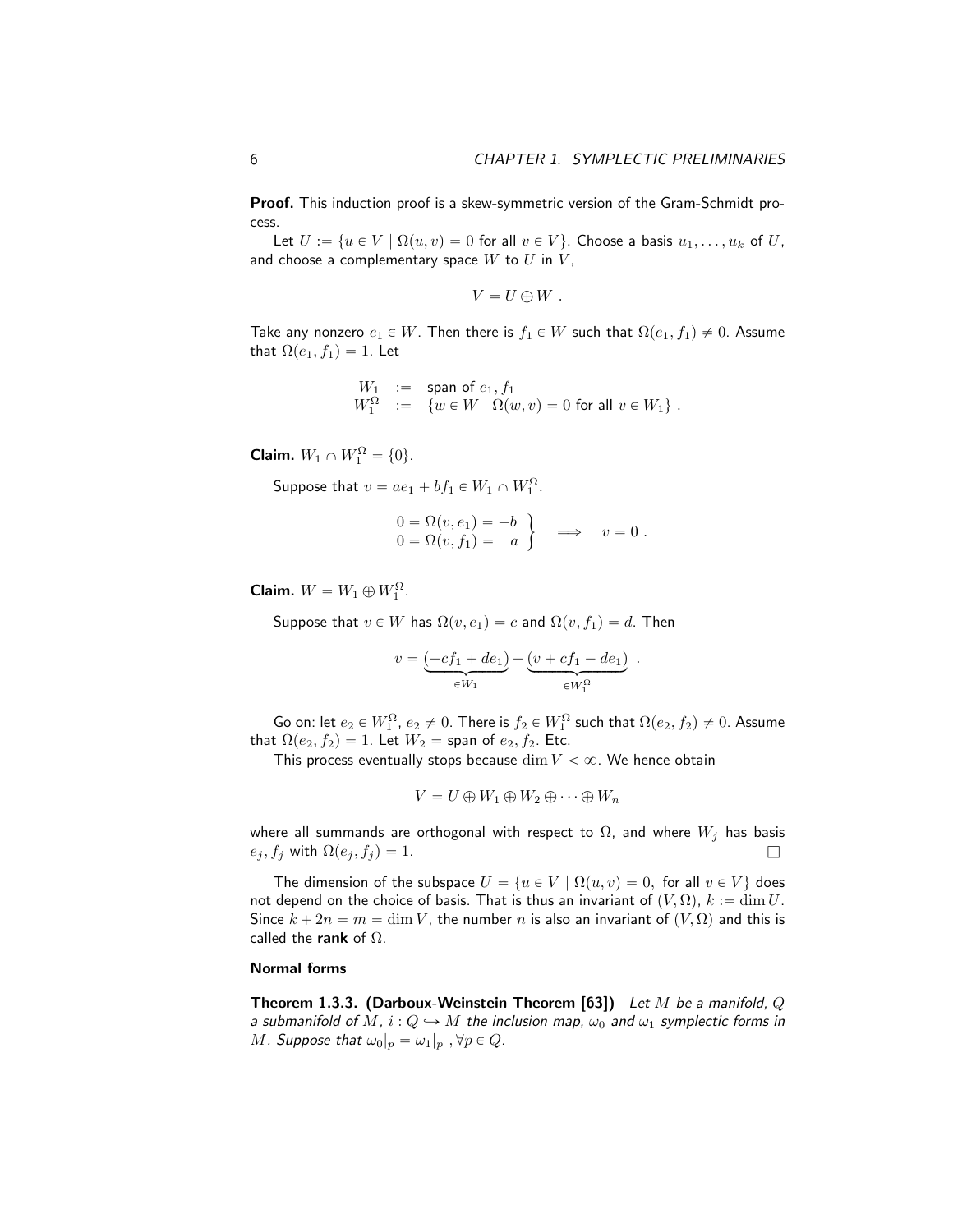Then there exist neighborhoods  $U_0, U_1$  of  $Q$  in  $M$ , and a diffeomorphism  $\varphi$ :  $U_0 \rightarrow U_1$  such that



#### Proof.

- 1. Pick a tubular neighborhood  $U_0$  of Q. The 2-form  $\omega_1 \omega_0$  is closed on  $U_0$ , and  $(\omega_1 - \omega_0)_p = 0$  at all  $p \in Q$ . By the homotopy formula on the tubular neighborhood, there exists a 1-form  $\mu$  on  $\mathcal{U}_0$  such that  $\omega_1 - \omega_0 = d\mu$  and  $\mu_p = 0$  at all  $p \in Q$ .
- 2. Consider the family  $\omega_t = (1 t)\omega_0 + t\omega_1 = \omega_0 + td\mu$  of closed 2-forms on  $\mathcal{U}_0$ . Shrinking  $U_0$  if necessary, we can assume that  $\omega_t$  is symplectic for  $0 \le t \le 1$ .
- 3. Solve the **Moser equation**:  $i_{v_t}\omega_t = -\mu$ . Notice that  $v_t = 0$  on Q.
- 4. Integrate  $v_t$ . Shrinking  $\mathcal{U}_0$  again if necessary, there exists an isotopy  $\rho : \mathcal{U}_0 \times$  $[0,1] \rightarrow M$  with  $\rho_t^* \omega_t = \omega_0$ , for all  $t \in [0,1]$ . Since  $v_t|_Q = 0$ , we have  $\rho_t|_Q = \mathrm{id}_Q.$

Set 
$$
\varphi = \rho_1
$$
,  $\mathcal{U}_1 = \rho_1(\mathcal{U}_0)$ .

$$
\Box
$$

**Theorem 1.3.4. (Darboux's Theorem)** Let  $(M, \omega)$  be a 2n-dimensional symplectic manifold, and let p be any point in  $M$ .

Then there is a coordinate chart  $(U, x_1, \ldots, x_n, y_1, \ldots, y_n)$  centered at p such that on  $U$ 

$$
\omega = \sum_{k=1}^n dx_k \wedge dy_k .
$$

**Proof.** Apply the Darboux-Weinstein theorem (Theorem 1.3.3) to  $Q = \{p\}$ :

Use any symplectic basis for  $T_pM$  to construct coordinates  $(x'_1,\ldots,x'_n,y'_1,\ldots y'_n)$ centered at  $p$  and valid on some neighborhood  $\mathcal{U}'$ , so that

$$
\omega_p = \left. \sum dx'_j \wedge dy'_j \right|_p \ .
$$

There are two symplectic forms on  $\mathcal U'$ : the given  $\omega_0=\omega$  and  $\omega_1=\sum dx'_j\wedge dy'_j.$  By the Moser theorem, there are neighborhoods  $U_0$  and  $U_1$  of p, and a diffeomorphism  $\varphi: U_0 \to U_1$  such that

$$
\varphi(p)=p\quad \text{ and }\quad \varphi^*(\sum dx_j'\wedge dy_j')=\omega\ .
$$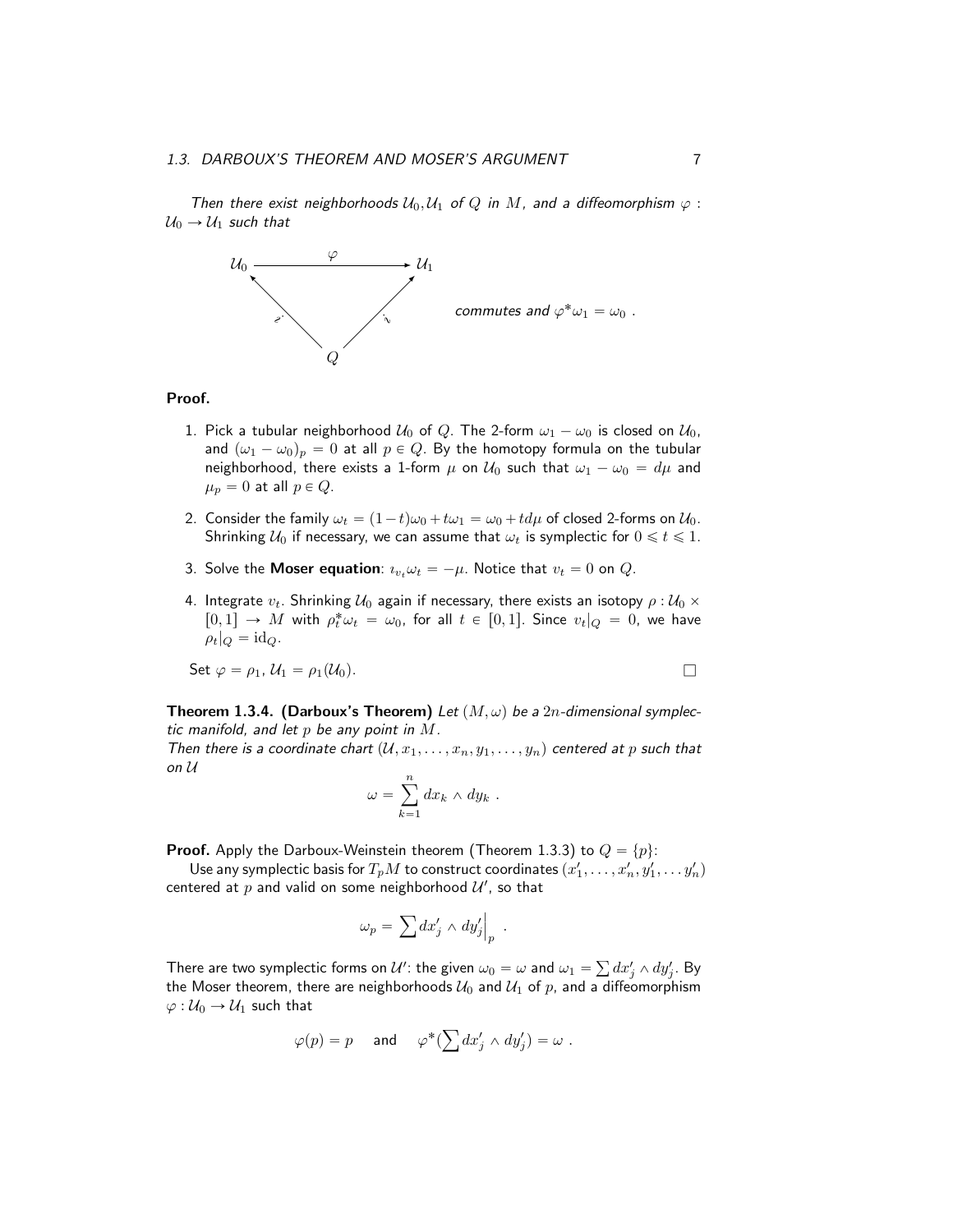Since  $\varphi^*($  $dx_j'\wedge dy_j')=\sum d(x_j'\!\circ\!\varphi)\wedge d(y_j'\!\circ\!\varphi)$ , we only need to set new coordinates  $x_j = x'_j \circ \varphi$  and  $y_j = y'_j \circ \varphi$ .

As a consequence of Theorem 1.3.4, if we prove for  $(\mathbb{R}^{2n},$  $dx_j \wedge dy_j)$  a local assertion which is invariant under symplectomorphisms, then that assertion holds for any symplectic manifold.

### 1.4 Moment Maps

We start by recalling notions from Lie group actions.

**Definition 1.4.1.** An action of a Lie group G on a manifold M is a group homomorphism

$$
\psi: G \longrightarrow \text{Diff}(M)
$$
  

$$
g \longrightarrow \psi_g ,
$$

where  $\text{Diff}(M)$  is the group of diffeomorphisms of M. The evaluation map associated with an action  $\psi : G \to \text{Diff}(M)$  is

$$
\text{ev}_{\psi}: M \times G \longrightarrow M
$$
  

$$
(p, g) \longmapsto \psi_g(p) .
$$

The action  $\psi$  is smooth if  $ev_{\psi}$  is a smooth map.

We will always assume that an action is smooth.

**Example.** Complete vector fields<sup>3</sup> on a manifold  $M$  are in one-to-one correspondence with actions of R on M. In such a case, the diffeomorphism  $\psi_t : M \to M$ associated to  $t \in \mathbb{R}$  is the time-t map defined by the flow of the vector field X, i.e., for each point  $p \in M$ , the map  $t \mapsto \psi_t(p)$  is the integral curve of X starting at p:

$$
\begin{cases} \frac{d}{dt} \psi_t(p)|_{t=t_0} = X_{\psi_{t_0}(p)} \\ \psi_0(p) = p \end{cases}
$$

Let  $(M, \omega)$  be a symplectic manifold, and G a Lie group with an action  $\psi$  :  $G \to \text{Diff}(M)$ .

 $\diamondsuit$ 

**Definition 1.4.2.** The action  $\psi$  is a symplectic action if it is by symplectomorphisms, i.e.,

$$
\psi: G \longrightarrow \text{Sympl}(M,\omega) \subset \text{Diff}(M) .
$$

 $3A$  vector field is complete if its integral curves through each point exist for all time.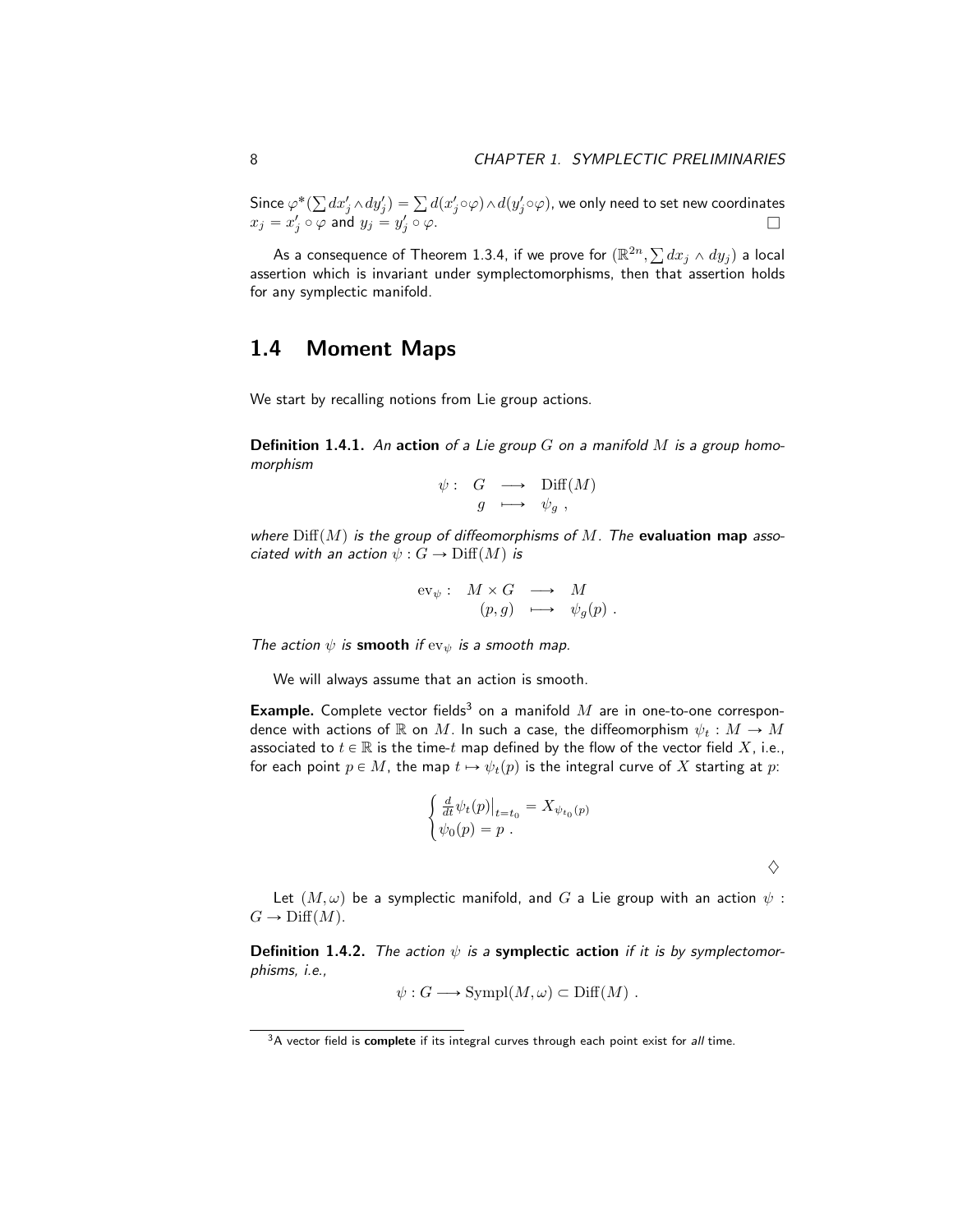#### Examples

- 1. On the symplectic 2-sphere  $(S^2, d\theta \wedge dh)$  in cylindrical coordinates, the oneparameter group of diffeomorphisms given by rotation around the vertical axis,  $\psi_t(\theta, h) = (\theta + t, h)$   $(t \in \mathbb{R})$  is a symplectic action of the group  $S^1 \simeq \mathbb{R}/\langle 2\pi \rangle$ , as it preserves the area form  $d\theta \wedge dh$ .
- 2. On the symplectic 2-torus  $(\mathbb{T}^2, d\theta_1 \wedge d\theta_2)$ , the one-parameter groups of diffeomorphisms given by rotation around each circle,  $\psi_{1,t}(\theta_1, \theta_2) = (\theta_1 + t, \theta_2)$  $(t\in\mathbb{R})$  and  $\psi_{2,t}$  similarly defined, are symplectic actions of  $S^1.$

 $\Diamond$ 

Let  $(M, \omega)$  be a symplectic manifold, G a Lie group with an action  $\psi : G \rightarrow$  $\mathrm{Diff}(M)$ , and  $\mathfrak g$  the Lie algebra of  $G$  with dual vector space  $\mathfrak g^*.$ 

**Definition 1.4.3.** The action  $\psi$  is a **hamiltonian action** if there exists a map

$$
\mu:M\longrightarrow \mathfrak{g}^*
$$

satisfying the following two conditions:

 $\bullet\,$  For each  $X\in \mathfrak{g}$ , let  $\mu^X:M\rightarrow \mathbb{R}$ ,  $\mu^X(p):=\langle \mu(p), X\rangle$ , be the component of  $\mu$  along X, and let  $X^{\#}$  be the vector field on M generated by the oneparameter subgroup  $\{\exp tX \mid t \in \mathbb{R}\}\subseteq G$ . Then

$$
d\mu^X = -i_{X^\#}\omega
$$

i.e., the function  $\mu^X$  is a hamiltonian function for the vector field  $X^\#$ .

• The map  $\mu$  is equivariant with respect to the given action  $\psi$  of G on M and the coadjoint action  $\text{Ad}^*$  of G on  $\mathfrak{g}^*$ :

$$
\mu \circ \psi_g = \mathrm{Ad}_g^* \circ \mu \;, \qquad \text{for all } g \in G \; .
$$

Then  $(M, \omega, G, \mu)$  is called a hamiltonian G-space and  $\mu$  is called a moment map. When G is a torus, we will call  $(M, \omega, G, \mu)$  a hamiltonian torus space.

Exercise 1.4.4. Check that complete symplectic vector fields on M are in one-toone correspondence with symplectic actions of  $\mathbb R$  on  $M$ , and that, similarly, complete hamiltonian vector fields on M are in one-to-one correspondence with hamiltonian actions of  $\mathbb R$  on  $M$ .

#### Examples

- 1. The previous example of rotation on  $S^2$  illustrates a hamiltonian action of  $S^1$  with moment map given by the negative of the height function, under a suitable identification of the dual of the Lie algebra of  $S^1$  with  $\R.$
- 2. The previous example of rotation on  $\mathbb{T}^2$  is not hamiltonian since the one-forms  $d\theta_1$  and  $d\theta_2$  are not exact.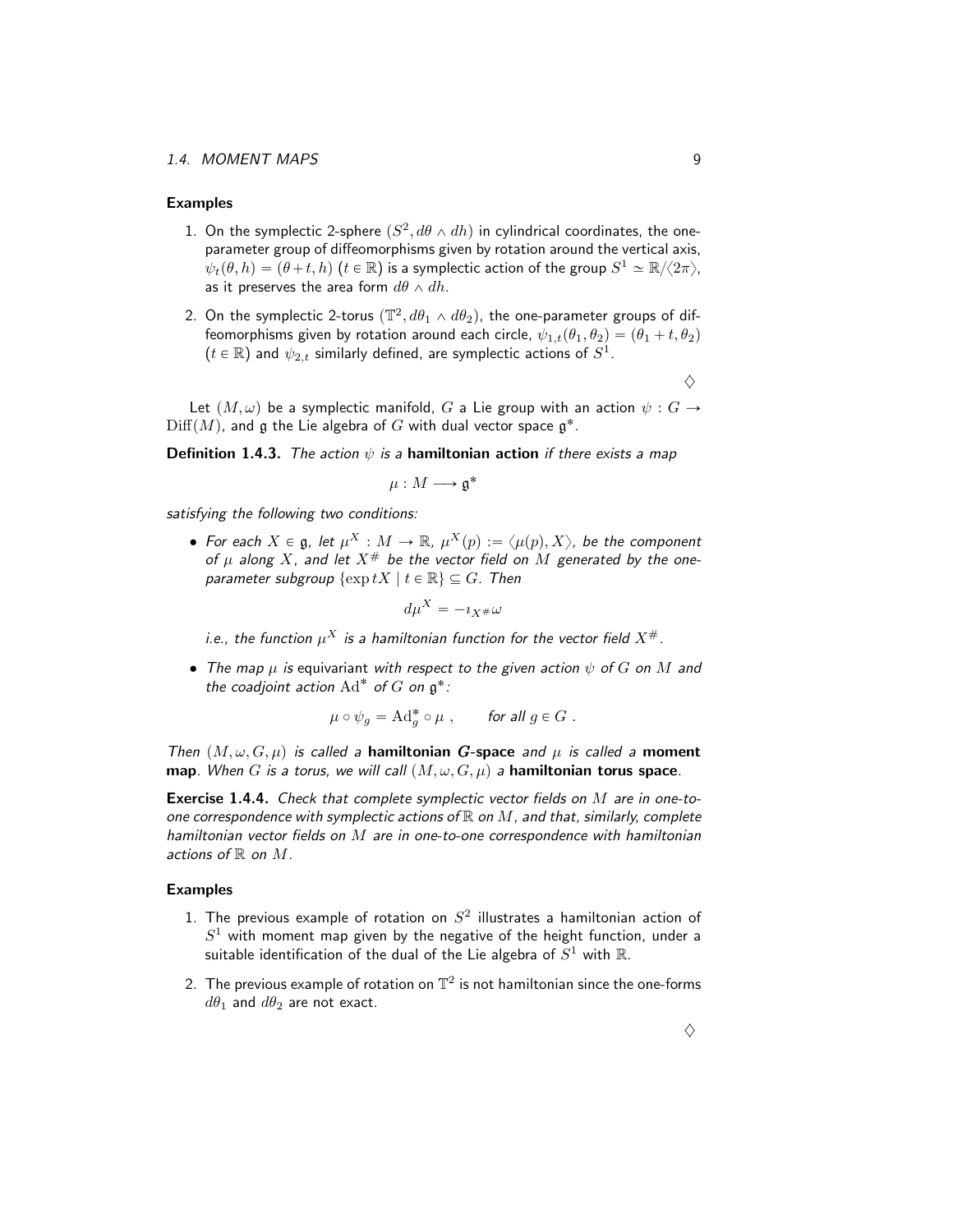Heredity of moment maps

**Exercise 1.4.5.** Let G be a Lie group and H a closed subgroup of G, hence what we call a **Lie subgroup** of  $G$ . Let g and  $\mathfrak h$  be the respective Lie algebras. The projection  $i^* : \mathfrak{g}^* \to \mathfrak{h}^*$  is the map dual to the inclusion  $i : \mathfrak{h} \hookrightarrow \mathfrak{g}$ . Suppose that  $(M, \omega, G, \mu)$  is a hamiltonian G-space. Show that the restriction of the G-action to H is hamiltonian with moment map

$$
i^* \circ \mu : M \longrightarrow \mathfrak{h}^* .
$$

**Exercise 1.4.6.** Let  $(M, \omega, G, \mu)$  be a hamiltonian G-space and let N be a Ginvariant symplectic submanifold of M. Let  $\iota : N \to M$  be the inclusion map. Suppose that the restriction of  $\omega$  to N is symplectic, hence  $(N, \iota^*\omega)$  is what we call a symplectic submanifold of  $(M, \omega)$ . Show that the restriction of  $\mu$  to N is a moment map making  $(N, \iota^*\omega, G, \iota^*\mu)$  into a hamiltonian G-space.

#### Moment maps for product actions

**Exercise 1.4.7.** Suppose that a Lie group  $G$  acts in a hamiltonian way on two symplectic manifolds  $(M_j , \omega_j )$ ,  $j = 1, 2$ , with moment maps  $\mu_j : M_j \to \mathfrak{g}^*.$  The product manifold  $M_1 \times M_2$  has a natural **product symplectic structure** given by the sum of the pull-backs of the symplectic forms on each factor, via the two projections. Prove that the diagonal action of G on  $M_1 \times M_2$  is hamiltonian with moment map  $\mu : M_1 \times M_2 \to \mathfrak{g}^*$  given by

$$
\mu(p_1, p_2) = \mu_1(p_1) + \mu_2(p_2)
$$
, for  $p_j \in M_j$ .

**Exercise 1.4.8.** Let  $G_1$  and  $G_2$  be Lie groups that act on the same symplectic manifold  $(M, \omega)$  in a hamiltonian way, with moment maps  $\mu_1 : M \to \mathfrak{g}_1^\ast$  and  $\mu_2$  :  $M \to \mathfrak{g}_2^\ast$ , respectively. Assume that these actions, denoted  $\psi_1$  and  $\psi_2$  respectively, commute and that each moment map is invariant with respect to the other action (i.e.  $\mu_1 \circ \psi_2 = \mu_1$  and  $\mu_2 \circ \psi_1 = \mu_2$ ). Prove that the action  $\psi$  of the **product group**  $G:=G_1\times G_2$  on  $M$  defined by  $\psi_{(g_1, g_2)}(p)\,:=\, (\psi_1)_{g_1}((\psi_2)_{g_2}(p))$  is well-defined and hamiltonian with moment map

$$
\mu: M \to (\mathfrak{g}_1 \oplus \mathfrak{g}_2)^* \simeq (\mathfrak{g}_1)^* \oplus (\mathfrak{g}_2)^*, \qquad \mu(p) = (\mu_1(p), \mu_2(p)) .
$$

#### The differential of a moment map

We analyse some crucial properties of the differential of a moment map needed in the next section as well as in Section 2.3.

Let  $(M, \omega, G, \mu)$  be a hamiltonian G-space. We denote by O the G-orbit through a point  $p \in M$ , by  $G_p$  the stabilizer<sup>4</sup> of p, and by  $\mathfrak{g}_p$  the Lie algebra of  $G_p$ .

<sup>&</sup>lt;sup>4</sup>The stabilizer (group) or isotropy of a point p is  $G_p := \{g \in G \mid g \cdot p = p\}.$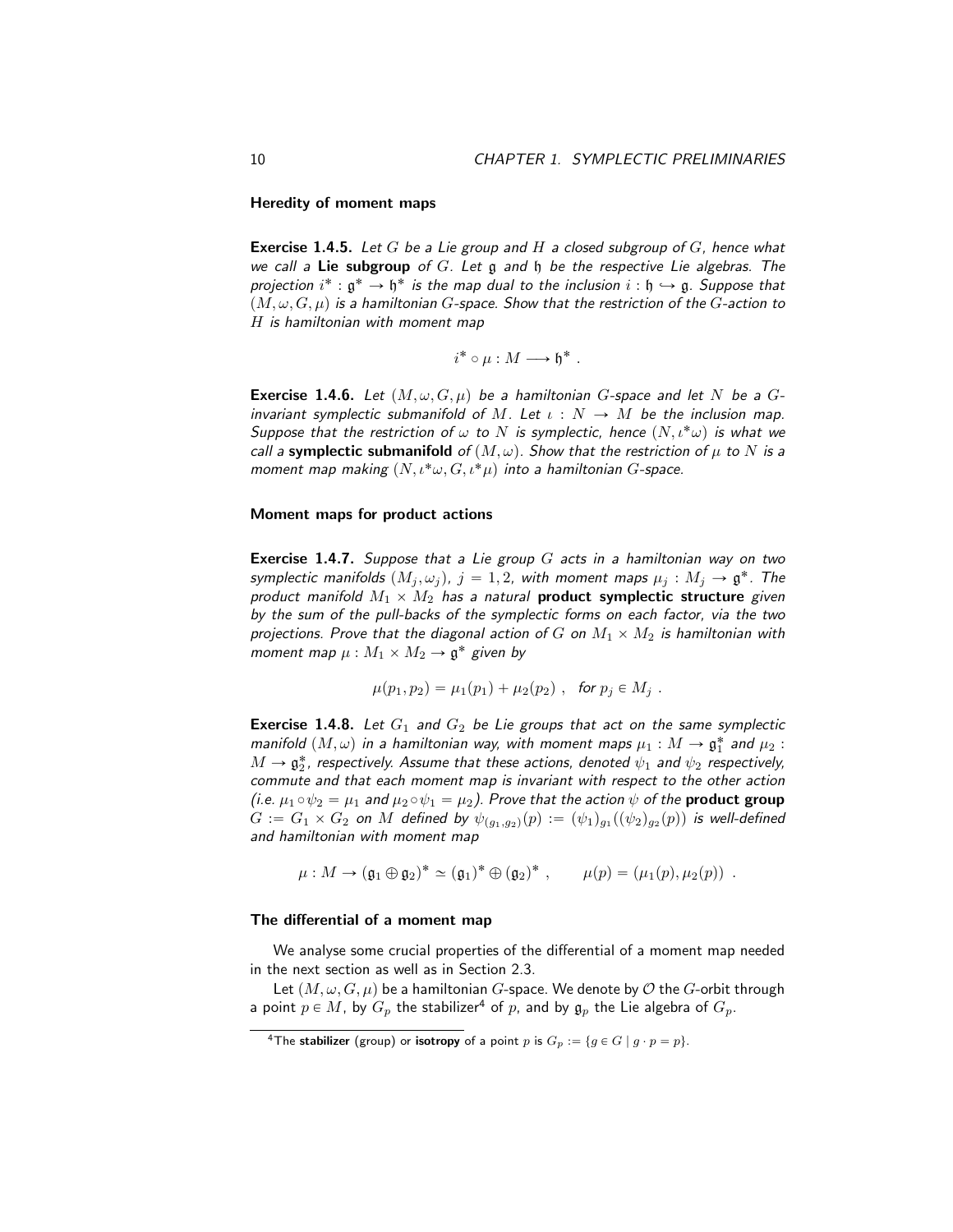**Lemma 1.4.9.** For the differential of the moment map  $\mu : M \to \mathfrak{g}^*$  at  $p$ ,

$$
d\mu_p: T_pM \longrightarrow \mathfrak{g}^*,
$$

where we identify a tangent space to the vector space  $\mathfrak{g}^*$  with itself, we have that:

(*I*) ker  $d\mu_p = (T_p \mathcal{O})^{\omega}$  and (*II*) im  $d\mu_p = (\mathfrak{g}_p)^0$ ,

where  $(T_p \mathcal{O})^{\omega}$  is the symplectic orthocomplement<sup>5</sup> of  $T_p\mathcal{O}$  in the symplectic vector space  $(T_pM, \omega_p)$ , and  $(\mathfrak{g}_p)^0$  is the annihilator<sup>6</sup> of  $\mathfrak{g}_p$ .

The proof of this lemma is contained in the next exercise.

Exercise 1.4.10. Recall that, by definition of moment map (Definition 1.4.3), we have that

$$
\langle d\mu_p(v), X \rangle = \omega_p(v, X_p^{\#}) \quad \text{for all } X \in \mathfrak{g} \text{ and } v \in T_pM.
$$

1. Prove claim (I) in Lemma 1.4.9 by checking that

 $d\mu_p(v) = 0 \quad \Longleftrightarrow \quad \omega_p(v,X_p^{\#}) = 0 \; , \; \forall X \in \mathfrak{g} \;.$ 

Note that the tangent space to the  $G$ -orbit through  $p$  is spanned by all the vectors  $X_p^{\#}.$ 

2. By counting dimensions, check that

 $\dim(\ker d\mu_p) = \dim M - \dim G + \dim G_p$  $\dim(\mathrm{im}\, d\mu_p) = \dim G - \dim G_p$ .

3. Using the dimension count above, for checking claim (II) it is enough to show that

 $\langle d\mu_p(v), X \rangle = 0 \quad \forall X \in \mathfrak{g}_p, \forall v \in T_pM$ .

- 4. Conclude from (II) that the stabilizer group of p is discrete if and only if  $d\mu_p$ is surjective.
- 5. Conclude from (I) that the orbit through p is open if and only if  $d\mu_p$  is injective.

 $^5$ If  $W$  is a subspace of a symplectic vector space  $(V,\Omega)$ , then the symplectic orthocomplement of W is the subspace  $W^{\Omega} := \{v \in V \mid \Omega(v, w) = 0 \,\forall w \in W\}.$ 

 $^6$ The **annihilator** of a linear subspace  $W\subset V$  is the subset of  $V^*$  defined by  $W^0:=\{\xi\in V^*\mid$  $\xi(w) = 0 \,\forall w \in W$ .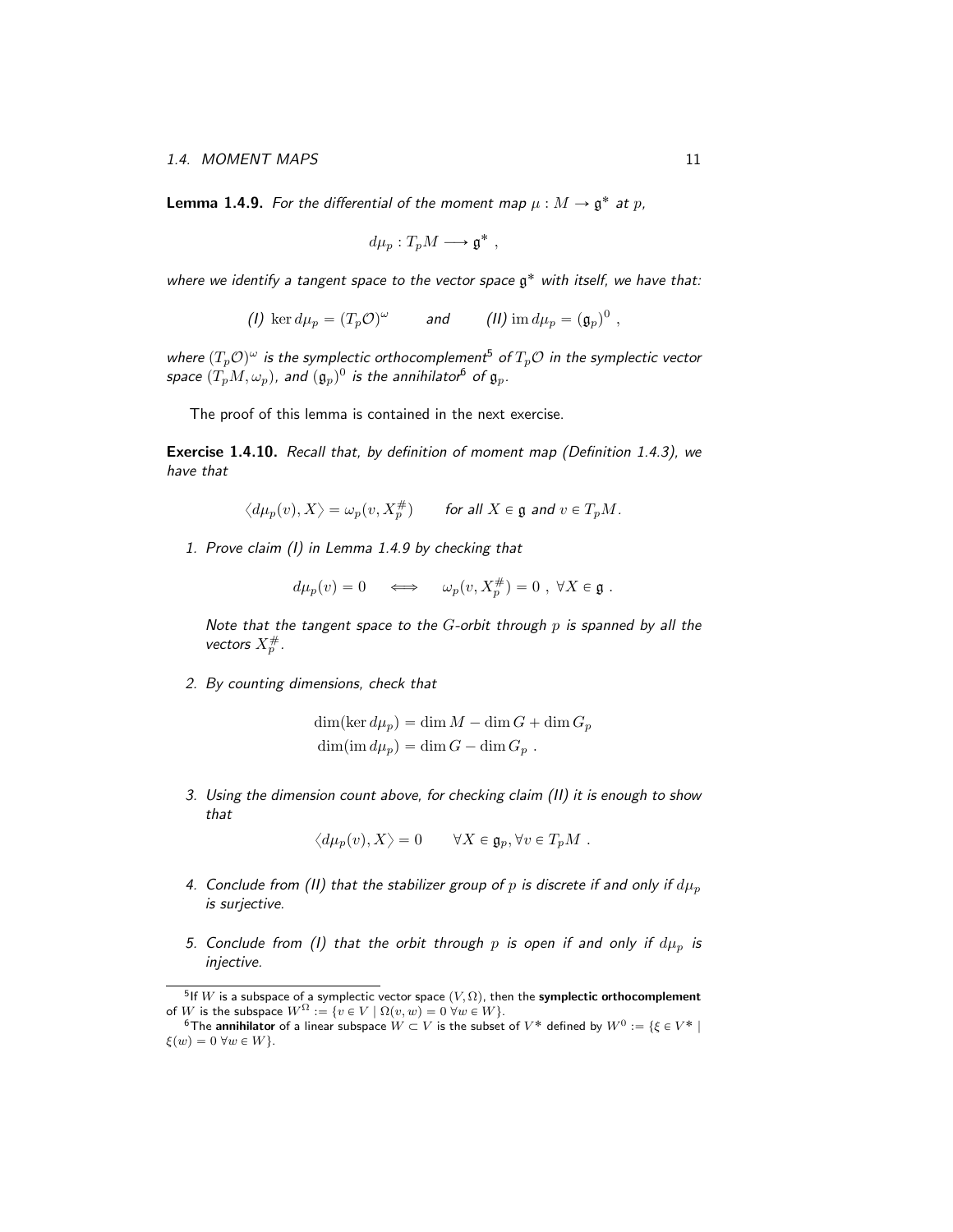### 1.5 Hamiltonian Torus Actions

We now concentrate on actions of a standard torus or rank  $n \geq 1$  defined to be the product of  $n$  copies of  $S^1$ :

$$
\mathbb{T}^n := (S^1)^n .
$$

We write elements of  $\mathbb{T}^n$  as  $n\text{-tuples}$  of complex numbers of absolute value 1,

$$
(e^{i\theta_1},\ldots,e^{i\theta_n})\enspace.
$$

This now identifies  $\mathbb{T}^n$  with the quotient

$$
\mathbb{T}^n \simeq \mathbb{R}^n / (2\pi \mathbb{Z})^n \simeq (\mathbb{R}/2\pi \mathbb{Z})^n
$$

and we view this as the standard identification of a torus Lie group  $T$  with its Lie algebra<sup>7</sup> t modulo the *integral lattice*  $\Gamma$  via the exponential map:

$$
\exp_T: \mathfrak{t} \longrightarrow T \quad \text{ has kernel } \Gamma \qquad \Longrightarrow \qquad T \simeq \mathfrak{t}/\Gamma \ ,
$$

where here

$$
\exp: \mathbb{R}^n \longrightarrow \mathbb{T}^n \text{ has Kernel } (2\pi \mathbb{Z})^n, \quad \exp(\theta_1, \dots, \theta_n) = \left(e^{i\theta_1}, \dots, e^{i\theta_n}\right) \; .
$$

Implicitly, we use the standard basis of  $\mathbb{R}^n$  as the chosen basis  $X_1,\ldots,X_n$  of the Lie algebra. This also yields global coordinates (mod  $2\pi)$   $\theta_k$  on  $\mathbb{T}^n$ . The element

$$
[\theta] := [\theta_1, \dots, \theta_n] = (e^{i\theta_1}, \dots, e^{i\theta_n}) \in \mathbb{T}^n
$$

can also be viewed as the element achieved from the *identity* element

$$
\mathbb{1} = [0,\ldots,0] = (1,\ldots,1) \in \mathbb{T}^n
$$

by flowing along  $X_1$  for time  $\theta_1$ , along  $X_2$  for time  $\theta_2$ , ..., and along  $X_n$  for time  $\theta_n$ .

Because the adjoint and coadjoint actions are trivial for a torus  $\mathbb{T}^n$  and we are already identifying the Lie algebra with  $\mathbb{R}^n$ , the dual of the Lie algebra gets also naturally identified with  $\mathbb{R}^n$  via the standard pairing (standard inner product). A moment map for an action of  $\mathbb{T}^n$  on  $(M,\omega)$  is simply a map

$$
\mu: M \longrightarrow \mathbb{R}^n ,
$$

whose coordinate functions  $\mu_1, \ldots, \mu_n$  all satisfy:

•  $\mu_k$  is  $\mathbb{T}^n$ -invariant, i.e.:

$$
\mu_k([\theta] \cdot p) = \mu_k(p)
$$
 for all  $[\theta] \in \mathbb{T}^n$ ,  $p \in M$ ,  $k = 1, ..., n$ , and

<sup>&</sup>lt;sup>7</sup>Since  $T$  is abelian, the Lie algebra t of a  $T$  is defined as the set of (say left-)invariant vector fields on  $T$  (equivalently, as the tangent space at the identity) and the Lie bracket is trivial in this case.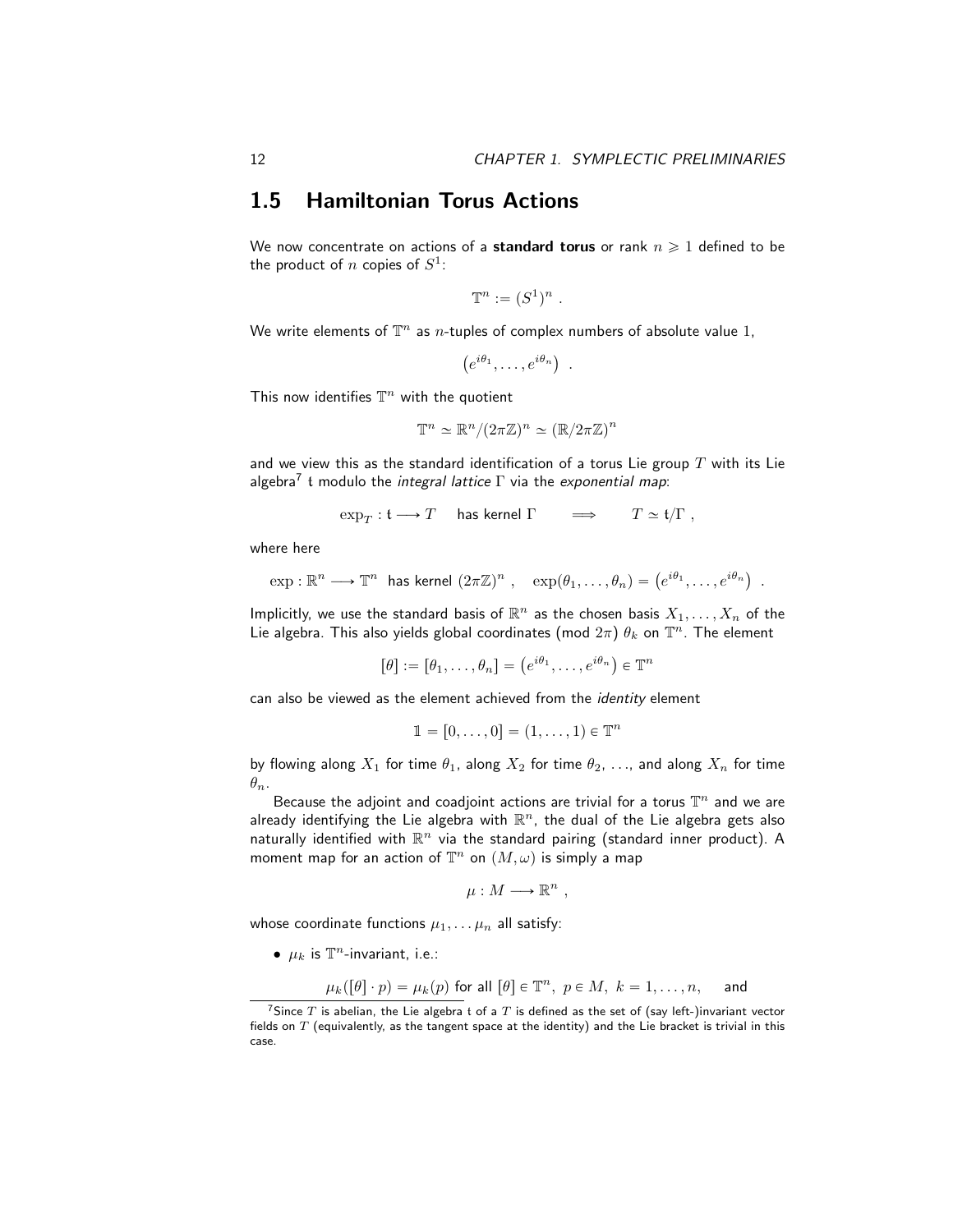$\bullet \;\mu_k$  is a *hamiltonian function* for the vector field  $X_k^\sharp$  on  $M$  induced by the  $k$ -th standard basis vector of  $\mathbb{R}^n$ , i.e.:

$$
d\mu_k = -i_{X_k^{\sharp}} \omega , \quad k = 1, \ldots, n .
$$

If  $\mu : M \to \mathbb{R}^n$  is a moment map for a torus action, then clearly any of its translations  $\mu + c$   $(c \in \mathbb{R}^n)$  is also a moment map for that action. Reciprocally, any two moment maps for a given hamiltonian torus action differ by a constant.

**Example.** On  $(\mathbb{C}, \omega_0 = \frac{i}{2} dz \wedge d\bar{z})$ , consider the action of the circle  $S^1 = \{t \in \mathbb{C} :$  $|t| = 1$  by rotations

$$
\psi_t(z) = t^{\ell} z \ , \qquad t \in S^1 \ ,
$$

where  $\ell \in \mathbb{Z}$  is fixed. The action  $\psi : S^1 \to \mathrm{Diff}(\mathbb{C})$  is hamiltonian with moment map (or hamiltonian function)  $\mu : \mathbb{C} \to \mathbb{R}$  given by

$$
\mu(z) = \frac{1}{2}\ell|z|^2.
$$

This can be easily checked in polar coordinates, since  $\omega_0 = r dr \wedge d\theta$ ,  $\mu(re^{i\theta}) = \frac{1}{2}\ell r^2$ and the vector field on  $\mathbb C$  corresponding to the generator 1 of the Lie algebra  $\mathbb{\mathbb R}$  is  $X^\# = \ell \frac{\partial}{\partial \theta}$ . And the contract of the contract of the contract of  $\Diamond$ 

**Exercise 1.5.1.** Let  $\mathbb{T}^n = \{(t_1, \ldots, t_n) \in \mathbb{C}^n : |t_j| = 1, \text{ for all } j \}$  be a torus acting diagonally on  $\mathbb{C}^n$  by

$$
(t_1,\ldots,t_n)\cdot(z_1,\ldots,z_n)=(t_1^{\ell_1}z_1,\ldots,t_n^{\ell_n}z_n)\;,
$$

where  $\ell_1, \ldots, \ell_n \in \mathbb{Z}$  are fixed. Check that this action is hamiltonian with a moment map  $\mu: \mathbb{C}^n \to \mathbb{R}^n$  given by

$$
\mu(z_1,\ldots,z_n) = \frac{1}{2}(\ell_1|z_1|^2,\ldots,\ell_n|z_n|^2) \; (+ \text{ constant } ) \; .
$$

**Exercise 1.5.2.** Suppose that  $\mathbb{T}^m$  acts linearly on  $(\mathbb{C}^n, \omega_0)$  as follows:

$$
(e^{i\theta_1}, \ldots, e^{i\theta_m}) \cdot (z_1, \ldots, z_n) = \left( e^{i\langle \lambda^{(1)}, \theta \rangle} z_1, \ldots, e^{i\langle \lambda^{(n)}, \theta \rangle} z_n \right) ,
$$

for some weights  $\lambda^{(1)}, \ldots, \lambda^{(n)} \in \mathbb{Z}^m$ .

Show that, this action is hamiltonian with a moment map  $\mu: \mathbb{C}^n \to \mathbb{R}^m$  given by

$$
\mu(z_1,...,z_n) = \frac{1}{2} \sum_{j=1}^n \lambda^{(j)} |z_j|^2
$$
 (+ constant).

#### **Convexity**

It is a remarkable feature of compact connected hamiltonian torus spaces that the image of a moment map is a convex polytope. This was discovered and proved independently at about the same time by Atiyah and by Guillemin and Sternberg, following work of Kostant [40] for the case of coadjoint orbits.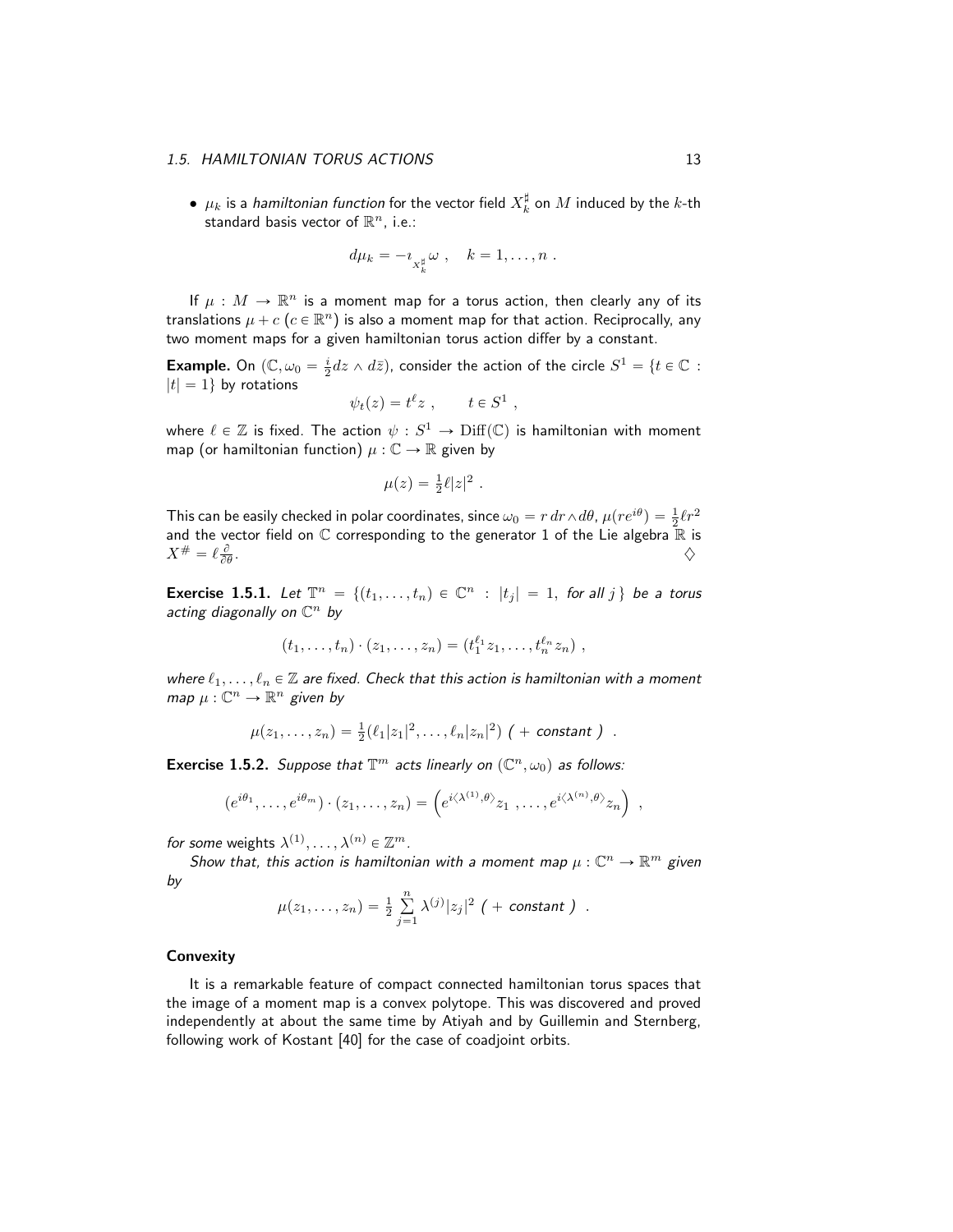**Theorem 1.5.3. (Atiyah [6], Guillemin-Sternberg [30])** Let  $(M, \omega)$  be a compact connected symplectic manifold with a hamiltonian action of an  $m$ -torus,  $\mathbb{T}^m$ , and with moment map  $\mu : M \to \mathbb{R}^m$ . Then:

- (a) the levels of  $\mu$  are connected;
- (b) the image of  $\mu$  is convex;
- (c) the image of  $\mu$  is the convex hull of a finite number of points, that are images of the fixed points of the action.

The image  $\mu(M)$  of the moment map is called the **moment polytope**. A proof of Theorem 1.5.3 following Atiyah can be found in [49].



Remark. Although for the standard torus  $\mathbb{T}^n$  both the Lie algebra and its dual are naturally identified with  $\mathbb{R}^n$ , we will distinguish  $\mathbb{R}^n$  from  $(\bar{\mathbb{R}}^n)^*$  and write for the natural pairing  $\langle \cdot, \cdot \rangle : ({\mathbb R}^n)^* \times {\mathbb R}^n \to {\mathbb R}$ . In particular, a moment map will be denoted  $\mu : M \to (\mathbb{R}^n)^\mathbb{R}$  $\ast$  . The contract of the contract of the contract of the contract of the contract of the contract of the contract of the contract of the contract of the contract of the contract of the contract of the contract of the co

# 1.6 Symplectic Toric Manifolds

#### Effective hamiltonian tori actions

An action of a group  $G$  on a manifold  $M$  is called effective (or faithful) if it is injective as a map  $G \to \text{Diff}(M)$ , i.e., each group element  $g \neq \mathbb{1}$  moves at least one point, that is,  $\cap_{p\in M}G_p = \{\mathbb{1}\}.$ 

The following two results use the crucial fact that any effective action  $\mathbb{T}^m \to$  $\text{Diff}(M)$  has at least one orbit of dimension m; a proof may be found in [12, Ch.IV, §5]. In fact, more is true for an effective torus action on a connected  $M$ : the set of points where the action has trivial stabilier is open and dense; a proof may be found in [28, Corollary B.48].

Corollary 1.6.1. Under the conditions of the convexity theorem (Theorem 1.5.3), if the  $\mathbb{T}^m$ -action is effective, then there must be at least  $m+1$  fixed points.

**Proof.** By Exercise 1.4.10, at any point p of an m-dimensional orbit, the stabilizer is discrete, so  $d\mu_p$  is surjective. This means that a the moment map is a submersion, i.e.,  $(d\mu_1)_p, \ldots, (d\mu_m)_p$  are linearly independent. Hence,  $\mu(p)$  is an interior point of  $\mu(M)$ , and  $\mu(M)$  is a nondegenerate convex polytope. Any nondegenerate convex polytope in  $\mathbb{R}^m$  must have at least  $m+1$  vertices. The vertices of  $\mu(M)$  are images of fixed points.  $\Box$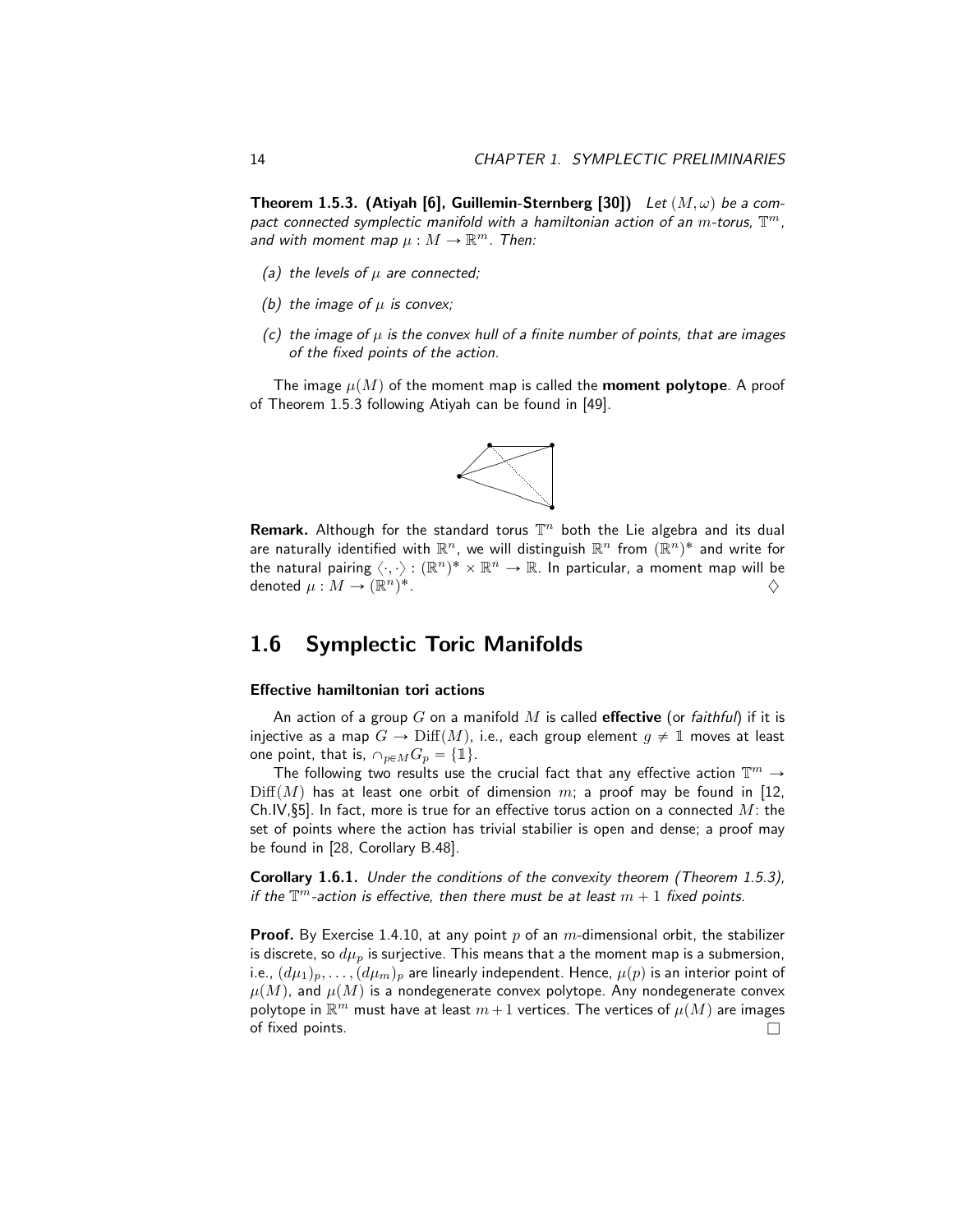**Theorem 1.6.2.** Let  $(M, \omega, \mathbb{T}^m, \mu)$  be a hamiltonian  $\mathbb{T}^m$ -space. If the  $\mathbb{T}^m$ -action is effective, then  $\dim M \geq 2m$ .

**Proof.** Since the moment map is constant on an orbit  $O$ , for  $p \in O$  the exterior derivative

$$
d\mu_p: T_pM \longrightarrow \mathfrak{g}^*
$$

maps  $T_p \mathcal{O}$  to 0. Thus

$$
T_p \mathcal{O} \subseteq \ker d\mu_p = (T_p \mathcal{O})^{\omega} ,
$$

where  $(T_p\mathcal{O})^\omega$  is the symplectic orthocomplement of  $T_p\mathcal{O}$  (see Lemma 1.4.9). This shows that orbits  $O$  of a hamiltonian torus action are always *isotropic* submanifolds<sup>8</sup> of  $M.$  In particular, by symplectic linear algebra we have that  $\dim \mathcal{O}\leqslant \frac{1}{2}\dim M.$ Now consider an  $m$ -dimensional orbit.  $\Box$ 

**Exercise 1.6.3.** Suppose that  $\mathbb{T}^m$  acts linearly on  $(\mathbb{C}^n, \omega_0)$  as follows:

$$
(e^{i\theta_1}, \ldots, e^{i\theta_m}) \cdot (z_1, \ldots, z_n) = \left(e^{i\langle \lambda^{(1)}, \theta \rangle} z_1, \ldots, e^{i\langle \lambda^{(n)}, \theta \rangle} z_n\right)
$$

for some weights  $\lambda^{(1)}, \ldots, \lambda^{(n)} \in \mathbb{Z}^m$ . In Exercise 1.5.2, we have seen that this action is hamiltonian with a moment map given by

$$
\mu(z_1,...,z_n) = \frac{1}{2} \sum_{j=1}^n \lambda^{(j)} |z_j|^2
$$
 (+ constant).

- (a) Show that, if this action is effective, then the weights  $\lambda^{(1)}, \ldots, \lambda^{(n)}$  Z-span  $\mathbb{Z}^m$ .
- (b) Conclude that, if such an action is effective, then any moment map  $\mu$  is a submersion, i.e., each differential  $d\mu_z : \mathbb{C}^n \to \mathbb{R}^n$   $(z \in \mathbb{C}^n)$  is surjective.

#### Definition of symplectic toric manifold

The so-called *symplectic toric manifolds* fit in the optimal case of effective hamiltonian tori actions:

Definition 1.6.4. A symplectic toric manifold is a compact connected symplectic manifold  $(M, \omega)$  equipped with an effective hamiltonian action of a standard torus  $\mathbb{T}^n$  of dimension equal to half the dimension of the manifold,

$$
\dim \mathbb{T} = \frac{1}{2} \dim M ,
$$

and with a choice of a corresponding moment map  $\mu : M \to (\mathbb{R}^n)^*$ .

,

<sup>&</sup>lt;sup>8</sup>A submanifold Q of a symplectic manifold  $(M, \omega)$  is **isotropic**, if the restriction of  $\omega$  to Q is trivial. This means that at each  $p \in Q$  the pairing of two vectors tangent to Q by  $\omega_p$  gives 0. We say that  $T_pQ$  is an **isotropic subspace** of the symplectic vector space  $(T_pM, \omega_p)$ . An isotropic<br>submanifold  $Q$  necessarily has  $\dim Q \leqslant \frac{1}{2} \dim M$ , and when  $\dim Q = \frac{1}{2} \dim M$  we say that  $Q$  is lagrangian.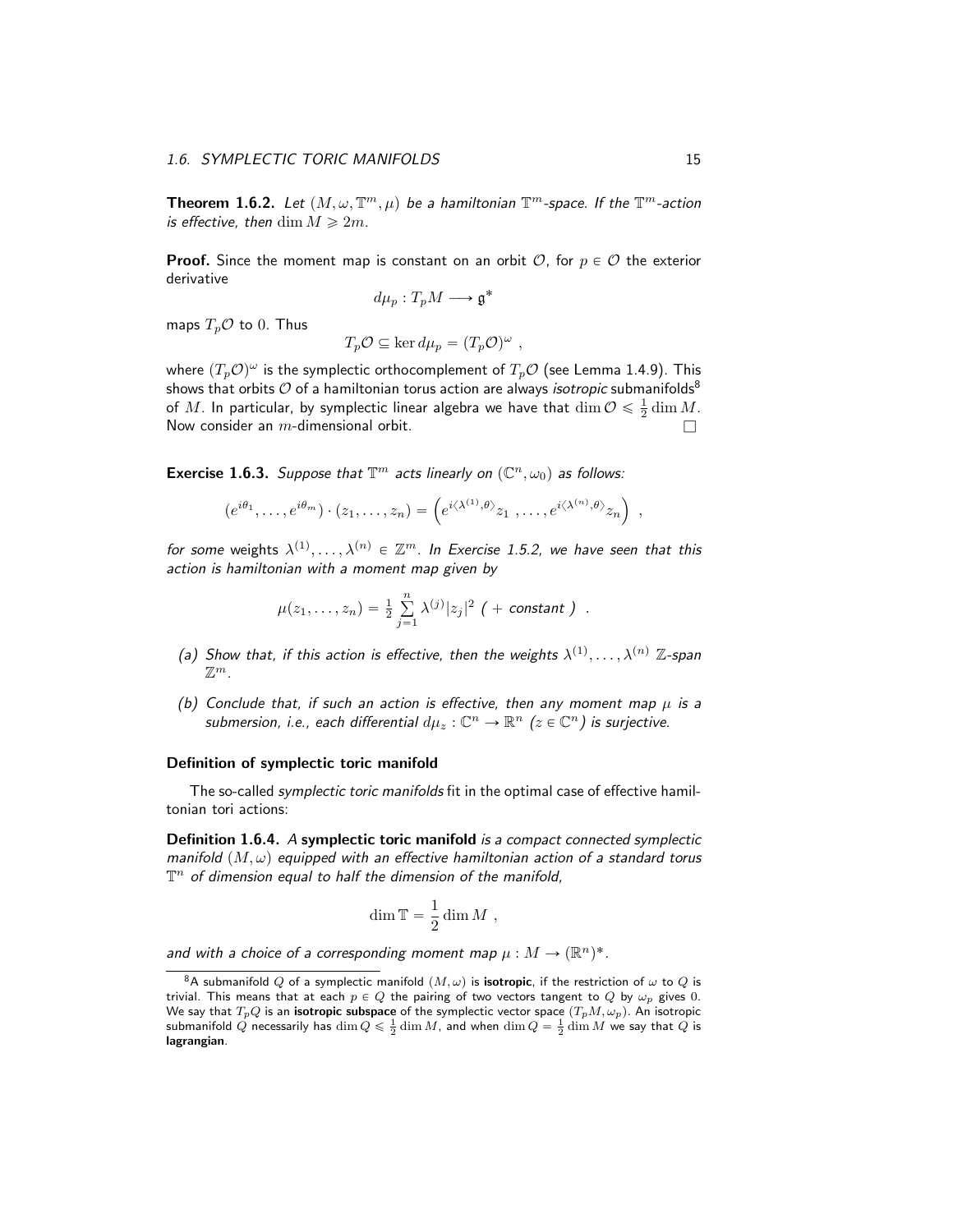In the examples below, we choose a scaling factor giving the Fubini-Study form on  $\mathbb{CP}^n$  as

$$
\omega_{\rm \scriptscriptstyle FS} = \tfrac{i}{2}\partial\bar\partial\ln(1+|z|^2)
$$

with respect to standard charts with n coordinates  $z_j$ ,  $0 \leq j \leq n$ ,  $j \neq k$ , on each open set

$$
\mathcal{U}_k = \{ [z_0 : \ldots : z_{k-1} : 1 : z_{k+1} : \ldots : z_n] \in \mathbb{C}\mathbb{P}^n \} \longrightarrow \mathbb{C}^n .
$$

In particular for  $n=1$ , we have that the sphere  $\mathbb{CP}^1$  has  $\omega_{\text{\tiny FS}} = \frac{1}{4}\omega_{\text{\tiny eucl}}$  and total area  $\pi$  with respect to  $\omega_{\mathsf{rs}}$ , whereas the euclidean area of a unit sphere in  $\mathbb{R}^3$  is  $4\pi.$ 

#### Examples of symplectic toric manifolds

1. The circle  $S^1$  acts on the 2-sphere  $(S^2, \omega_{\text{eucl}} = d\theta \wedge dh)$  by rotations

$$
e^{i\alpha} \cdot (\theta, h) = (\theta + \alpha, h)
$$

with moment map  $\mu = -h$  equal to minus the height function and moment polytope  $[-1, 1]$ .



Equivalently, the circle  $S^1$  acts on  $\mathbb{CP}^1 = \mathbb{C}^2 \backslash \{0\} / \sim$  with the Fubini-Study form  $\omega_{\rm FS}=\frac{1}{4}\omega_{\rm eucl}$ , by  $e^{i\alpha}\cdot [z_0:z_1]=[z_0:e^{i\alpha}z_1].$  This is hamiltonian with moment map  $\mu[z_0:z_1] = \frac{1}{2} \cdot \frac{|z_1|^2}{|z_0|^2 + |z|}$  $\frac{|z_1|^2}{|z_0|^2+|z_1|^2}$ , and moment polytope  $[0, \frac{1}{2}]$ ‰ .

2. Let  $(\mathbb{CP}^2,\omega_{\rm FS})$  be 2-(complex-)dimensional complex projective space equipped with the Fubini-Study form defined in Section 1.7. The  $\mathbb{T}^2$ -action on  $\mathbb{CP}^2$  by  $(e^{i\theta_1}, e^{i\theta_2}) \cdot [z_0 : z_1 : z_2] = [z_0 : e^{i\theta_1} z_1 : e^{i\theta_2} z_2]$  has moment map

$$
\mu[z_0:z_1:z_2] = \frac{1}{2} \left( \frac{|z_1|^2}{|z_0|^2 + |z_1|^2 + |z_2|^2}, \frac{|z_2|^2}{|z_0|^2 + |z_1|^2 + |z_2|^2} \right) .
$$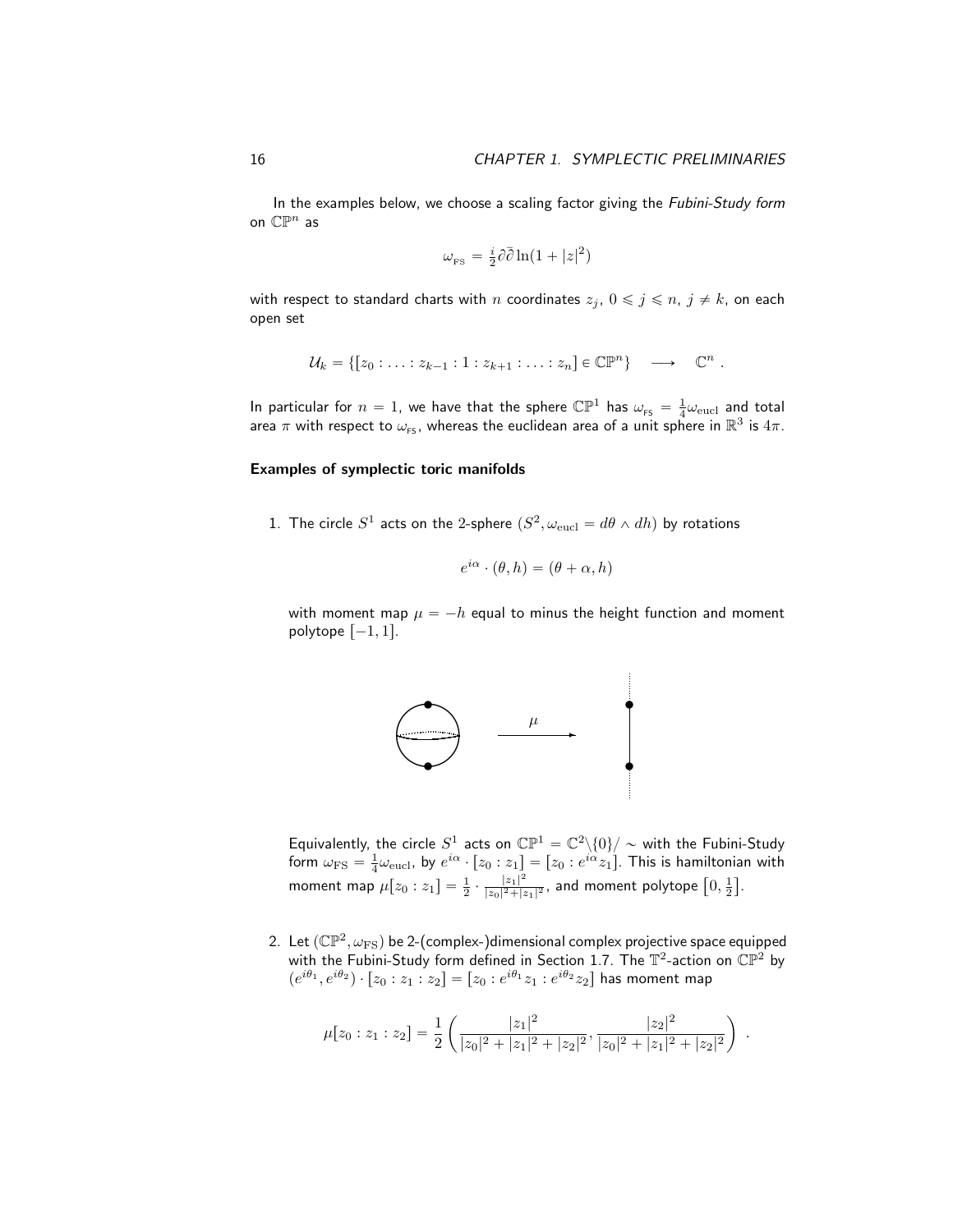

The fixed points get mapped as

$$
\begin{array}{ccc} [1:0:0] & \longmapsto & (0,0) \\ [0:1:0] & \longmapsto & \left(\frac{1}{2},0\right) \\ [0:0:1] & \longmapsto & \left(0,\frac{1}{2}\right) \end{array}
$$

Notice that the stabilizer of a preimage of the edges is  $S^1$ , while the action has trivial stabilizers at preimages of interior points of the moment polytope.

3. More generally, on  $(\mathbb{CP}^n, \omega_{\text{FS}})$  with diagonal action of  $\mathbb{T}^n$  as  $(e^{i\theta_1}, \ldots, e^{i\theta_n})\cdot$  $[z_0 : z_1 : \ldots : z_n] = [z_0 : e^{i\theta_1} z_1 : \ldots : e^{i\theta_n} z_n]$  we have as moment map

$$
\mu[z_0:z_1:\ldots:z_n]=\frac{1}{2}\left(\frac{|z_1|^2}{|z_0|^2+|z_1|^2+\ldots+|z_n|^2},\ldots,\frac{|z_n|^2}{|z_0|^2+|z_1|^2+\ldots+|z_n|^2}\right) ,
$$

whose image is an *n*-dimensional simplex.  $\diamondsuit$ 

Products of symplectic toric manifolds are naturally symplectic toric manifolds. For instance, on the product manifold  $(\mathbb{CP}^1)^n$  with product symplectic structure given by the Fubini-Study form on each factor and with diagonal action of  $\mathbb{T}^n$ , we have as moment map

$$
\mu(z_1,\ldots,z_n) = \frac{1}{2} (|z_1|^2,\ldots,|z_n|^2) ,
$$

whose image is an  $n$ -dimensional cube. In particular, the moment polytope for the  $\mathbb{T}^2$ -action on  $\mathbb{CP}^1 \times \mathbb{CP}^1$  as

$$
(e^{i\theta}, e^{i\eta}) \cdot ([z_0 : z_1], [w_0 : w_1]) = ([z_0 : e^{i\theta} z_1], [w_0 : e^{i\eta} w_1])
$$

is a square.

#### Equivalence between symplectic toric manifolds

The equivalence between symplectic toric manifolds is given by equivariant symplectomorphisms.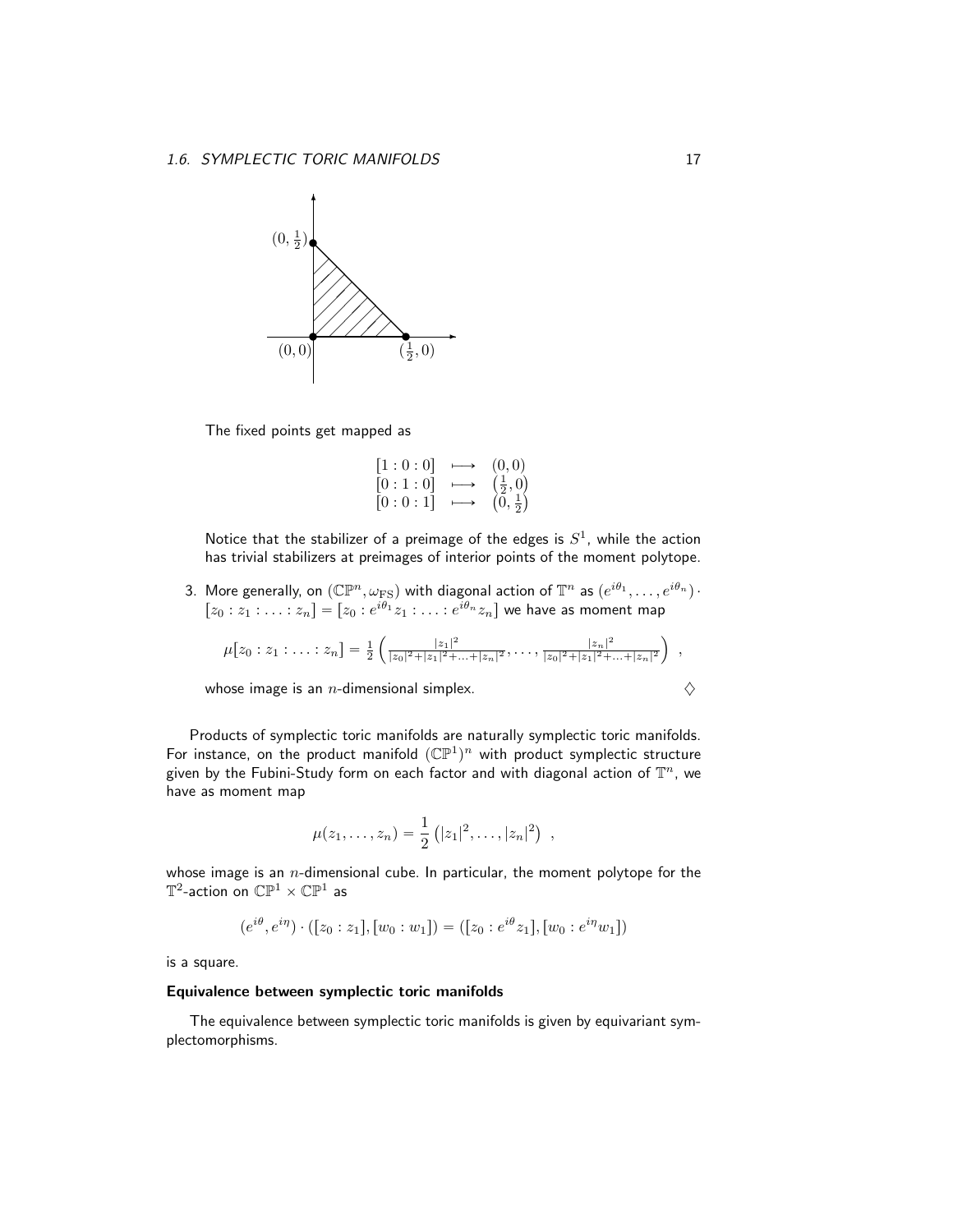.

**Definition 1.6.5.** Two symplectic toric manifolds,  $(M_k, \omega_k, \mathbb{T}^n, \mu_k)$ ,  $k = 1, 2$ , are  $\mathbf i$ somorphic if there exists an equivariant $^9$  symplectomorphism  $\varphi: M_1 \to M_2.$ 

Isomorphic symplectic toric manifolds are often undistinguished. Note that the torus is fixed and that the moment maps necessarily differ by a constant, in the sense that

$$
\mu_1 = \mu_2 \circ \varphi + c \quad \text{ for some } c \in (\mathbb{R}^n)^*
$$

(For general hamiltonian torus actions, moment maps are unique up to a constant).

In the next chapter, we give the classification of equivalence classes of symplectic toric manifolds by their moment polytopes up to translation.

#### Normal form near a fixed point

First note that an equivariant version of the Darboux-Weinstein theorem holds (see [63] and [32, §II.22]<sup>10</sup>): If a compact group G acts on the manifold M, the submanifold Q is G-invariant, and  $\omega_0$  and  $\omega_1$  are symplectic forms in M invariant under this action and equal at all points of Q, then the diffeomorphism  $\varphi : \mathcal{U}_0 \to \mathcal{U}_1$ claimed in Theorem 1.3.3 may be chosen to be  $G$ -equivariant.

Indeed, by picking a  $G$ -invariant riemannian metric (for instance, by averaging over  $G$  any riemannian metric), we can obtain a  $G$ -invariant tubular neighborhood  $U_0$  of Q. Since the homotopy operator will commute with the G-action, we produce a G-invariant 1-form  $\mu$  as in the proof of Theorem 1.3.3. As all input is G-invariant, the solution  $v_t$  of the Moser equation will be also G-invariant, and its flow  $\rho$  will be  $G$ -equivariant (i.e., commute with the  $G$ -action), thus proving what we call the equivariant Darboux-Weinstein theorem.

Now, we will concentrate on the case of a fixed point  $p$  of a hamiltonian torus space  $(M, \omega, \mathbb{T}^k, \mu).$  At  $p$ , there is an induced representation (i.e., a linear action) of the group on the tangent space  $T_pM$  given by differentiating the action. This is called the **isotropy representation** at the point p. Using a  $\mathbb{T}^k$ -invariant compatible almost complex structure  $J^{11}$  making  $(T_pM, J_p)$  into a complex vector space (by defining  $iv := J_p v$ ), we view the isotropy representation as a complex representation. Since the group is a torus  $\mathbb{T}^k$ , we thus get a *weight space decomposition* (see, for instance, [13, §II.8]):

$$
T_p M = \bigoplus_{j=1}^n W_j ,
$$

where the torus acts on the complex 1-dimensional subspace  $W_j \subseteq T_pM$  by

$$
(e^{i\theta_1},\ldots,e^{i\theta_k})\cdot w_j=e^{i\langle\lambda^{(j)},\theta\rangle}w_j\ ,
$$

<sup>&</sup>lt;sup>9</sup>Equivariance here means  $\varphi([\theta] \cdot p) = [\theta] \cdot \varphi(p)$ .

<sup>&</sup>lt;sup>10</sup>Theorem 22.2 in [32] should also require that  $\omega_0$  and  $\omega_1$  agree in x; see [19].

<sup>&</sup>lt;sup>11</sup>An almost complex structure on a manifold M is a smooth collection of linear maps  $J_p$  :  $T_pM\to T_pM$  with  $J_p^2=-I$  at each  $p\in M.$  On any symplectic manifold  $(M,\omega),$  there exists an almost complex structure  $J$ , such that the bilinear form defined by  $\langle \cdot, \cdot \rangle := \omega(\cdot, J \cdot)$  is symmetric and positive definite, hence a riemannian metric; see, for example, [15]. Then  $J$  is called a compatible almost complex structure and such a triple  $(\omega, J, \langle, \rangle)$  is called a compatible triple. When a compact Lie group acts symplectically on  $(M, \omega)$ , we can start from a G-invariant riemannian metric, to build an equivariant compatible J (note that  $\omega(\cdot, J\cdot)$  tends to be a different G-invariant riemannian metric from the starting one).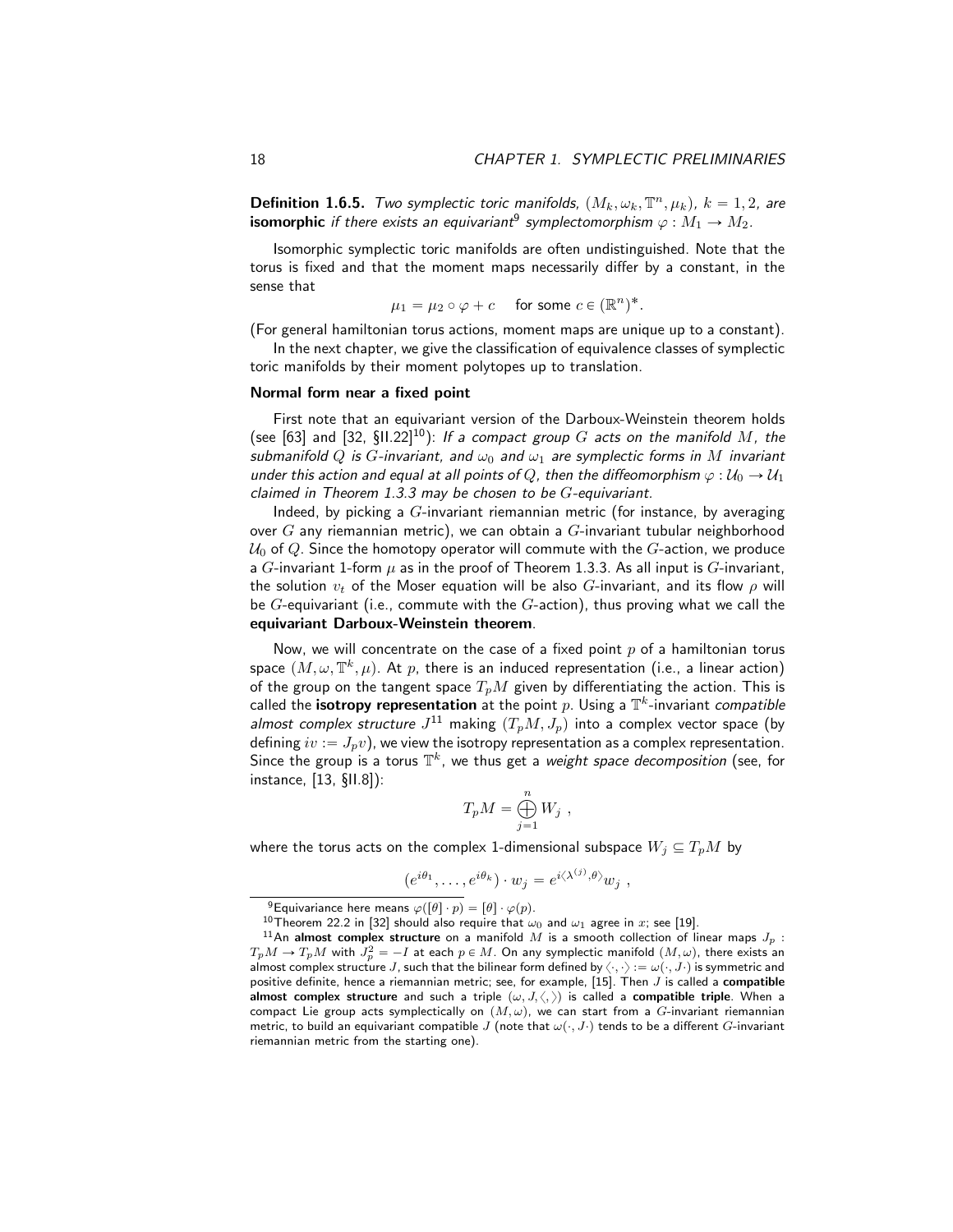for some weight  $\lambda^{(j)}\in (\mathbb{Z}^k)^*$ , with  $\theta\,=\, (\theta_1,\ldots,\theta_k)\,\in\, \mathbb{R}^k.$  Notice that, in our notation, the weights  $\lambda^{(j)}$  are not necessarily distinct; a **weight space** is the direct sum of all summands  $W_i$  with the same weight. Then we can adapt Darboux's theorem to model a  $\mathbb{T}^k$ -invariant neighborhood of  $p$  by euclidean space with standard symplectic form and linear action by those weights:

**Theorem 1.6.6. (Toric Darboux)** Let  $(M, \omega, \mathbb{T}^k, \mu)$  be a 2n-dimensional hamiltonian torus space, and let p be a fixed point. Let  $\lambda^{(1)},\ldots,\lambda^{(n)}\in (\mathbb{Z}^k)^*$  be the weights (given with multiplicity) of the isotropy representation of  $\mathbb{T}^k$  on  $T_pM$ .

Then there is a  $\mathbb{T}^k$ -invariant neighborhood  $\mathcal U$  of  $p$  in  $M$  and coordinate functions  $p(x_1, \ldots, x_n, y_1, \ldots, y_n)$  centered at p with respect to which we have:

(a)

$$
\omega|_{\mathcal{U}} = \sum_{j=1}^n dx_j \wedge dy_j = \frac{i}{2} \sum_{j=1}^n dz_j \wedge d\overline{z}_j ,
$$

where we use the symbols  $z_j := x_j + iy_j$ ,  $\overline{z}_j := x_j - iy_j$ ,

(b) the action becomes the linear action of  $\mathbb{T}^k$  with the given weights:

$$
(e^{i\theta_1},\ldots,e^{i\theta_k})\cdot(x_1,\ldots,x_n,y_1,\ldots,y_n)=(\widetilde{x}_1,\ldots,\widetilde{x}_n,\widetilde{y}_1,\ldots,\widetilde{y}_n),
$$

where

$$
\begin{pmatrix} \widetilde{x}_j \\ \widetilde{y}_j \end{pmatrix} = \begin{pmatrix} \cos(\lambda^{(j)}, \theta) & -\sin(\lambda^{(j)}, \theta) \\ \sin(\lambda^{(j)}, \theta) & \cos(\lambda^{(j)}, \theta) \end{pmatrix} \begin{pmatrix} x_j \\ y_j \end{pmatrix} ,
$$

or, in terms of the symbolic notation with  $z_j$ ,  $\overline{z}_j$ ,

$$
(e^{i\theta_1}, \dots, e^{i\theta_k}) \cdot (z_1, \dots, z_n) = \left( e^{i\langle \lambda^{(1)}, \theta \rangle} z_1, \dots, e^{i\langle \lambda^{(n)}, \theta \rangle} z_n \right)
$$

$$
(e^{i\theta_1}, \dots, e^{i\theta_k}) \cdot (\overline{z_1}, \dots, \overline{z_n}) = \left( e^{-i\langle \lambda^{(1)}, \theta \rangle} \overline{z_1}, \dots, e^{-i\langle \lambda^{(n)}, \theta \rangle} \overline{z_n} \right) \quad \text{and}
$$

(c) the moment map becomes

$$
\mu|_{\mathcal{U}} = \mu(p) + \frac{1}{2} \sum_{j=1}^{n} \lambda^{(j)} (x_j^2 + y_j^2) = \mu(p) + \frac{1}{2} \sum_{j=1}^{n} \lambda^{(j)} |z_j|^2.
$$

**Proof.** We take  $Q = \{p\}$  and apply the equivariant Darboux-Weinstein theorem with  $\omega_0$  being the given symplectic form and  $\omega_1$  a constant symplectic form on a Darboux chart around  $p$  constructed as follows:

1. Let  $J$  be the  $\mathbb{T}^k$ -equivariant compatible almost complex structure and  $\langle \cdot, \cdot \rangle$  :=  $\omega(\cdot, J \cdot)$  the corresponding  $\mathbb{T}^k$ -invariant riemannian metric we are working with. Note that different weight spaces are mutually orthogonal with respect to  $\langle , \rangle$  and  $\omega$ . By the Gram-Schmidt argument, we can choose summands  $W_j$ as above within the same weight space to be mutually orthogonal as well. Now we choose a unit vector  $u_j \in W_j$  and set  $v_j := Ju_j$ . Then

$$
(u_1,\ldots,u_n,v_1,\ldots v_n)
$$

is a symplectic basis for  $T_pM$ .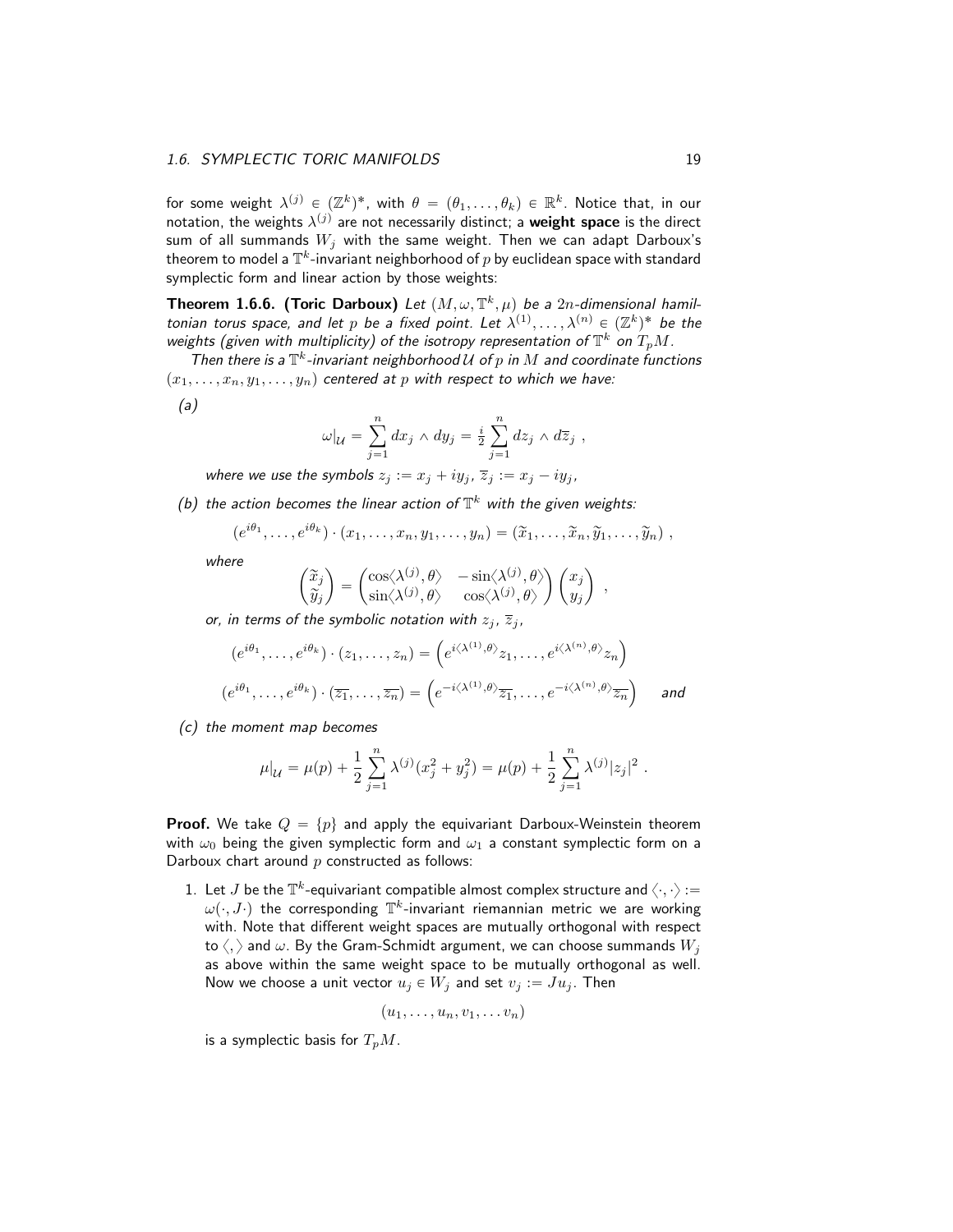2. By using the exponential map with respect to the metric, we construct coordinates  $(x'_1, \ldots, x'_n, y'_1, \ldots y'_n)$  centered at  $p$  and valid on some neighborhood  $\mathcal{U}^{\prime}$ , with  $\frac{\partial}{\partial x_{j}^{\prime}}$ ˇ ˇ  $\frac{\partial}{\partial p} = u_j$  and  $\frac{\partial}{\partial y'_j}$ ˇ ˇ  $\displaystyle p_p=v_j.$  Then we have

$$
\omega_p = \left. \sum_{j=1}^n dx'_j \wedge dy'_j \right|_p.
$$

Note that the exponential map is  $\mathbb{T}^k$ -equivariant.

3. There are two  $\mathbb{T}^k$ -invariant symplectic forms on  $\mathcal{U}'$ , namely the given  $\omega_0:=\omega$ and  $\omega_1 := \sum dx_j' \wedge dy_j'$ , that agree at  $p.$  By the equivariant Darboux-Weinstein theorem, there are  $\mathbb{T}^k$ -invariant neighborhoods  $\mathcal{U}_0$  and  $\mathcal{U}_1$  of  $p$ , and a  $\mathbb{T}^k$ equivariant diffeomorphism  $\varphi : \mathcal{U}_0 \to \mathcal{U}_1$  such that

$$
\varphi(p) = p
$$
 and  $\varphi^* \left( \sum dx'_j \wedge dy'_j \right) = \omega$ .

Since  $\varphi^*($  $dx_j' \wedge dy_j') = \sum d(x_j' \circ \varphi) \wedge d(y_j' \circ \varphi)$ , we set new coordinates  $x_j := x'_j \circ \varphi$  and  $y_j := y'_j \circ \varphi$ .

 $\Box$ 

Exercise 1.6.7. Show that for a symplectic toric manifold the weights of the isotropy representation at a fixed point,  $\lambda^{(1)}, \ldots, \lambda^{(n)}$ , form a  $\mathbb Z$ -basis of  $\mathbb Z^n$ .

Hint: Toric Darboux and Exercise 1.6.3.

### 1.7 Symplectic Reduction

Symplectic reduction is a fundamental construction of (new) symplectic manifolds starting from (old) symplectic manifolds with a hamiltonian group action by taking quotients in the symplectic sense.

Symplectic reduction is also the key for Delzant's proof of existence in his classification theorem, by providing the construction of a symplectic toric manifold out of the data encoded in an appropriate polytope.

First we recall orbit spaces. Let  $\psi : G \to \text{Diff}(M)$  be any action. The orbit of G through  $p \in M$  is  $\{\psi_q(p) | q \in G\}.$ 

**Exercise 1.7.1.** If q is in the orbit of p, then their stabilizers  $G_q$  and  $G_p$  are conjugate subgroups. In particular, when  $G$  is abelian, all points in the same orbit have the same stabilizer.

**Definition 1.7.2.** We say that the action of  $G$  on  $M$  is:

- transitive if there is just one orbit,
- free if all stabilizers are trivial  $\{1\}$ ,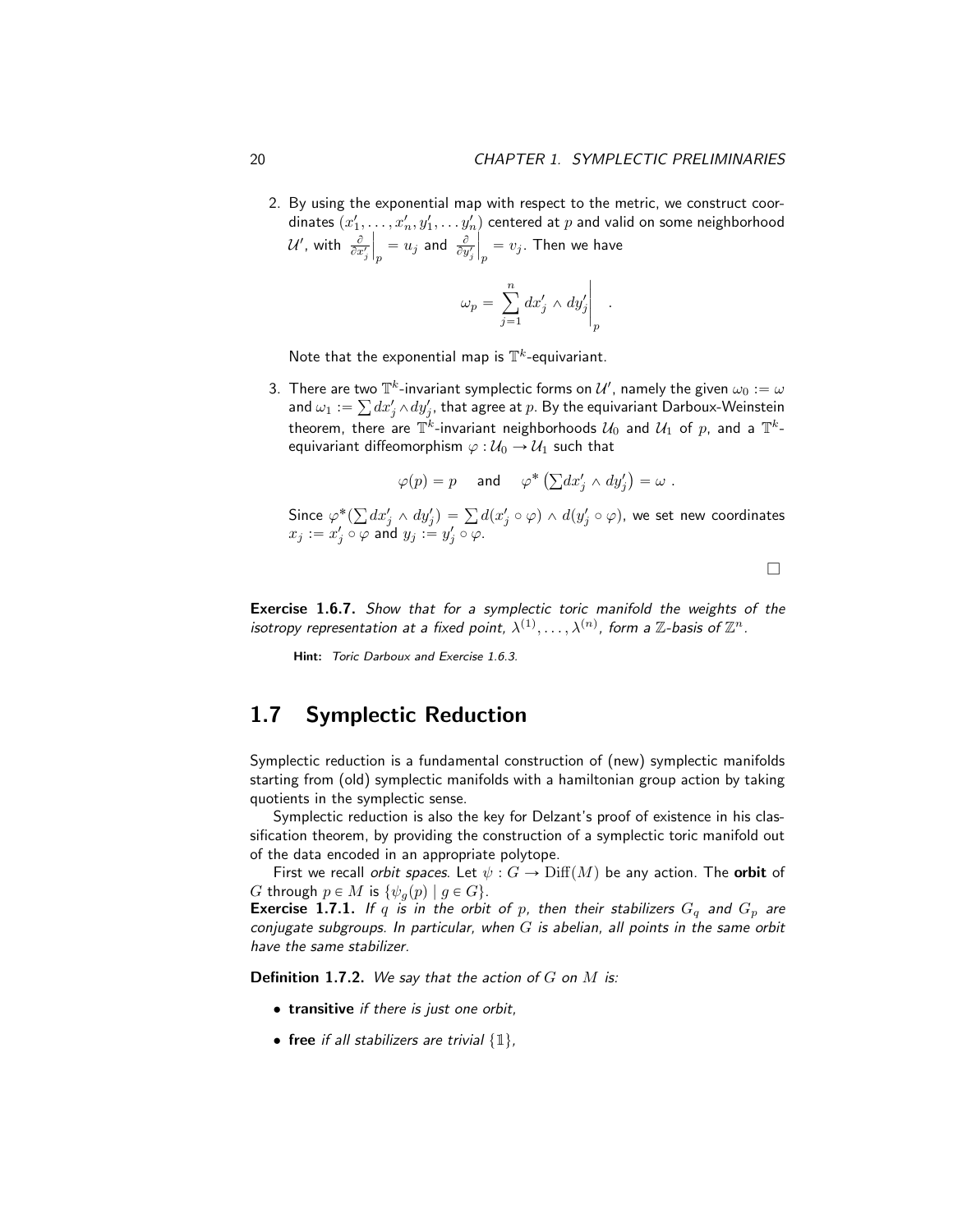#### 1.7. SYMPLECTIC REDUCTION 21

• locally free if all stabilizers are discrete.

Let  $\sim$  be the orbit equivalence relation; for  $p, q \in M$ ,

 $p \sim q \iff p$  and q are on the same orbit.

The space of orbits  $M/G := M/\sim$  is called the **orbit space**. Let

$$
\begin{array}{rcl} \Pi : & M & \longrightarrow & M/G \\ & p & \longmapsto & \text{orbit through } p \end{array}
$$

#### be the point-orbit projection.

We equip  $M/G$  with the weakest topology for which  $\Pi$  is continuous, i.e.,  $\mathcal{U} \subseteq M/G$  is open if and only if  $\Pi^{-1}(\mathcal{U})$  is open in  $M.$  This is called the  ${\bf quotient}$ topology. This topology can be bad. For instance:

**Example.** Let  $G = \mathbb{C} \backslash \{0\}$  act on  $M = \mathbb{C}^n$  by

$$
\lambda \longmapsto \psi_{\lambda} = \text{multiplication by } \lambda .
$$

The orbits are the punctured complex lines (through non-zero vectors  $z \in \mathbb{C}^n$ ), plus one so-called unstable orbit through 0, which has a single point. The orbit space is

$$
M/G = \mathbb{CP}^{n-1} \sqcup \{\text{point}\}.
$$

The quotient topology restricts to the usual topology on  $\mathbb{CP}^{n-1}.$  The only open set containing  $\{point\}$  in the quotient topology is the full space, hence the topology in  $M/G$  is not Hausdorff.

However, it suffices to remove  $0$  from  $\mathbb{C}^n$  to obtain a Hausdorff orbit space:

$$
\Big(\mathbb{C}^n\backslash\{0\}\Big)\Big/\Big(\mathbb{C}\backslash\{0\}\Big)=\mathbb{C}\mathbb{P}^{n-1}\;.
$$

 $\Diamond$ 

We next address the previous example once again but from a compact and symplectic (yet not complex) viewpoint:

**Example.** Let  $\omega = \frac{i}{2}$  $dz_k \wedge d\bar{z}_k =$  $dx_k \wedge dy_k =$  $r_kdr_k \wedge d\theta_k$  be the standard symplectic form on  $\overline{\mathbb{C}^n}.$  Consider the following  $S^1$ -action on  $(\mathbb{C}^n,\omega)$ :

$$
\theta \in S^1 \longmapsto \psi_{\theta} = \text{multiplication by } \theta.
$$

The vector field generated by this action is

$$
X^{\#} = \frac{\partial}{\partial \theta_1} + \frac{\partial}{\partial \theta_2} + \cdots + \frac{\partial}{\partial \theta_n}.
$$

This vector field is hamiltonian, i.e., the action  $\psi$  is hamiltonian with moment map

$$
\mu: \begin{array}{ccc}\n\mathbb{C}^n & \longrightarrow & \mathbb{R} \\
z & \longmapsto & \frac{||z||^2}{2} + \text{constant}\n\end{array}
$$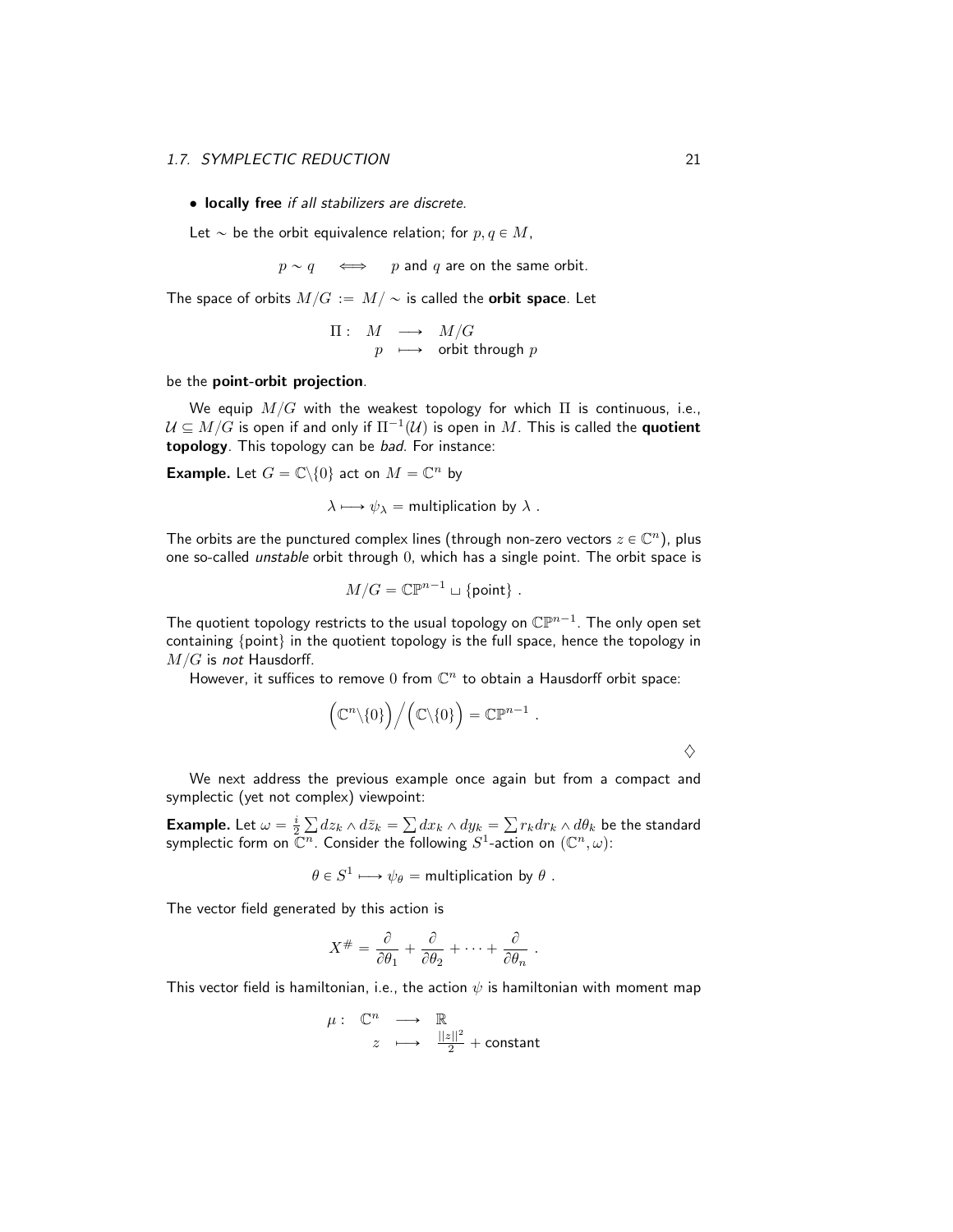since

$$
i_{X} * \omega = -\sum r_k dr_k = -\frac{1}{2} \sum d(r_k^2) = -d\mu.
$$

If we conveniently choose the constant to be  $-\frac{1}{2}$ , then  $\mu^{-1}(0) = S^{2n-1}$  is the unit sphere. The orbit space of the zero level of the moment map is

$$
\mu^{-1}(0)/S^1 = S^{2n-1}/S^1 = \mathbb{CP}^{n-1} .
$$

This description induces a symplectic form on  $\mathbb{CP}^{n-1}$  as a particular instance of the following major theorem; see below.

Meyer on one side and Marsden and Weinstein on the other proved independently the following mathematical formulation of the reduction process from physics. Later in this text, we will only be concerned with the case where the Lie group is a torus.

Theorem 1.7.3. (Marsden-Weinstein [47], Meyer [51]) Let  $(M, \omega, G, \mu)$  be a hamiltonian  $G$ -space for a compact Lie group  $G.$  Let  $i:\mu^{-1}(0) \hookrightarrow M$  be the inclusion map. Assume that  $G$  acts freely on  $\mu^{-1}(0).$  Then

- (a) the orbit space  $M_{\rm red} = \mu^{-1}(0)/G$  is a manifold,
- (b)  $\Pi : \mu^{-1}(0) \to M_{\text{red}}$  is a principal G-bundle, and
- (c) there is a symplectic form  $\omega_{\rm red}$  on  $M_{\rm red}$  satisfying  $i^*\omega = \Pi^*\omega_{\rm red}$ .

Note that this theorem does not assume that  $\mu^{-1}(0)$  is a regular level, but this is a consequence of  $G$  acting freely on this level; see Exercise 1.4.10.

For a proof of Theorem 1.7.3, see for instance [15]. Here is just a sketch of the idea for the case  $G = S^1$  and  $\dim M = 4$  going back to Bott.

In this case the moment map is  $\mu : M \rightarrow \mathbb{R}$ . Let  $p \in \mu^{-1}(0)$ . Choose local coordinates:

- $\theta$  along the orbit through p,
- $\mu$  given by the moment map, and
- $\bullet$   $\eta_1, \eta_2$  pullback of coordinates on  $\mu^{-1}(0)/S^1.$

Then the symplectic form can be written

 $\omega = A d\theta \wedge d\mu + B_i d\theta \wedge d\eta_i + C_i d\mu \wedge d\eta_i + D d\eta_1 \wedge d\eta_2$ .

Since  $d\mu = \imath$  $\left(\frac{\partial}{\partial \theta}\right)$  $\omega$ , we must have  $A = 1$ ,  $B_j = 0$ . Hence,

$$
\omega = d\theta \wedge d\mu + C_j \, d\mu \wedge d\eta_j + D \, d\eta_1 \wedge d\eta_2 \; .
$$

Since  $\omega$  is symplectic, we must have  $D\neq 0.$  Therefore,  $i^*\omega=D\ d\eta_1\wedge d\eta_2$  is the pullback of a symplectic form on  $M_{\rm red}$ .

**Definition 1.7.4.** The pair  $(M_{\text{red}}, \omega_{\text{red}})$  is called the symplectic reduction of  $(M, \omega)$  with respect to G and  $\mu$  (or the reduced space, or the symplectic quotient, or the Marsden-Weinstein-Meyer quotient, etc.).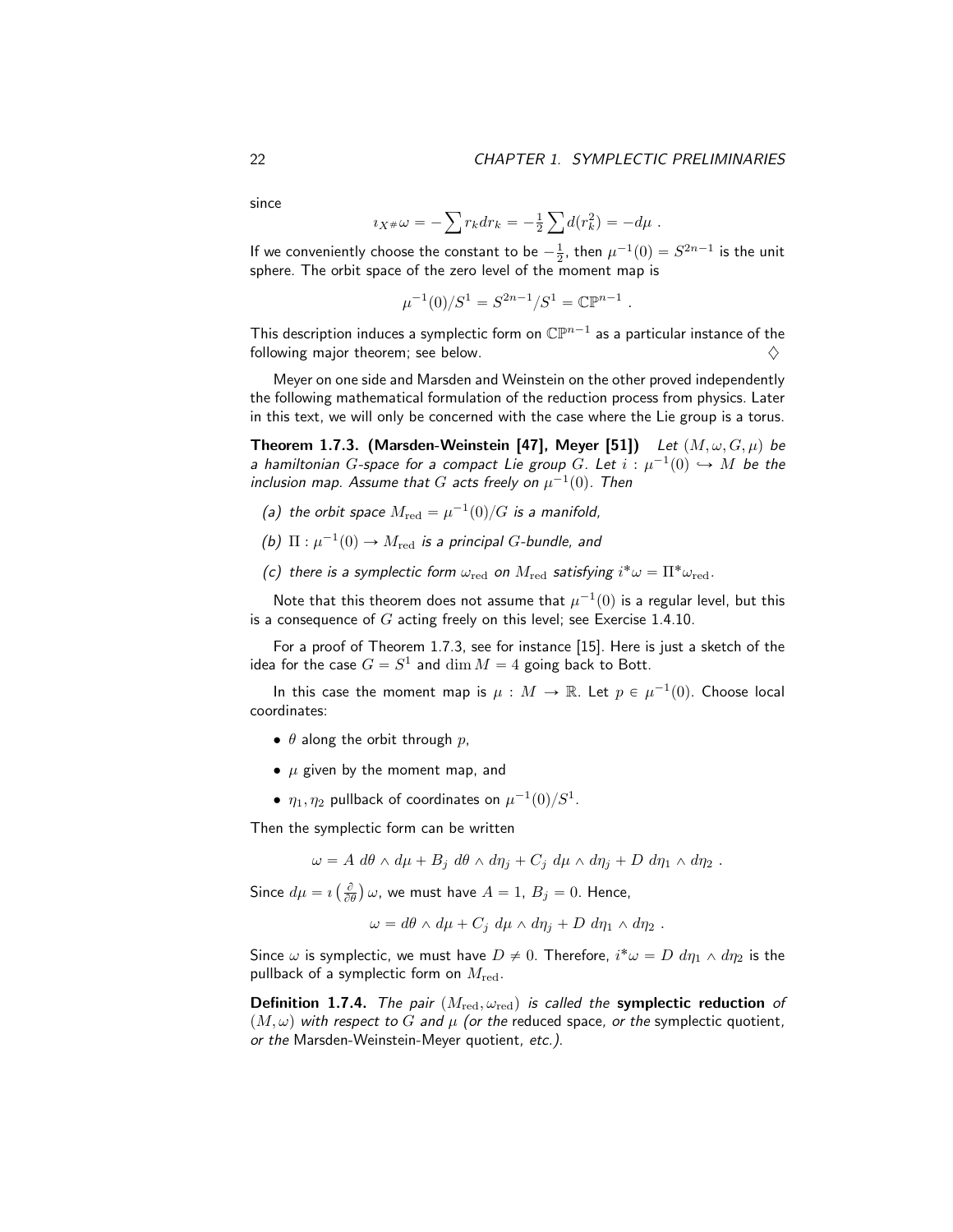**Example.** Consider the  $S^1$ -action on  $(\mathbb{R}^{2n+2}, \omega_0)$  which, under the usual identification of  $\mathbb{R}^{2n+2}$  with  $\mathbb{C}^{n+1}$ , corresponds to multiplication by  $e^{i\theta}$ . This action is hamiltonian with a moment map  $\mu: \mathbb{C}^{n+1} \rightarrow \mathbb{R}$  given by

$$
\mu(z) = \frac{1}{2}||z||^2 - \frac{1}{2}.
$$

Symplectic reduction yields complex projective space  $\mu^{-1}(0)/S^1 = \mathbb{CP}^n$  equipped with the so-called **Fubini-Study symplectic form**  $\omega_{\text{red}} = \omega_{\text{FS}}$ .

**Exercise 1.7.5.** Recall that  $\mathbb{CP}^1 \simeq S^2$  as real 2-dimensional manifolds. Check that

$$
\omega_{\mbox{\tiny FS}} = \frac{1}{4} \omega_{\mbox{\tiny eucl}} \ ,
$$

where  $\omega_{\text{eucl}} = d\theta \wedge dh$  is the euclidean area form on the unit sphere  $S^2$ .

We consider here two basic extensions of the procedure of symplectic reduction. There is a further major extension to the case of *symplectic toric orbifolds*, which we briefly address in Chapter 3. Reduction for product groups (a.k.a. reduction in stages) will be needed in Chapter 2.

#### Reduction for product groups

Let  $G_1$  and  $G_2$  be compact connected Lie groups whose actions on a manifold  $M$  commute, and let  $G=G_1\times G_2$ . Then  $\mathfrak{g}\simeq\mathfrak{g}_1\oplus\mathfrak{g}_2$  and  $\mathfrak{g}^*\simeq\mathfrak{g}_1^*\oplus\mathfrak{g}_2^*.$  Suppose that  $(M, \omega, G, \mu)$  is a hamiltonian G-space with moment map

$$
\mu: M \longrightarrow \mathfrak{g}_1^* \oplus \mathfrak{g}_2^*.
$$

Write  $\mu = (\mu_1, \mu_2)$  where  $\mu_k : M \to \mathfrak{g}_k^*$  for  $k = 1, 2$ ; cf. Exercise 1.4.8. The fact that  $\mu$  is equivariant implies that  $\mu_1$  is invariant under  $G_2$  and  $\mu_2$  is invariant under  $G_1$ . Now reduce  $(M, \omega)$  with respect to the  $G_1$ -action. Let

$$
Z_1 = \mu_1^{-1}(0) \ .
$$

Assume that  $G_1$  acts freely on  $Z_1.$  Let  $M_1 = Z_1/G_1$  be the reduced space and let  $\omega_1$ be the corresponding reduced symplectic form. The action of  $G_2$  on  $Z_1$  commutes with the  $G_1$ -action. Since  $G_2$  preserves  $\omega$ , it follows that  $G_2$  acts symplectically on  $(M_1, \omega_1)$ . Since  $G_1$  preserves  $\mu_2$ ,  $G_1$  also preserves  $\mu_2 \circ \iota_1 : Z_1 \to \mathfrak{g}_2^*$ , where  $\iota_1:Z_1\hookrightarrow M$  is inclusion. Thus  $\mu_2\circ\iota_1$  is constant on fibers of  $Z_1\stackrel{p_1}{\rightarrow} M_1$ . We conclude that there exists a smooth map  $\nu : M_1 \to \mathfrak{g}_2^*$  such that  $\nu \circ p_1 = \mu_2 \circ \iota_1$ .

Exercise 1.7.6. Show that:

- (a) the map  $\nu$  is a moment map for the action of  $G_2$  on  $(M_1, \omega_1)$ , and
- (b) if G acts freely on  $\mu^{-1}(0,0)$ , then  $G_2$  acts freely on  $\nu^{-1}(0)$ , and there is a natural symplectomorphism

$$
\mu^{-1}(0,0)/G \simeq \nu^{-1}(0)/G_2 .
$$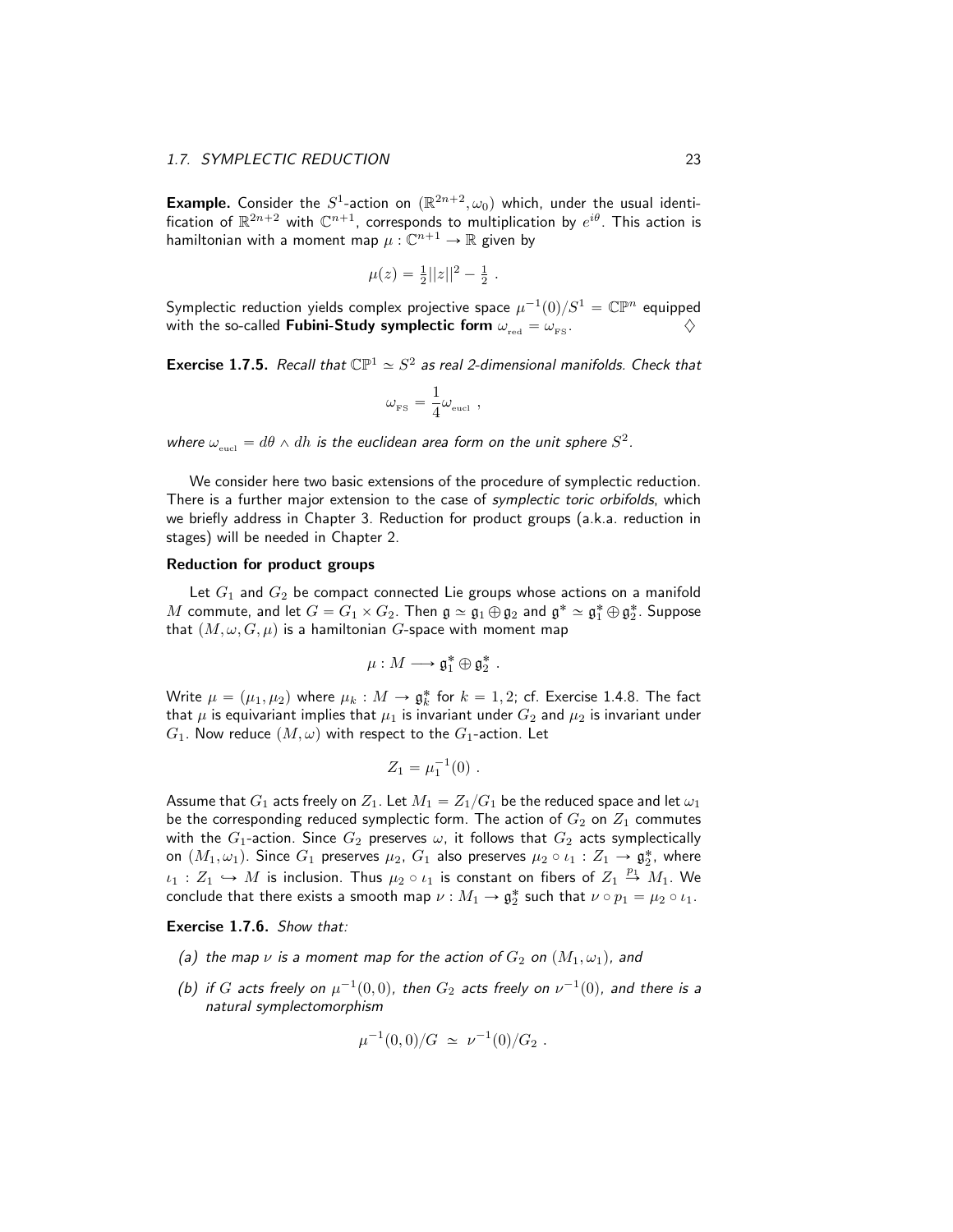The map  $\nu$  is called the reduced moment map.

**Example.** Consider the hamiltonian  $S^1$ -action on  $(\mathbb{C}^{n+1}, \omega_0)$  by multiplication by  $e^{i\theta}$ , for which symplectic reduction yields complex projective space  $\mu^{-1}(0)/S^1=$  $\mathbb{CP}^n$  (see example above). Now  $\mathbb{T}^{n+1}$  acts also on  $(\mathbb{C}^{n+1},\omega_0)$  by diagonal multiplication and this hamiltonian action commutes with the  $S^1$ -action. Hence, it descends to the reduced space  $\mathbb{CP}^n$ . The reduced moment map is given by

$$
\mathbb{CP}^n \longrightarrow \mathbb{R}^{n+1}
$$
  

$$
[z_0:z_1:\ldots:z_n] \longrightarrow \frac{1}{2}(|z_0|^2,|z_1|^2,\ldots,|z_n|^2)
$$

where we choose  $(z_0, z_1, \ldots, z_n) \in \mu^{-1}$ (0).  $\diamondsuit$ 

This technique of performing reduction with respect to one factor of a product group at a time is called **reduction in stages**. It may be extended to reduction by a normal subgroup  $H \subset G$  and by the corresponding quotient group  $G/H$ .

#### Reduction at other levels

Suppose that a compact Lie group G acts on a symplectic manifold  $(M, \omega)$  in a hamiltonian way with moment map  $\mu : M \to \mathfrak{g}^*.$  Let  $\xi \in \mathfrak{g}^*.$  To reduce at the level  $\xi$  of  $\mu$ , we need  $\mu^{-1}(\xi)$  to be preserved by  $G$ , or else take the  $G$ -orbit of  $\mu^{-1}(\xi),$ or equivalently take the inverse image  $\mu^{-1}(\mathcal{O}_\xi)$  of the coadjoint orbit through  $\xi$ , or else take the quotient by the maximal subgroup of  $G$  which preserves  $\mu^{-1}(\xi)$ . Of course the level 0 is always preserved. Also, when  $G$  is a torus, any level is preserved and reduction at  $\xi$  for the moment map  $\mu$ , is equivalent to reduction at 0 for a shifted moment map  $\phi : M \to \mathfrak{g}^*, \ \phi(p) := \mu(p) - \xi.$ 

For the case of torus actions, are all levels equally easy, since the coadjoint action is trivial.

**Example.** Consider again the hamiltonian  $S^1$ -action on  $(\mathbb{C}^{n+1}, \omega_0)$  by multiplication by  $e^{i\theta}$  with moment map

$$
\mu(z) = \frac{1}{2}||z||^2 - \frac{1}{2} \ ,
$$

for which symplectic reduction at level 0 yields complex projective space

$$
\mu^{-1}(0)/S^1 = \mathbb{CP}^n
$$

equipped with the Fubini-Study symplectic form (see example above).

If we now reduce at another level  $\xi > -\frac{1}{2}$ , we obtain as reduced space the same smooth manifold

$$
\mu^{-1}(\xi)/S^1 \simeq \mathbb{CP}^n ,
$$

but the symplectic form will be scaled.  $\Diamond$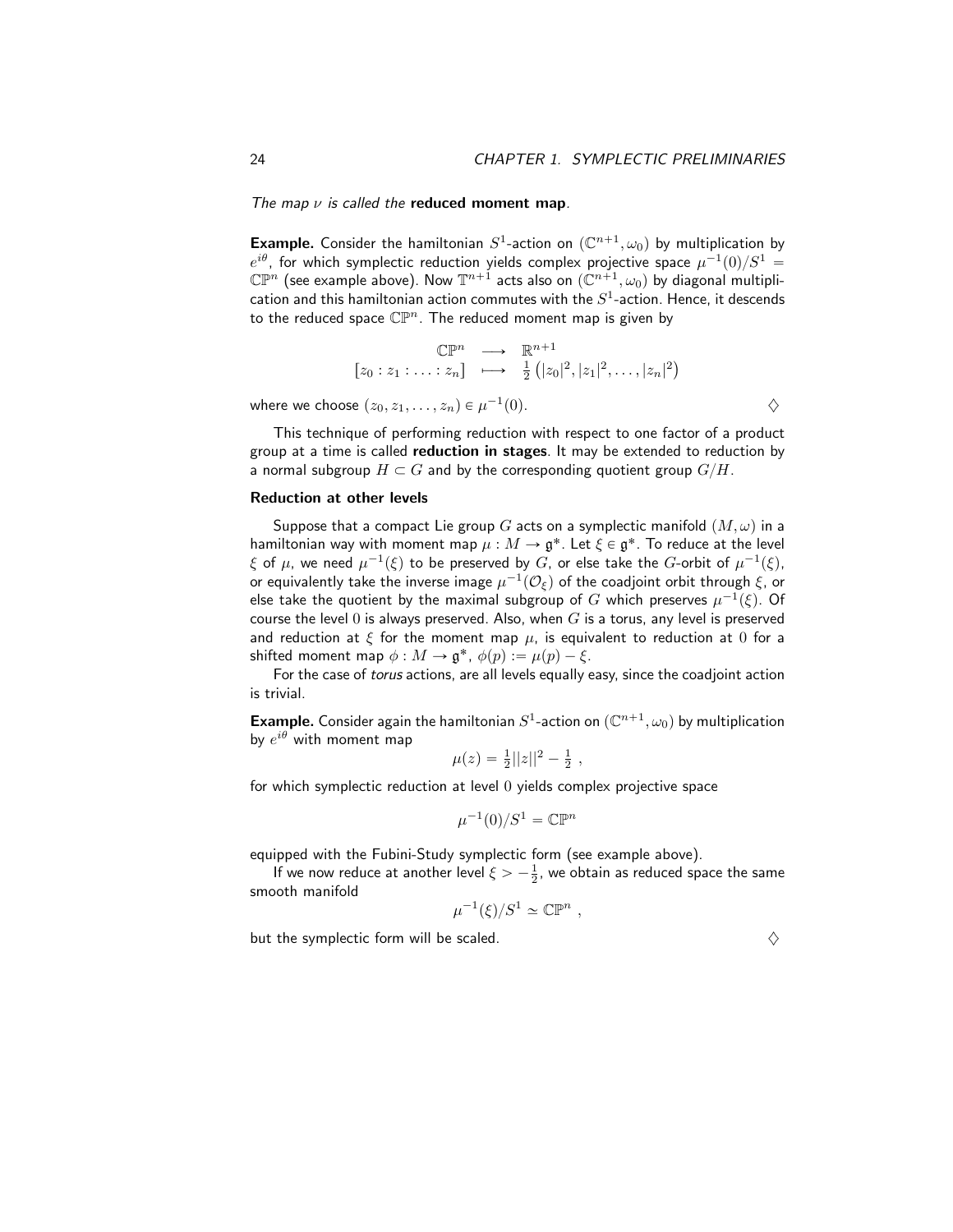# Chapter 2

# Delzant's Classification

# 2.1 Unimodular Polytopes

#### Foreword on level of generality

Our discussion below has moment polytopes in sight. Those are polytopes in the target space of a moment map for the action of a torus, i.e., of a compact connected abelian Lie group,  $T$ . If t is the Lie algebra of the torus, then the polytopes are in t ˚.

However, for the sake of concreteness, we will often address the case of polytopes in  $\mathbb{R}^n$ , after using two identifications:

• A splitting of the *n*-dimensional torus T, i.e., a choice of an isomorphism  $t \rightarrow$  $\mathbb{R}^n$ , under which the integral lattice  $\Gamma:=\ker\left(\exp_T:\mathfrak{t}\to T\right)$  gets identified with the lattice  $(2\pi\mathbb{Z})^n$ ; cf. [13, Section I.3]. This amounts to choosing a Z-basis  $X_1, \ldots, X_n$  for the integral lattice. A splitting induces a Lie group isomorphism  $T\simeq{\mathbb T}^n$  given by the exponential maps,

$$
\exp_T(\theta_1 X_1 + \ldots + \theta_n X_n) \longmapsto (e^{i\theta_1}, \ldots, e^{i\theta_n})
$$

where  $(\theta_1, \ldots, \theta_n) \in \mathbb{R}^n$ . The dual vector space of the Lie algebra,  $\mathfrak{t}^* :=$  $\mathrm{Hom}(\mathfrak{t},\mathbb{R})$  gets then identified with  $(\mathbb{R}^n)^*.$ 

• The euclidean identification  $(\mathbb{R}^n)^* \simeq \mathbb{R}^n$  via the standard (euclidean) inner product, under which the natural pairing  $\mathfrak{t}^*{\times}\mathfrak{t}\to\mathbb{R}$ ,  $(\xi,X)\mapsto\zeta(X)$  translates product, under which the natural pairing  $\mathfrak{t}^* \times \mathfrak{t} \to \mathbb{R}, \, (\xi, \xi)$  into the dot product  $\mathbb{R}^n \times \mathbb{R}^n \to \mathbb{R}, \, (u, v) \mapsto \sum u_k v_k.$ 

The weight lattice of T is (up to  $2\pi$  scaling) the dual of the integral lattice, that is,  $\Gamma^* := \text{Hom}_{\mathbb{Z}}(\Gamma, 2\pi\mathbb{Z})$ . Under the above identifications,  $\Gamma^* \subset \mathfrak{t}^*$  gets identified with  $(\mathbb{Z})^n \subset \mathbb{R}^n$ .

Whenever needed in the discussion below, we will come back to the more abstract level, for instance to define *annihilator* or to distinguish tangent vectors to a face of the polytope (elements of  $t^*$ ) from vectors normal to facet (elements of  $t$ ).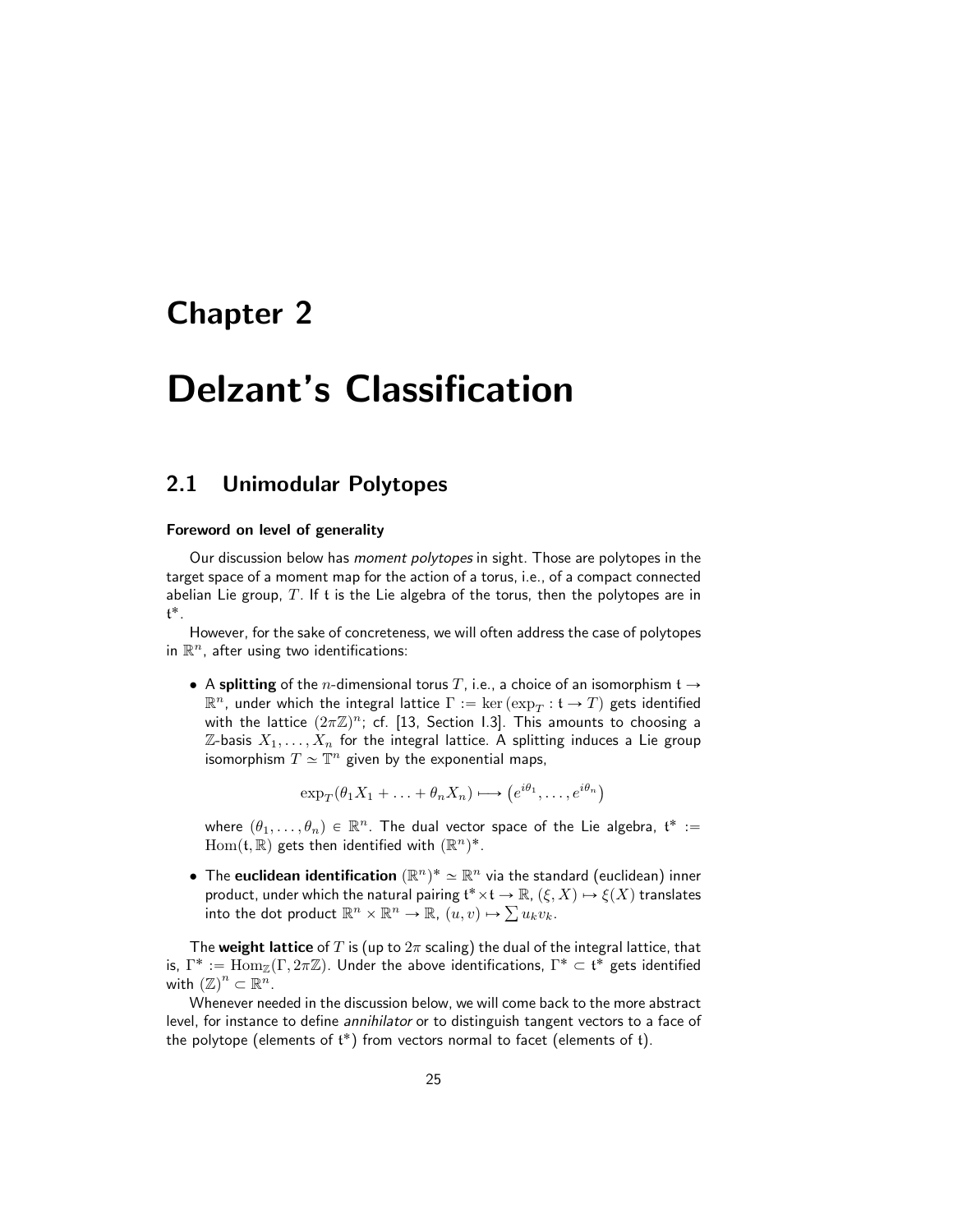#### Convex polytopes

A convex polytope  $\Delta \subset \mathbb{R}^n$  is the convex hull<sup>1</sup> of a finite set of points in  $\mathbb{R}^n.$ A convex polyhedron is a subset of  $\mathbb{R}^n$  that is the intersection of a finite number of affine half-spaces. It is a theorem, usually attributed to Weyl and Minkowski, that convex polytopes coincide with compact convex polyhedra. The proof of the Weyl-Minkowski theorem in  $\mathbb{R}^2$  may be left as an exercise. However, its proof for higher  $\mathbb{R}^n$  is involved, even though the claim is intuitive.

A face of a convex polytope  $\Delta$  is a nonempty intersection of  $\Delta$  with a closed halfspace whose boundary is disjoint from the interior of  $\Delta$ . In particular, the whole polytope is a face of itself. The dimension of a face is the dimension of its affine hull. A vertex is a 0-dimensional face, an edge is a 1-dimensional face and a facet is a face of codimension 1 with respect to the dimension of the polytope.

The subspace of  $t^*$  modelling the affine hull of a face is called the tangent space to that face. The annihilator of a face is the annihilator of its tangent space, hence is a subspace of t. So the dimension of a face is the dimension of its tangent space and is the codimension of its annihiliator.

We now define the class of polytopes which arise in the classification of symplectic toric manifolds.

### Definition 2.1.1. A unimodular polytope  $\Delta$  in  $\mathbb{R}^n$  is a convex polytope satisfying:

- $\bullet$  simplicity, i.e., there are n edges meeting at each vertex;
- rationality, i.e., the edges meeting at the vertex  $\tau$  are rational in the sense that each edge is of the form  $\tau + tu_k$ ,  $t \geq 0$ , where  $u_k \in \mathbb{Z}^n$ ;
- smoothness, i.e., for each vertex, the corresponding  $u_1, \ldots, u_n$  can be chosen to form a  $\mathbb Z$ -basis of  $\mathbb Z^n$ .<sup>2</sup>

Unimodular polytopes are, in the context of symplectic toric manifolds, sometimes also referred to as *Delzant polytopes*.

Examples of unimodular polytopes in  $\mathbb{R}^2$ :



The pictures above represent polytopes in  $\mathbb{R}^2$  with standard lattice  $\mathbb{Z}^2$ , i.e., standard horizontal and vertical cartesian axes with same scale. The dotted vertical line in the trapezoidal example is there just to stress that it is a picture of a rectangle plus an isosceles triangle. For "taller" triangles, smoothness would be violated. "Wider"

<sup>&</sup>lt;sup>1</sup>The convex hull of a given subset X of a vector space is the intersection of all convex sets containing  $X$  or, equivalently, the set of all convex combinations of points in  $X$ .

<sup>&</sup>lt;sup>2</sup>This condition amounts to having a basis of  $\mathbb{R}^n$  by integral edge vectors  $u_1, \ldots, u_n$  forming a parallelepiped of volume 1, and is usually referred to as unimodularity.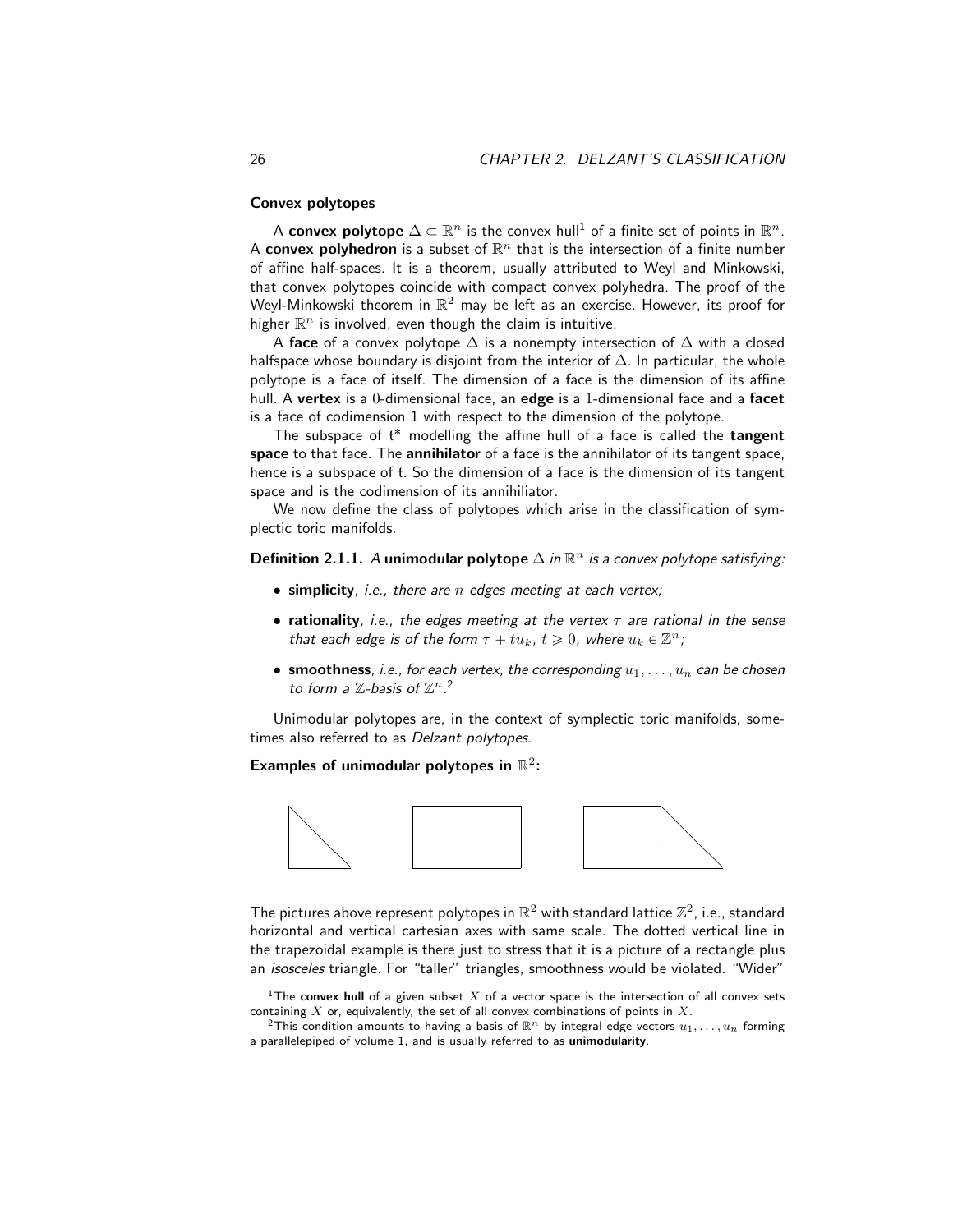triangles may still be unimodular as in the examples below, denoted  $H_{a,b,n}$ , as long as the slope of the hypothenuse satisfies an integrality condition given by  $n = 0, 1, 2, \ldots$  The positive real parameters a and b are the width and height of the left rectangle. We call these examples Hirzebruch trapezoids. In particular,  $H_{a,b,0}$  is just a rectangle.



#### Examples of polytopes that are not unimodular:



Once again, the pictures above represent polytopes in  $\mathbb{R}^2$  with standard lattice  $\mathbb{Z}^2$ . The picture on the left fails the smoothness condition on the upper vertex, whereas the one in the middle fails the smoothness condition on the two right vertices, and the one on the right fails the smoothness condition on all vertices. Moreover, the following pyramid in  $\mathbb{R}^3$  fails the simplicity condition.



 $\Diamond$ 

**Exercise 2.1.2.** Show that, up to translations and linear transformations in  $GL(2;\mathbb{Z})$ , the unimodular polytopes in  $\mathbb{R}^2$  with three vertices are the isosceles right triangles. Hint: By translation, we bring one of the vertices to the origin. A transformation

in  $GL(2; \mathbb{Z})$  will align the edges at the origin with the coordinate axes, in particular we get a right-angled triangle. How are the lengths of the two legs related?

Conclude that the equivalence classes of unimodular polytopes in  $\mathbb{R}^2$  up to  $\operatorname{GL}(2;\mathbb{Z})$  and translation by arbitrary vectors in  $\mathbb{R}^2$  is the one-parameter family of triangles with vertices  $(0, 0)$ ,  $(a, 0)$  and  $(0, a)$ , where  $a > 0$ .

**Exercise 2.1.3.** Describe the class of unimodular polytopes in  $\mathbb{R}^2$  with four vertices, up to translations and linear transformations in  $GL(2;\mathbb{Z})$ .

 $\Diamond$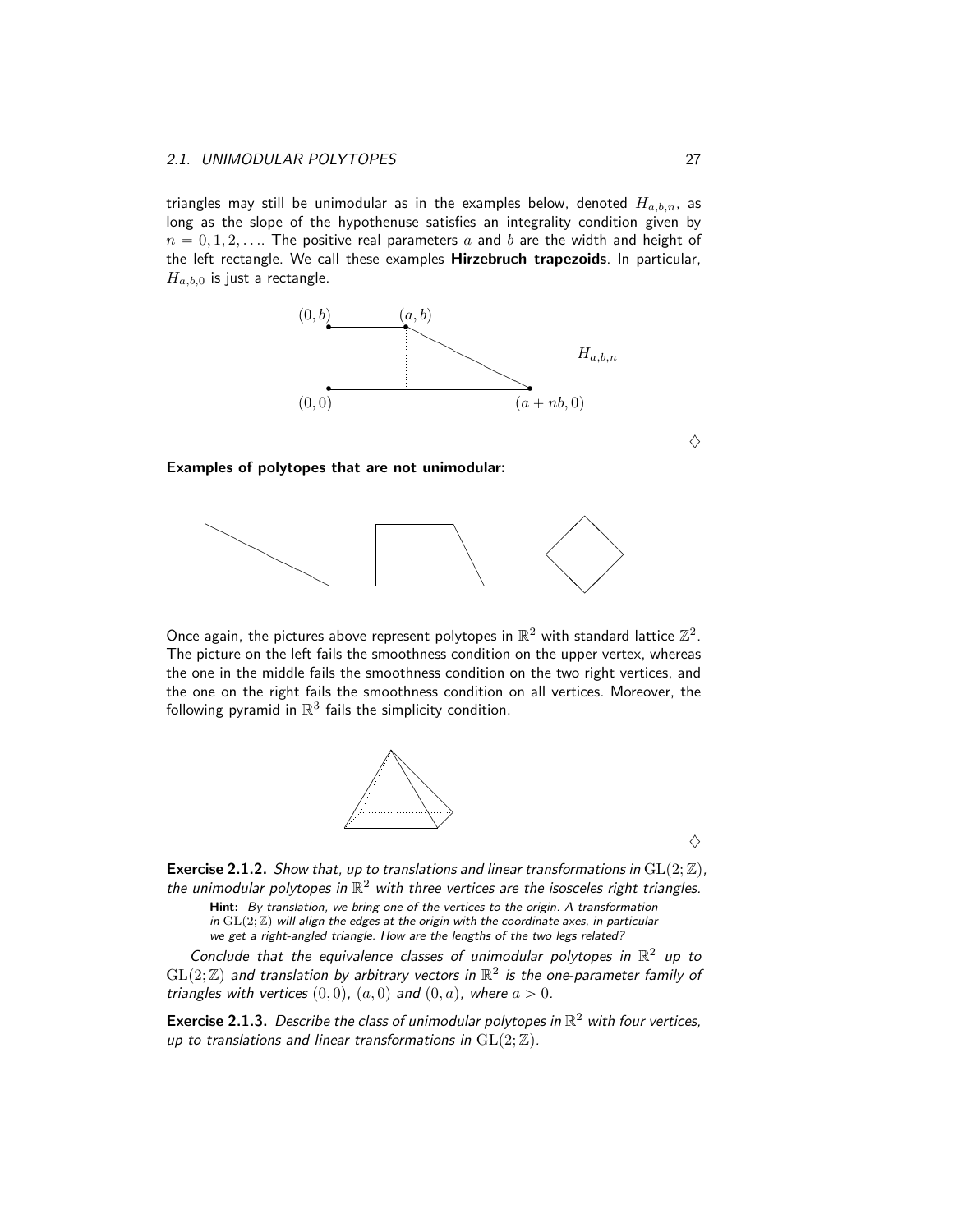Hint: Choose any vertex, translate it to the origin and use  $GL(2;\mathbb{Z})$  to turn the corresponding edge vectors into the standard basis. Then the vertices will be of the form  $(0, 0)$ ,  $(c, 0)$ ,  $(0, b)$ ,  $(a, d)$  with  $a, b, c, d > 0$ . By a reflection if necessary, assume that  $c > b$ . By convexity and the smoothness condition at  $(c, 0)$ ,  $(0, b)$ , the non-axial primitive edge vectors at those vertices must be of the form  $u_1 = (C, 1)$ and  $u_2 = (1, B)$  with  $C, B \in \mathbb{Z}$ . Because those non-axial edges meet at  $(a, d)$  in a convex fashion, we must have that the determinant of the matrix with columns  $u_1$  and  $u_2$  must be negative, i.e.,  $BC < 1$ . Then the Delzant condition at  $(a, d)$ gives that that determinant must be  $-1$ , i.e.,  $BC = 0$ . Follow on, checking the cases  $B = 0$  and  $C = 0$ .

Coming back to the abstract case, we have that a convex polytope  $\Delta \subset \mathfrak{t}^*$  is **unimodular** if and only if, for each vertex v, there is a  $\mathbb{Z}$ -basis  $\eta_1, \ldots, \eta_n$  of the weight lattice  $\Gamma^*$  and a neighborhood  $\mathcal U$  of  $v$ , such that

$$
\Delta \cap \mathcal{U} = \{v + t_1\eta_1 + \ldots + t_n\eta_n \mid t_i \in [0, \epsilon)\}.
$$

Notice that then this basis is unique for each vertex (up to vector order). Notice also that the above condition encompasses simplicity, rationality and smoothness.

### 2.2 Delzant's Theorem

Recall that a  $2n$ -dimensional symplectic toric manifold is a compact connected symplectic manifold  $(M^{2n}, \omega)$  equipped with an effective hamiltonian action of a standard n-torus  $\mathbb{T}^n$  and with a corresponding moment map. Two symplectic toric manifolds are called *isomorphic* – and thus considered *equivalent* – if they are equivariantly symplectomorphic; cf. Section 1.6. Moreover, it is a consequence of Theorem 1.6.6, that the moment polytope of a symplectic toric manifold is a unimodular polytope in  $\mathbb{R}^n$ ; cf. Exercise ??.

Delzant's theorem classifies (equivalence classes of) symplectic toric manifolds in terms of the combinatorial data encoded by a unimodular polytope (up to translation). This correspondence is given by the moment polytopes.

**Theorem 2.2.1. (Delzant [20])** Symplectic toric manifolds are classified up to equivalence by unimodular polytopes up to translation. More specifically, the bijective correspondence between these two sets is given by the moment map:

| {symplectic toric manifolds} $\stackrel{1-1}{\longrightarrow}$ {unimodular polytopes} |                   |
|---------------------------------------------------------------------------------------|-------------------|
| (mod equivalence)                                                                     | (mod translation) |
| $(M^{2n}, \omega, \mathbb{T}^n, \mu) \longrightarrow \mu(M)$ .                        |                   |

For the proof of the existence part we follow Delzant [20] and for the uniqueness we will follow Lerman [43].

#### Preparation of Delzant's construction

In order to prepare the construction of a symplectic toric manifold from a unimodular polytope, we view convex polytopes as compact convex polyhedra, according to the Weyl-Minkowski theorem. For this passage, we use the following exercise, translating the unimodularity condition into a similar condition in terms of normal vectors to the facets.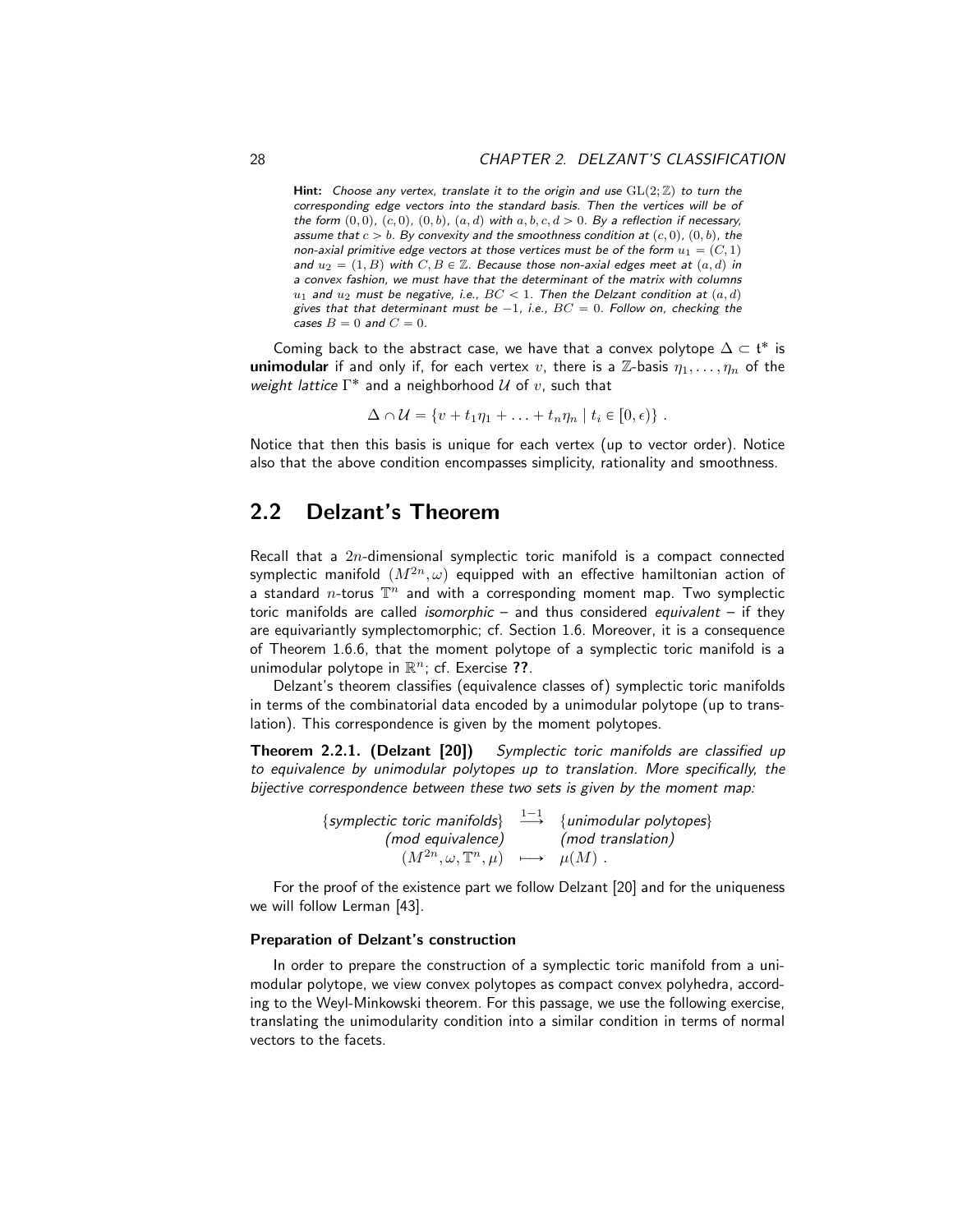**Exercise 2.2.2.** Consider one vertex of a unimodular polytope in  $\mathbb{R}^n$  and a  $\mathbb{Z}$ -basis of  $\mathbb{Z}^n$  built up of the edge vectors meeting at that vertex,

$$
u_1, u_2, \ldots, u_n.
$$

Show that then there are  $n$  corresponding facets meeting at that vertex (each one containing all but one of the  $u_k$  vectors) and that the primitive inward-pointing normal vectors to these facets also form a  $\mathbb{Z}$ -basis of  $\mathbb{Z}^n$ .

Hint: By a change of basis  $A \in GL(n; \mathbb{Z})$ , you may assume that  $u_1, u_2, \ldots, u_n$ is the standard basis. Then the corresponding primitive inward-pointing normal vectors to the facets meeting at that vertex are also the vectors from the standard basis. Observe that those normal vectors have changed by  $(A^T)^{-1}.$ 

Strictly speaking, a moment polytope is in  $t^*$ , edge vectors are elements of t ˚, whereas normal vectors to facets are elements of t. The identifications from Section 2.1 still hold, yet we will here distinguish  $\mathfrak{t} \simeq \mathbb{R}^n$  and  $\mathfrak{t}^* \simeq (\mathbb{R}^n)^*$ .

Let  $\Delta$  be a unimodular polytope in  $(\mathbb{R}^n)^*$  and with  $d$  facets. Let  $v_k \in \mathbb{Z}^n$ ,  $k = 1, \ldots, d$ , be the primitive $^3$  inward-pointing normal vectors to the facets of  $\Delta$ . Then, we can describe  $\Delta$  as an intersection of halfspaces

 $\Delta = \{x \in (\mathbb{R}^n)^* \mid \langle x, v_k \rangle \geqslant c_k, \ k = 1, \ldots, d\}$  for some  $c_k \in \mathbb{R}$ ,

where  $\langle \cdot, \cdot \rangle : (\mathbb{R}^n)^* \times \mathbb{R}^n \to \mathbb{R}$  is the natural pairing.

Example. For the picture below, we have

$$
\Delta = \{x \in (\mathbb{R}^2)^* \mid x_1 \ge 0, x_2 \ge 0, x_1 + x_2 \le 1\}
$$
  
=  $\{x \in (\mathbb{R}^2)^* \mid \langle x, (1,0) \rangle \ge 0, \langle x, (0,1) \rangle \ge 0, \langle x, (-1,-1) \rangle \ge -1\}$ .  
(0,1)  
  
(0,0)  
(1,0)

**Exercise 2.2.3.** Describe the polytope  $H_{a,b,n}$  as an intersection of four hyperplanes.



<sup>&</sup>lt;sup>3</sup>A lattice vector  $v \in \mathbb{Z}^n$  is **primitive** if it cannot be written as  $v = \ell u$  with  $u \in \mathbb{Z}^n$ ,  $\ell \in \mathbb{Z}$  and  $|\ell| > 1$ ; for instance,  $(1, 1)$ ,  $(4, 3)$ ,  $(1, 0)$  are primitive, but  $(2, 2)$ ,  $(4, 6)$  are not.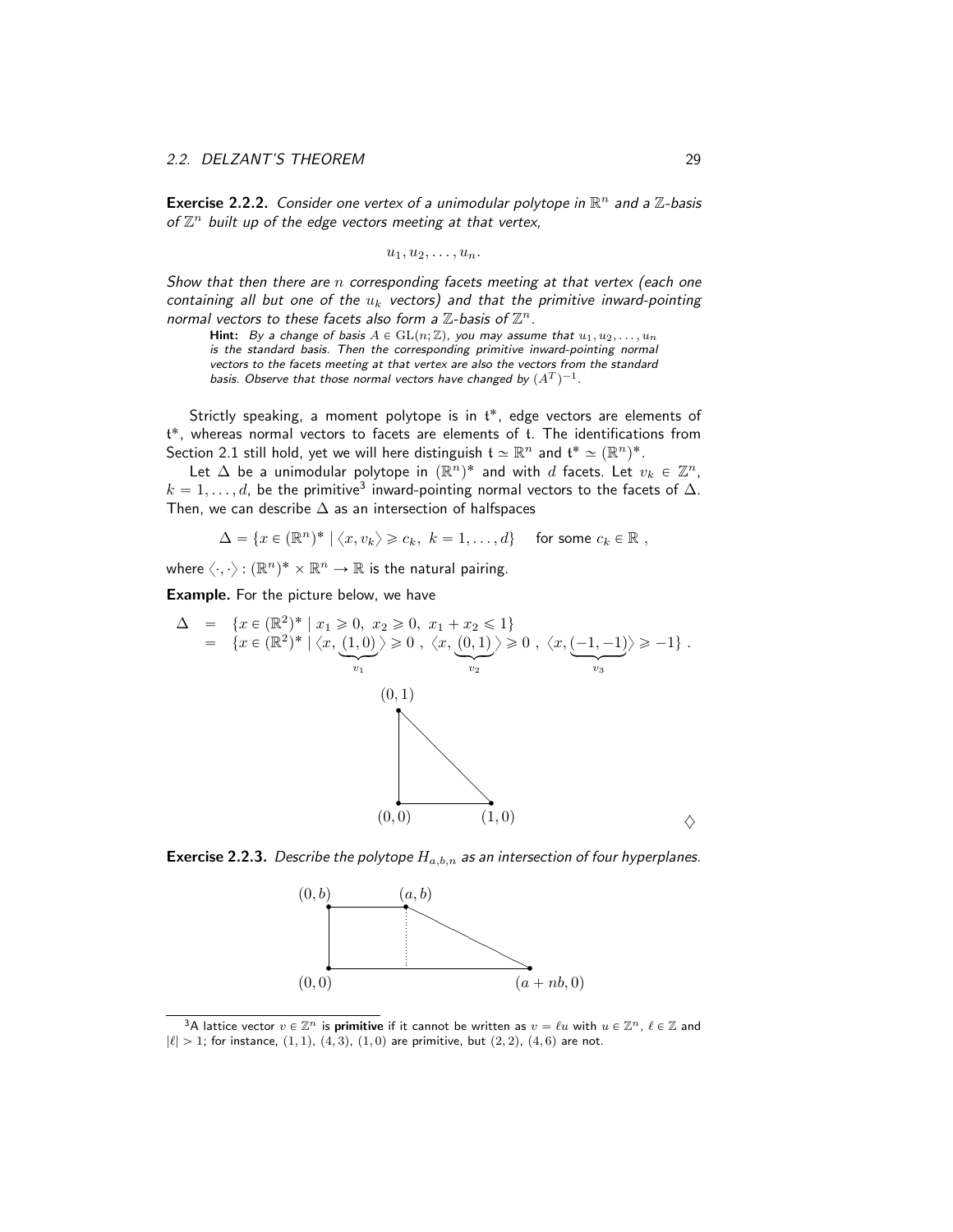Exercise 2.2.4. This is a generalization of Exercise 2.1.2. Show that, up to translations and linear transformations in  $\mathrm{GL}(n;\mathbb{Z})$ , the unimodular polytopes in  $\mathbb{R}^n$  with  $n + 1$  vertices are the simplices with vertices at the origin and at the points with all coordinates 0 except one equal to  $a$   $(a > 0)$ . In particular, in  $\mathbb{R}^3$  that is the set of simplices with vertices  $(0, 0, 0)$ ,  $(a, 0, 0)$ ,  $(0, a, 0)$ ,  $(0, 0, a)$ .

Hint: Choose any vertex, translate it to the origin and use  $GL(n;\mathbb{Z})$  to turn the corresponding edge vectors into the standard basis. Now all vertices lie on the coordinate axes and let  $(a, 0, 0, \ldots, 0)$  be one of the vertices. By a permutation, you may assume that this is a vertex closest to the origin. By rationality, the other vertices will be of the form  $(0, k_2a, 0, \ldots, 0)$ ,  $(0, 0, k_3a, 0, \ldots, 0)$ , etc with  $k_2, k_3, \ldots, k_n \in \mathbb{N}$ . The smoothness condition at the vertex  $(a, 0, 0, \ldots, 0)$  forces that  $k_2 = k_3 = \ldots = k_n = 1$ .

# 2.3 Proof of Existence

We prove the existence part (or surjectivity) in Delzant's theorem, by using symplectic reduction to associate to an n-dimensional unimodular polytope  $\Delta$  a symplectic toric manifold  $(M_\Delta, \omega_\Delta, \mathbb{T}^n, \mu_\Delta)$  with moment polytope  $\Delta$ , following [20, 29].

Let  $\Delta$  be a unimodular polytope with  $d$  facets. Let  $v_k \in \mathbb{Z}^n$ ,  $k = 1, ..., d$ (where  $d > n$ ), be the primitive inward-pointing normal vectors to the facets. For some  $c_k \in \mathbb{R}$ , we can write

$$
\Delta = \{x \in (\mathbb{R}^n)^* \mid \langle x, v_k \rangle \geqslant c_k, \ k = 1, \ldots, d\}.
$$

Let  $e_1 = (1, 0, \ldots, 0), \ldots, e_d = (0, \ldots, 0, 1)$  be the standard basis of  $\mathbb{R}^d$ . Consider

$$
\Pi: \mathbb{R}^d \longrightarrow \mathbb{R}^n
$$

$$
e_k \longrightarrow v_k.
$$

Then the map  $\Pi$  is onto and maps  $\mathbb{Z}^d$  onto  $\mathbb{Z}^n$  since, for each vertex, the  $v_k$ 's corresponding to the facets meeting at that vertex form a  $\mathbb{Z}$ -basis of  $\mathbb{Z}^n$ ; see Exercise 2.2.2.

Therefore, Π induces a surjective map, still called Π, between tori:

$$
\mathbb{R}^d/(2\pi\mathbb{Z}^d) \xrightarrow{\Pi} \mathbb{R}^n/(2\pi\mathbb{Z}^n)
$$
  
\n
$$
\parallel \qquad \qquad \parallel
$$
  
\n
$$
\mathbb{T}^d \longrightarrow \mathbb{T}^n \longrightarrow \mathbb{1}.
$$

Let  $N$  be the kernel of  $\Pi$ , a  $(d-n)$ -dimensional Lie subgroup of  $\mathbb{T}^d$ , with inclusion  $i: N \hookrightarrow \mathbb{T}^d$ . Let  $\mathfrak n$  be the Lie algebra of  $N$ . The exact sequence of Lie groups

$$
\mathbb{1}\longrightarrow N\stackrel{i}{\longrightarrow}\mathbb{T}^d\stackrel{\Pi}{\longrightarrow}\mathbb{T}^n\longrightarrow\mathbb{1}
$$

induces an exact sequence of Lie algebras

$$
0 \longrightarrow \mathfrak{n} \stackrel{i}{\longrightarrow} \mathbb{R}^d \stackrel{\Pi}{\longrightarrow} \mathbb{R}^n \longrightarrow 0
$$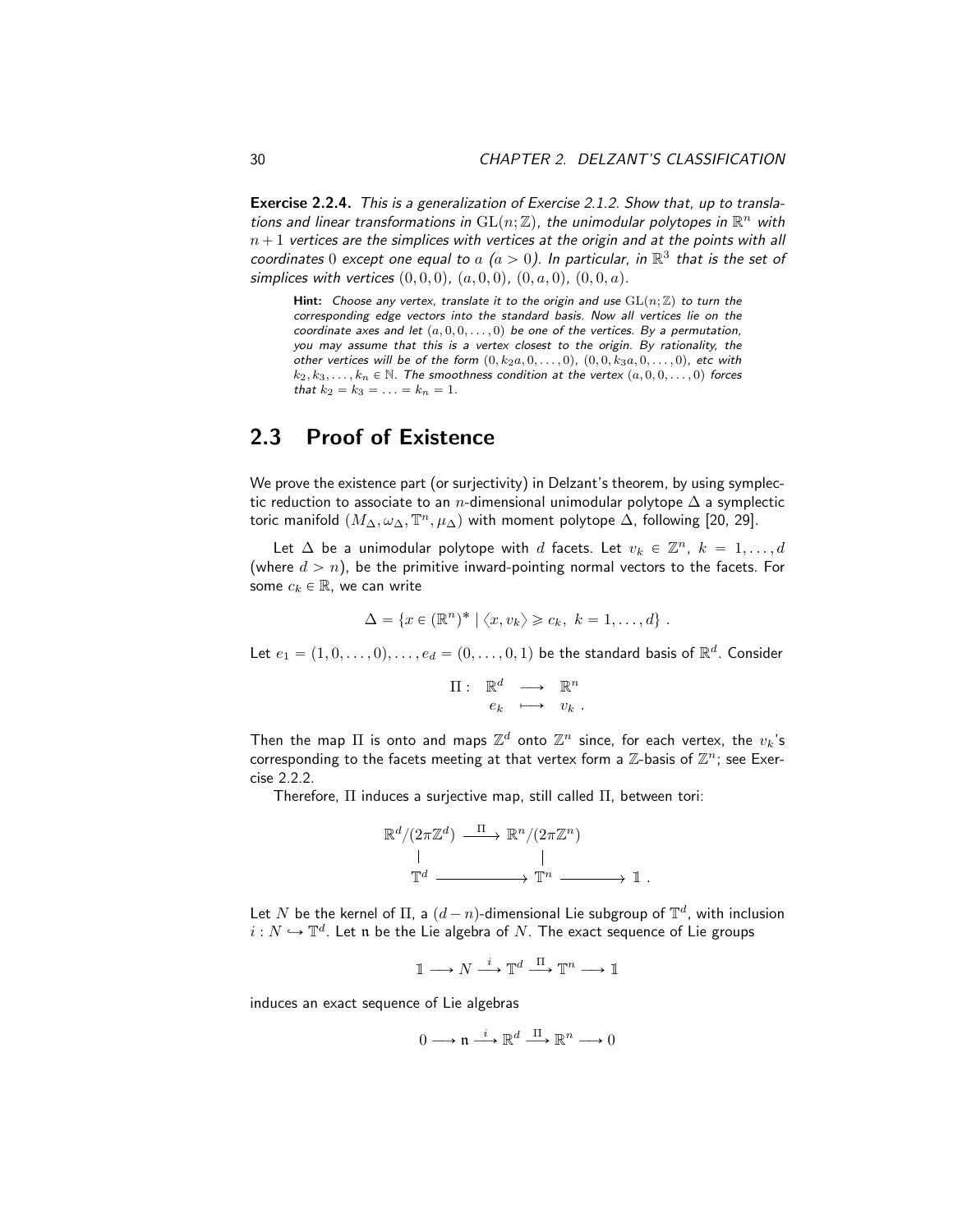with dual exact sequence

$$
0 \longrightarrow (\mathbb{R}^n)^* \stackrel{\Pi^*}{\longrightarrow} (\mathbb{R}^d)^* \stackrel{i^*}{\longrightarrow} \mathfrak{n}^* \longrightarrow 0.
$$

Now consider  $\mathbb{C}^d$  with symplectic form  $\omega_0 = \frac{i}{2}$  $dz_k$   $\wedge$   $d\bar{z}_k$ , and standard hamiltonian action of  $\mathbb{T}^d$  given by

$$
(e^{i\theta_1},\ldots,e^{i\theta_d})\cdot(z_1,\ldots,z_d)=(e^{i\theta_1}z_1,\ldots,e^{i\theta_d}z_d).
$$

The moment map is  $\phi: \mathbb{C}^d \longrightarrow (\mathbb{R}^d)^*$  defined by

$$
\phi(z_1,\ldots,z_d) = \frac{1}{2}(|z_1|^2,\ldots,|z_d|^2) +
$$
 constant,

where we will choose the constant to be  $(c_1, \ldots, c_d)$ , where the  $c_k$  are the constants above. By Exercise 1.4.5, the subgroup  $N$  acts on  $\mathbb{C}^d$  in a hamiltonian way with moment map

$$
i^* \circ \phi : \mathbb{C}^d \longrightarrow \mathfrak{n}^* .
$$

Let  $Z = (i^* \circ \phi)^{-1}(0)$  be the zero-level set. Note that  $Z$  is connected, because  $(i^*)^{-1}(0)$  is a linear subspace of  $\mathbb{R}^d$  and the fibers  $\phi^{-1}(x)$  are path-connected.

**Claim 1**. The submanifold  $Z$  is compact and  $N$  acts freely on  $Z$ .

We postpone the proof of this claim until further down.

Now  $Z$  is the zero-level of a moment map for the action of the torus  $N$  on  $\mathbb{C}^d$ . Knowing that  $N$  acts freely on  $Z$  ensures that this is a regular level; this is a consequence of Exercise 1.4.10. Hence,  $Z$  is a submanifold of  $\mathbb{C}^d$  of (real) dimension  $2d - (d - n) = d + n$ . We now use the following theorem from Lie theory; see for instance [41, Chapter 21 and Exercise 21-6]:

**Theorem 2.3.1.** If a compact Lie group N acts freely on a manifold Z, then the orbit space  $Z/N$  is a manifold and the point-orbit map  $p : Z \rightarrow Z/N$  is a principal N-bundle.

In our case, Z is a compact  $(d + n)$ -dimensional manifold, so the orbit space  $M_{\Delta} := Z/N$  is a compact manifold of (real) dimension

$$
\dim M_{\Delta} = \dim Z - \dim N = (d + n) - (d - n) = 2n.
$$

The point-orbit map  $p : Z \to M_\Delta$  is a principal N-bundle over  $M_\Delta$ . Consider the diagram

$$
\begin{array}{ccc}\nZ & \xrightarrow{j} & \mathbb{C}^d \\
p & & \\
M_{\Delta} & & \n\end{array}
$$

where  $j \, : \, Z \, \hookrightarrow \, \mathbb{C}^d$  is inclusion. The Marsden-Weinstein-Meyer theorem (Theorem 1.7.3) guarantees the existence of a symplectic form  $\omega_{\Delta}$  on  $M_{\Delta}$  satisfying

$$
p^*\omega_{\Delta} = j^*\omega_0.
$$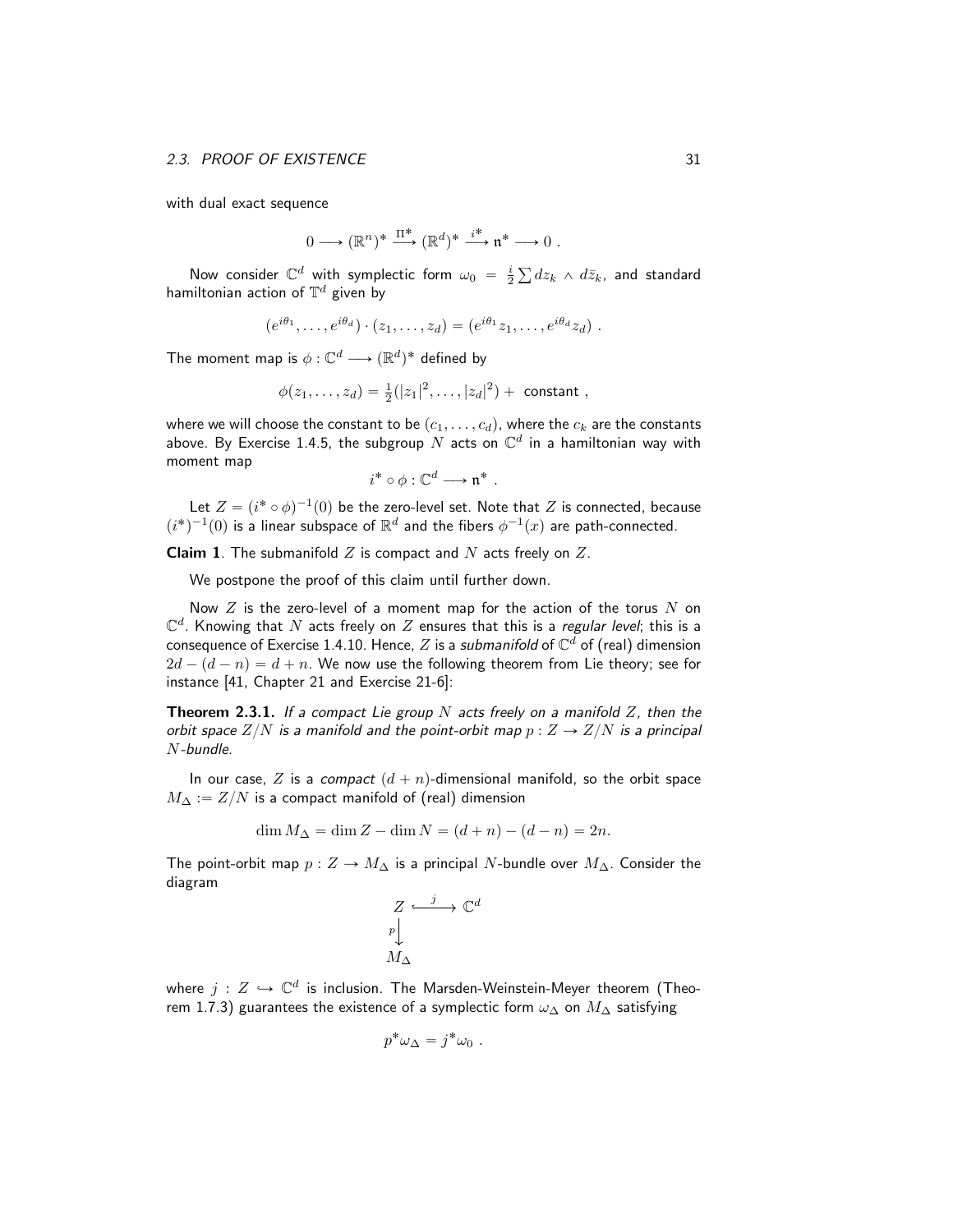Since Z is connected, the compact symplectic 2n-dimensional manifold  $(M_\Delta, \omega_\Delta)$ is also connected.

**Proof of Claim 1.** The set  $Z$  is clearly closed, hence in order to show that it is compact it suffices (by the Heine-Borel theorem) to show that  $Z$  is bounded. Let  $\Delta'$  be the image of  $\Delta$  by  $\Pi^*.$  We will show that  $\phi(Z)=\Delta'.$ 

**Lemma 2.3.2.** Let  $y \in (\mathbb{R}^d)^*$ . Then:

$$
y \in \Delta' \iff y \in \phi(Z)
$$
.

**Proof.** The value y is in the image of Z by  $\phi$  if and only if both of the following conditions hold:

1. *y* is in the image of  $\phi$ ;

2.  $i^*y = 0$ .

Using the expression for  $\phi$  and the dual exact sequence, we see that these conditions are equivalent to:

1.  $\langle y, e_k \rangle \geq c_k$  for  $k = 1, \ldots, d;$ 

2.  $y = \Pi^*(x)$  for some  $x \in (\mathbb{R}^n)^*$ .

Suppose that the second condition holds, so that  $y = \Pi^*(x)$ . Then

$$
\langle y, e_k \rangle \geq c_k, \forall k \iff \langle \Pi^*(x), e_k \rangle \geq c_k, \forall k
$$
  

$$
\iff \langle x, \Pi(e_k) \rangle \geq c_k, \forall k
$$
  

$$
\iff \langle x, v_k \rangle \geq c_k, \forall k
$$
  

$$
\iff x \in \Delta.
$$

Thus,

$$
y \in \phi(Z) \iff y \in \Pi^*(\Delta) = \Delta'.
$$

This concludes the proof of Lemma 2.3.2.  $\Box$ 

Since we have that  $\Delta'$  is compact, that  $\phi$  is a proper map<sup>4</sup> and that  $\phi(Z)=\Delta',$ we conclude that  $Z$  must be bounded, and hence compact.

It remains to show that  $N$  acts freely on  $Z$ .

Pick a vertex  $\tau$  of  $\Delta$ , and let  $I = \{k_1, \ldots, k_n\}$  be the set of indices for the n facets meeting at  $\tau$ . Pick  $z \in Z$  such that  $\phi(z) = \Pi^*(\tau)$ . Then  $\tau$  is characterized by *n* equations  $\langle \tau, v_k \rangle = c_k$  where *k* ranges in *I*:

$$
\langle \tau, v_k \rangle = c_k \iff \langle \tau, \Pi(e_k) \rangle = c_k
$$
  
\n
$$
\iff \langle \Pi^*(\tau), e_k \rangle = c_k
$$
  
\n
$$
\iff \langle \phi(z), e_k \rangle = c_k
$$
  
\n
$$
\iff i \text{-th coordinate of } \phi(z) \text{ is equal to } c_k
$$
  
\n
$$
\iff \frac{1}{2} |z_k|^2 + c_k = c_k
$$
  
\n
$$
\iff z_k = 0.
$$

<sup>&</sup>lt;sup>4</sup>A map between topological spaces is called proper if inverse images of compact subsets are compact.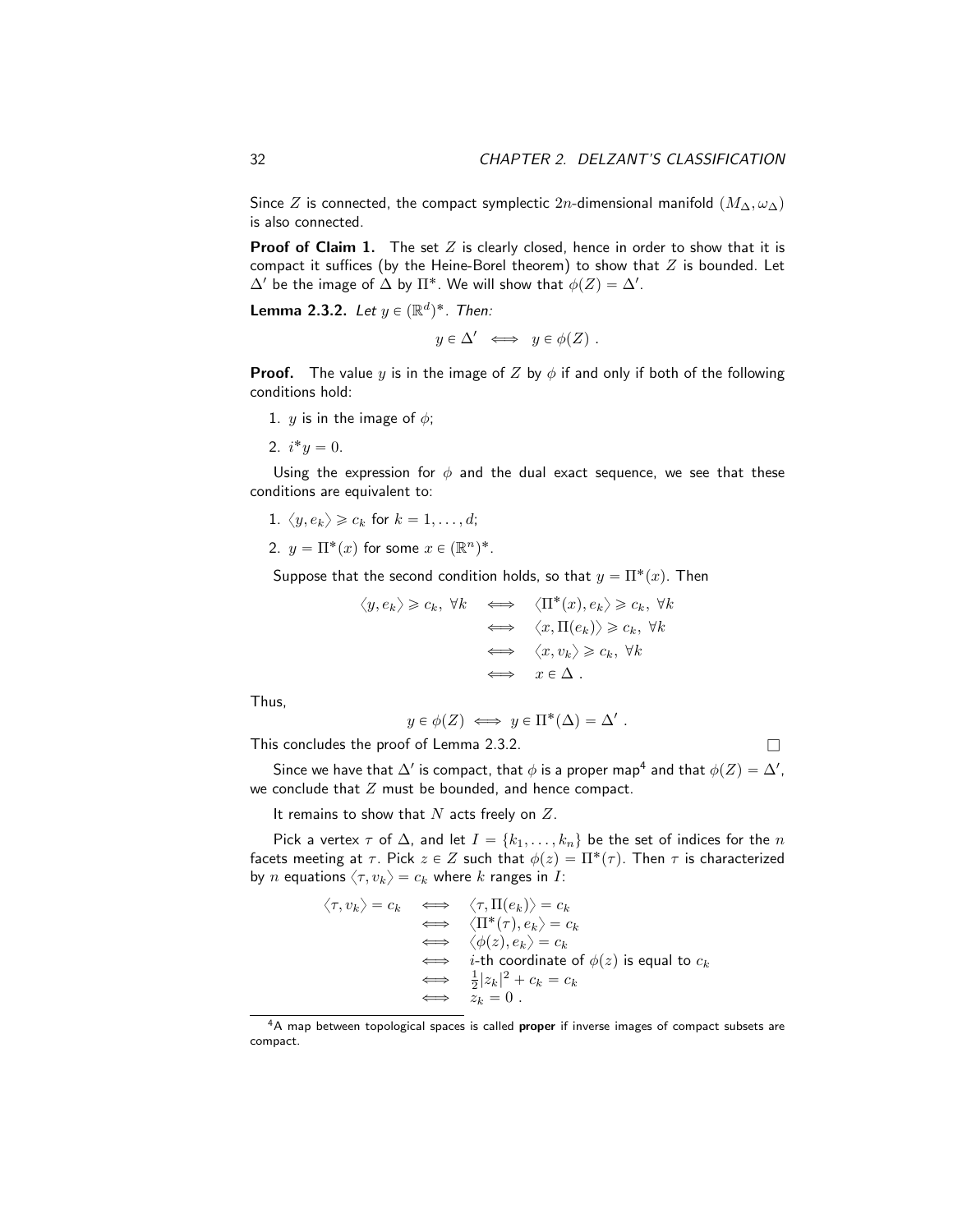Hence, those  $z$ 's are points whose coordinates in the set  $I$  are zero, and whose other coordinates are nonzero. Without loss of generality, we may assume that  $I = \{1, \ldots, n\}$ . The stabilizer of z is

$$
(\mathbb{T}^d)_z = \{ (e^{i\theta_1}, \dots, e^{i\theta_n}, 1, \dots, 1) \in \mathbb{T}^d \} .
$$

As the restriction  $\Pi$  :  $(\mathbb{R}^d)_z$   $\;\rightarrow$   $\mathbb{R}^n$  maps the vectors  $e_1,\ldots,e_n$  to a  $\mathbb{Z}$ -basis  $v_1,\ldots,v_n$  of  $\mathbb{Z}^n$  respectively, at the level of groups the map  $\Pi:(\mathbb{T}^d)_z\to \mathbb{T}^n$  must be bijective. Since  $N = \ker(\Pi : \mathbb{T}^d \to \mathbb{T}^n)$ , we conclude that  $N \cap (\mathbb{T}^d)_z = \{\mathbb{1}\},$ i.e.,  $N_z = \{1\}$ . Hence, all *N*-stabilizers at points mapping to vertices are trivial. But this was the worst case, since other stabilizers  $N_{z'}$  ( $z' \in Z$ ) are contained in stabilizers for points  $z$  which map to vertices. This concludes the proof of Claim 1.  $\Box$ 

Given a unimodular polytope  $\Delta$ , we have constructed a symplectic manifold  $p(M_{\Delta}, \omega_{\Delta})$  where  $M_{\Delta} := Z/N$  is a compact  $2n$ -dimensional manifold and  $\omega_{\Delta}$  is the reduced symplectic form.

**Claim 2**. The manifold  $(M_\Delta, \omega_\Delta)$  inherits a hamiltonian  $\mathbb{T}^n$ -action with a moment map  $\mu_{\Delta}$  having image  $\mu_{\Delta}(M_{\Delta}) = \Delta$ .

**Proof of Claim 2.** Let z be such that  $\phi(z) = \Pi^*(\tau)$  where  $\tau$  is a vertex of  $\Delta$ , as in the proof of Claim 1. Let  $\sigma: \mathbb{T}^n \to (\mathbb{T}^d)_z$  be the inverse for the earlier bijection  $\Pi:(\mathbb{T}^d)_z\to \mathbb{T}^n.$  Since we have found a section, i.e., a right inverse for  $\Pi,$  in the exact sequence

$$
\mathbb{1} \longrightarrow N \stackrel{i}{\longrightarrow} \mathbb{T}^d \stackrel{\Pi}{\longrightarrow} \mathbb{T}^n \longrightarrow \mathbb{1},
$$

the exact sequence splits, i.e., becomes like a sequence for a product, as we obtain an isomorphism

$$
(i, \sigma) : N \times \mathbb{T}^n \stackrel{\simeq}{\longrightarrow} \mathbb{T}^d
$$
.

The action of the  $\mathbb{T}^n$  factor (or, more rigorously,  $\sigma(\mathbb{T}^n) \subset \mathbb{T}^d$ ) descends to the quotient  $M_{\Delta} = Z/N$ .

It remains to show that the  $\mathbb{T}^n$ -action on  $M_\Delta$  is hamiltonian with appropriate moment map.

Consider the diagram

$$
\begin{array}{ccc}\nZ & \xrightarrow{j} & \mathbb{C}^d & \xrightarrow{\phi} & (\mathbb{R}^d)^* \simeq \mathfrak{n}^* \oplus (\mathbb{R}^n)^* & \xrightarrow{\sigma^*} & (\mathbb{R}^n)^* \\
M_{\Delta} & & & & \n\end{array}
$$

where the last horizontal map is simply projection onto the second factor. Since the composition of the horizontal maps is constant along  $N$ -orbits, it descends to a map

$$
\mu_{\Delta}: M_{\Delta} \longrightarrow (\mathbb{R}^n)^*
$$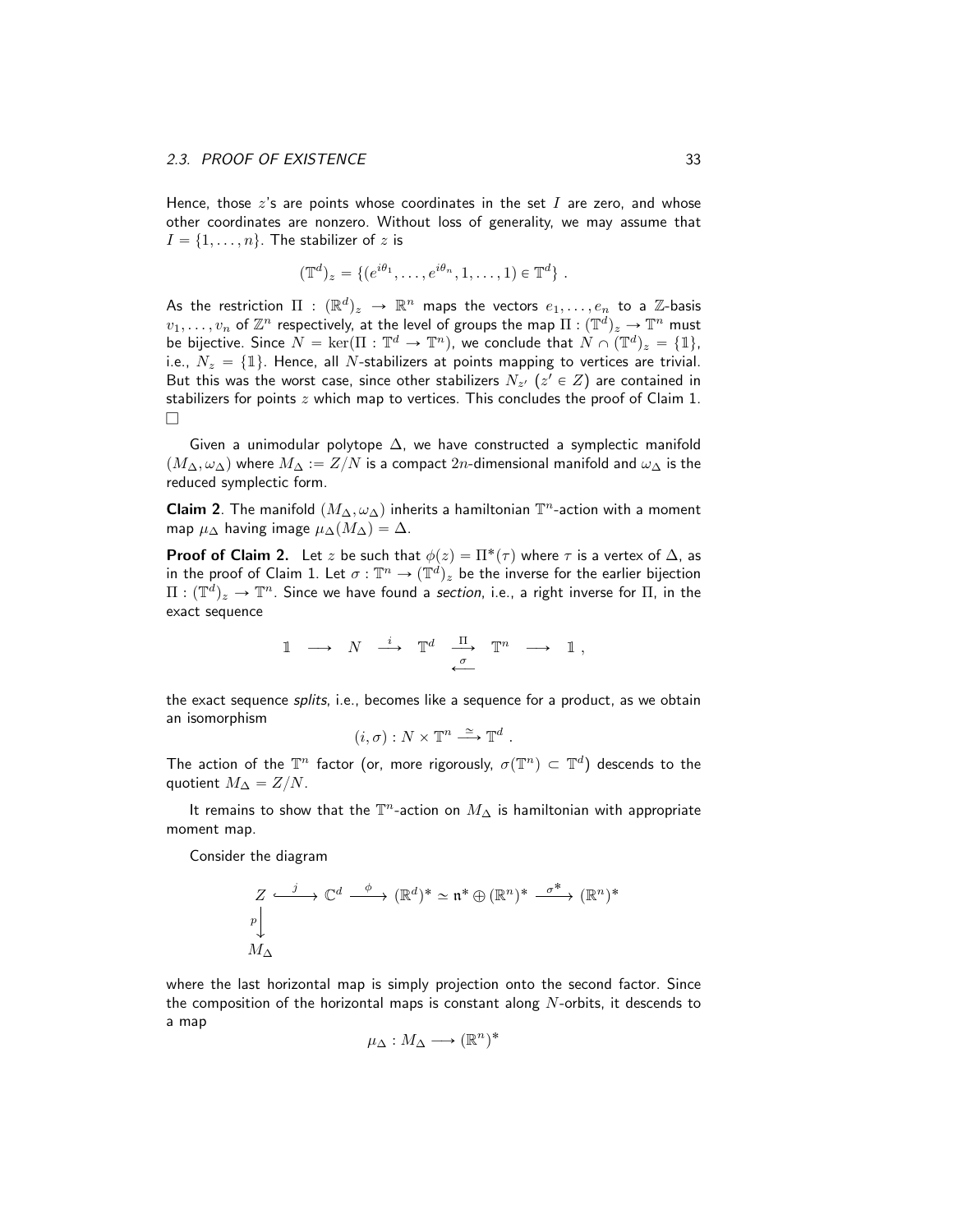which satisfies

$$
\mu_{\Delta}\circ p=\sigma^*\circ\phi\circ j\ .
$$

By Exercise 1.7.6 on reduction for product groups, this is a moment map for the action of  $\mathbb{T}^n$  on  $(M_\Delta, \omega_\Delta)$ . Finally, the image of  $\mu_\Delta$  is:

$$
\mu_{\Delta}(M_{\Delta}) = (\mu_{\Delta} \circ p)(Z) = (\sigma^* \circ \phi \circ j)(Z) = (\sigma^* \circ \Pi^*)(\Delta) = \Delta ,
$$
  
because  $\phi(Z) = \Pi^*(\Delta)$  and  $\sigma^* \circ \Pi^* = (\Pi \circ \sigma)^* = \text{id}.$ 

The above  $\mathbb{T}^n$ -action is effective because  $\mathbb{T}^d$ , and hence  $\mathbb{T}^n$ , acts freely on the open dense subset

$$
\phi^{-1}(\Pi^*(\Delta^o)) \subset Z ,
$$

where  $\Delta^o$  denotes the interior of  $\Delta$ .

We conclude that  $(M_\Delta, \omega_\Delta, \mathbb{T}^n, \mu_\Delta)$  is the required symplectic toric manifold corresponding to  $\Delta$ .

# 2.4 Discussion of Delzant's Correspondence

Delzant's theorem asserts that the map

{symplectic toric manifolds}  $\longrightarrow$  {unimodular polytopes} (mod equivalence) (mod translation)  $(M^{2n}, \omega, \mathbb{T}^n, \mu) \longrightarrow \mu(M)$ .

is well-defined and bijective.

- In the previous section, we saw that it is indeed surjective.
- We will see now that it is well-defined.
- In the section after next, we will see that it is indeed injective.

Moreover, in this section, we later review the main idea behind Delzant's construction, check that the moment polytope is the orbit space of a symplectic toric manifold, and discuss concrete examples.

In Section 1.6, we had already observed that equivalent (i.e. isomorphic) symplectic toric manifolds have the same moment map up to a constant, hence have the same moment polytope up to translation. It remains to show that the moment polytope is unimodular.

**Proposition 2.4.1.** Let  $(M^{2n}, \omega, \mathbb{T}^n, \mu)$  be a symplectic toric manifold. Then the image  $\Delta$  of  $\mu$  is a unimodular polytope.

Proof. By the Atiyah-Guillemin-Sternberg convexity theorem (Theorem 1.5.3) the image  $\Delta$  is the convex hull of the images of the fixed points of the action.

Let  $\tau$  be a vertex of  $\Delta$ . Then there is  $p \in M$  fixed by  $\mathbb{T}^n$  and with  $\mu(p) = \tau$ .

By the toric Darboux theorem (Theorem 1.6.6), we can find a Darboux chart  $(\mathcal{U}, x_1, \ldots, x_n, y_1, \ldots, y_n)$  centered at p such that: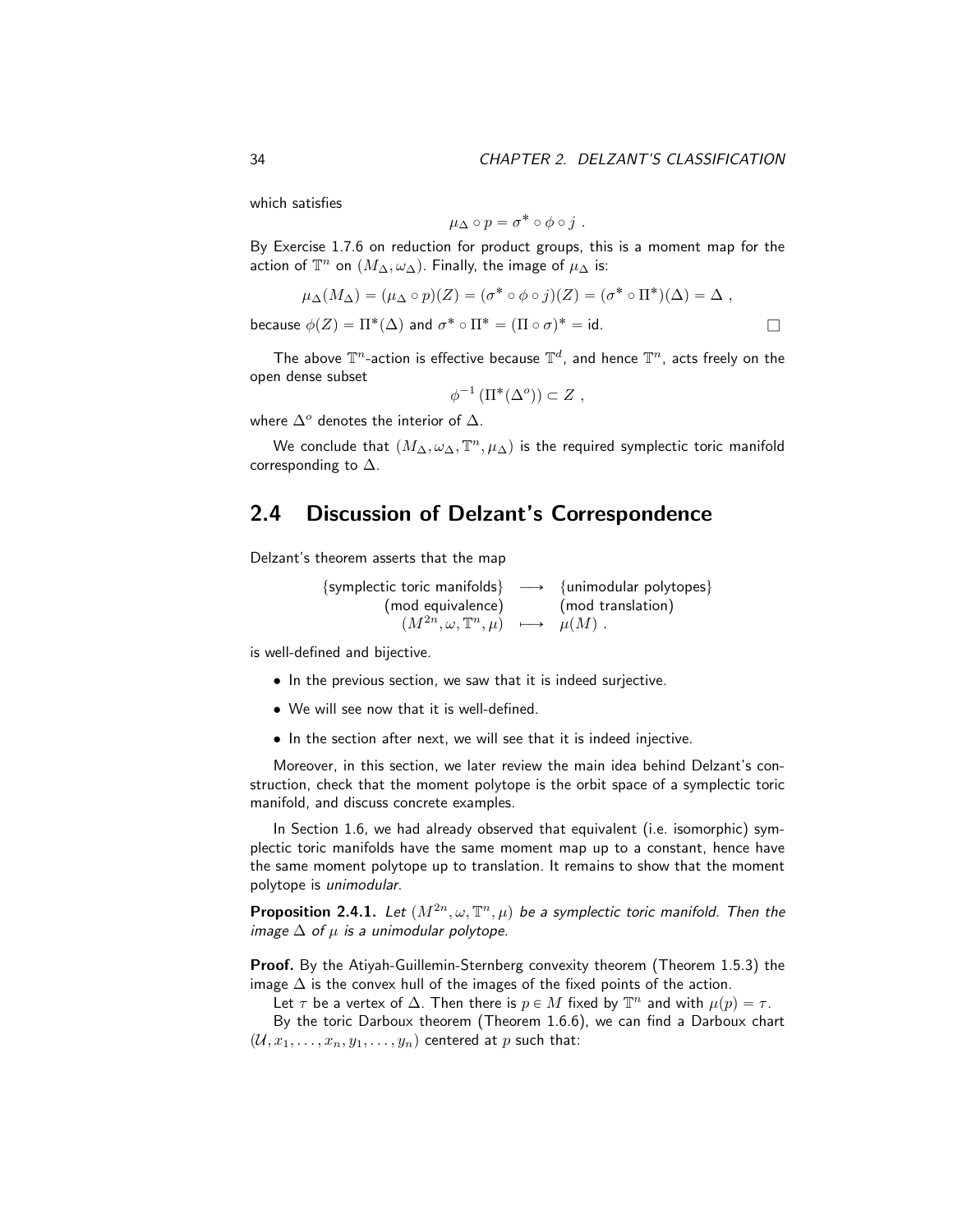- the neighborhood  $\mathcal U$  is  $\mathbb T^n$ -invariant,
- $\bullet\,$  the symplectic form becomes  $\omega_{_{\cal U}}=0$  $\int_k dx_k \wedge dy_k = \frac{i}{2}$  $_k dz_k \wedge d\overline{z}_k$  where  $z_k = x_k + iy_k, \overline{z}_k = x_k - iy_k,$
- in these coordinates the action of  $\mathbb{T}^n$  is linear:

$$
(e^{i\theta_1}, \ldots, e^{i\theta_k}) \cdot (z_1, \ldots, z_n) = \left(e^{i\sum_j \lambda_j^{(1)}\theta_j} z_1, \ldots, e^{i\sum_j \lambda_j^{(n)}\theta_j} z_n\right) ,
$$

where  $\lambda^{(1)},\ldots,\lambda^{(n)}\in\mathbb{Z}^n$  are the corresponding weights,

• thus the moment map has the form:

$$
\mu_{\mathcal{U}}(z_1,\ldots,z_n) = \tau + \frac{1}{2} \sum_{k=1}^n \lambda^{(k)} |z_k|^2
$$

.

Moreover, the weights  $\lambda^{(1)}, \ldots, \lambda^{(n)}$  form a  $\mathbb{Z}$ -basis of  $\mathbb{Z}^n$  because the action is effective (cf. Exercise 1.6.3 (a)). This shows that the image of this neighborhood  $U$ by  $\mu$  is of the form

$$
\tau + \sum_{k=1}^n t_k \lambda^{(k)} \quad \text{with} \quad t_k \geq 0 ,
$$

which by itself satisfies simplicity, rationality and smoothness.

Moreover, by the Atiyah-Guillemin-Sternberg theorem the levels of  $\mu$  are connected, in particular, the level  $\mu^{-1}(\tau)$  is connected. The above form shows that  $\mu^{-1}(\tau) \,=\, \{p\},$  therefore the preimage of a neighborhood of  $\tau$  is completely described by the model above and Delzant's conditions are globally satisfied.  $\Box$ 

Exercise 2.4.2. Use the previous proof to show that the fixed points of a symplectic toric manifold are isolated and the moment map of a symplectic toric manifold maps the fixed points of the action bijectively onto the vertices of the moment polytope. (This last fact will be generalized in Theorem 2.4.5.)

#### Idea behind Delzant's construction:

The main idea of Delzant's construction is that the space  $\mathbb{R}^d$  is *universal* in the sense that any n-dimensional (nondegenerate) polytope  $\Delta$  with d facets can be obtained by intersecting the positive orthant  $\mathbb{R}^d_+$  with an affine plane  $A$ . (We now identify  $\mathbb{R}^n$  with its dual.) Given  $\Delta$ , to construct  $A$  first write  $\Delta$  as:

$$
\Delta = \{x \in \mathbb{R}^n \mid \langle x, v_k \rangle \geqslant c_k, \ k = 1, \ldots, d\}.
$$

Define

$$
\Pi: \mathbb{R}^d \longrightarrow \mathbb{R}^n \quad \text{with dual map} \quad \Pi^*: \mathbb{R}^n \longrightarrow \mathbb{R}^d.
$$
  
 $e_k \longrightarrow v_k$ 

Then  $\Pi^* - \lambda : \mathbb{R}^n \longrightarrow \mathbb{R}^d$  is an injective affine map, where  $\lambda = (c_1, \ldots, c_d)$ . Let A be the image of  $\Pi^* - \lambda$ . Then A is an *n*-dimensional affine space.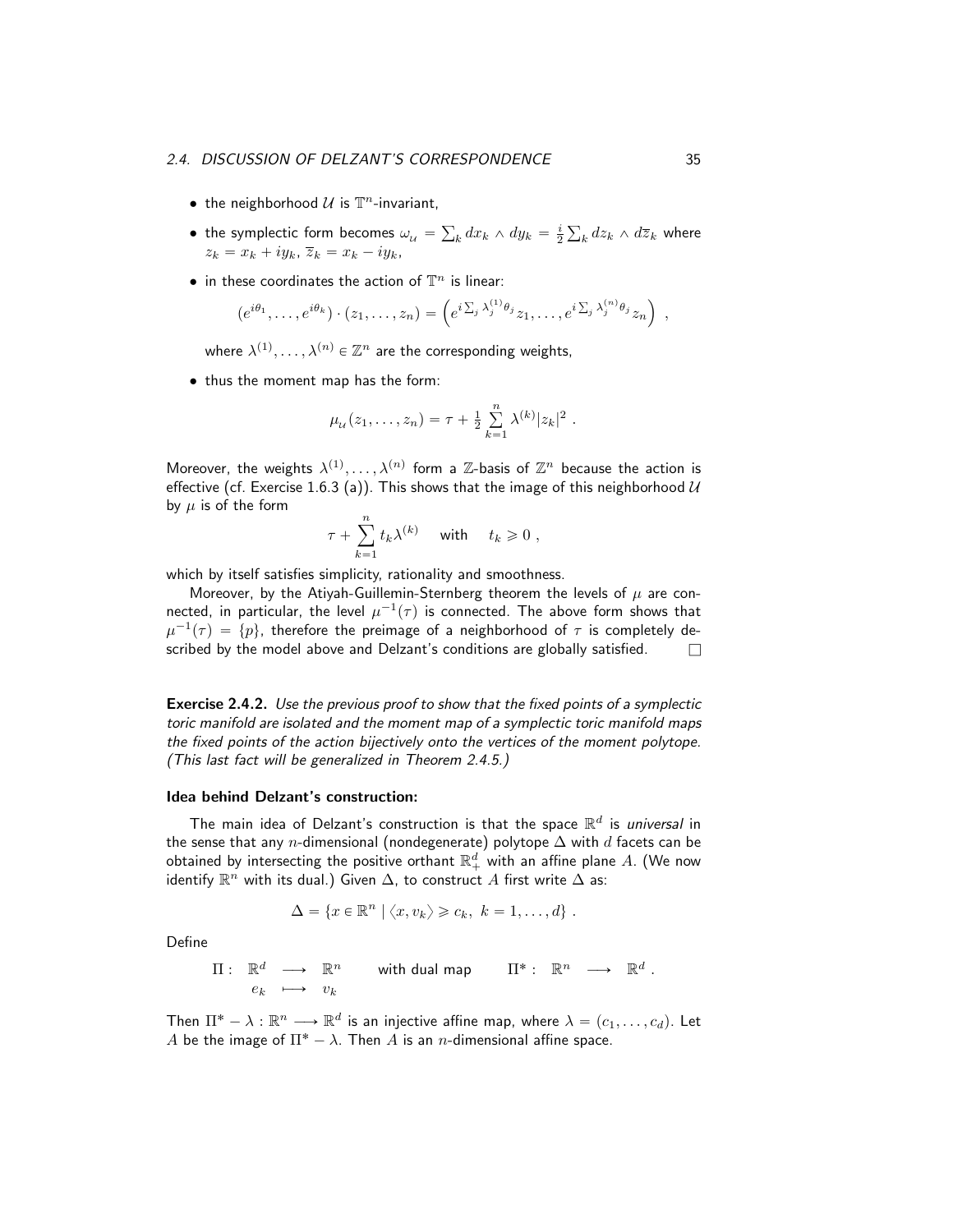$\Box$ 

**Lemma 2.4.3.** We have the equality  $(\Pi^* - \lambda)(\Delta) = \mathbb{R}^d_+ \cap A$ .

**Proof.** Let  $x \in \mathbb{R}^n$ . Then

$$
(\Pi^* - \lambda)(x) \in \mathbb{R}^d_+ \iff \langle \Pi^*(x) - \lambda, e_k \rangle \geq 0, \forall i
$$
  

$$
\iff \langle x, \Pi(e_k) \rangle - c_k \geq 0, \forall i
$$
  

$$
\iff \langle x, v_k \rangle \geq c_k, \forall i
$$
  

$$
\iff x \in \Delta.
$$

We conclude that  $\Delta \simeq \mathbb{R}^d_+ \cap A$ .

Now  $\mathbb{R}^d_+$  is the image of the moment map for the standard hamiltonian action of  $\mathbb{T}^d$  on  $\mathbb{C}^d$ 

$$
\begin{array}{rcl}\n\phi: \mathbb{C}^d & \longrightarrow & \mathbb{R}^d \\
(z_1, \ldots, z_d) & \longmapsto & \frac{1}{2}(|z_1|^2, \ldots, |z_d|^2)\n\end{array}
$$

and we assume that  $\Delta$  is *Delzant*. Then the following facts hold:

- $\bullet$  The set  $\phi^{-1}(A)\, \subset\, {\mathbb C}^d$  is a compact submanifold. Let  $i\,:\,\phi^{-1}(A)\, \hookrightarrow\, {\mathbb C}^d$ denote inclusion. Then  $i^*\omega_0$  is a closed 2-form whose kernel is an integrable distribution. The corresponding foliation is called the null foliation.
- The null foliation of  $i^*\omega_0$  is a principal fibration, so we take the quotient:

$$
N \subset \phi^{-1}(A)
$$

$$
\downarrow p
$$

$$
M_{\Delta} := \phi^{-1}(A)/N
$$

with induced (reduced) symplectic form  $\omega_{\Delta}$  satisfying  $p^*\omega_{\Delta} = i^*\omega_0$ .

• The (non-effective) action of  $\mathbb{T}^d = N \times \mathbb{T}^n$  on  $\phi^{-1}(A)$  has a "moment map" with image  $\phi(\phi^{-1}(A)) = \Delta$ . By "moment map" we mean a map satisfying the usual definition even though the closed 2-form is not symplectic.

There is a remaining action of  $\mathbb{T}^n$  on  $M_\Delta$  which is hamiltonian with a moment map  $\mu_{\Delta}:M_{\Delta}\to \mathbb{R}^n$  defined by the commutative diagram

$$
\phi^{-1}(A) \xrightarrow{j} \mathbb{C}^d \xrightarrow{\phi} \mathbb{R}^d
$$
  
\n
$$
p \downarrow \qquad \qquad \downarrow \text{pr}_2
$$
  
\n
$$
M_{\Delta} \xrightarrow{P_{\Delta}} \dots \xrightarrow{P_{\Delta}} \mathbb{R}^n
$$

where  $\mathrm{pr}_2:\mathbb{T}^d=N\times\mathbb{T}^n\to\mathbb{T}^n$ , resp.  $\mathrm{pr}_2:\mathbb{R}^d=\mathfrak{n}\times\mathbb{R}^n\to\mathbb{R}^n$  is projection onto the second factor.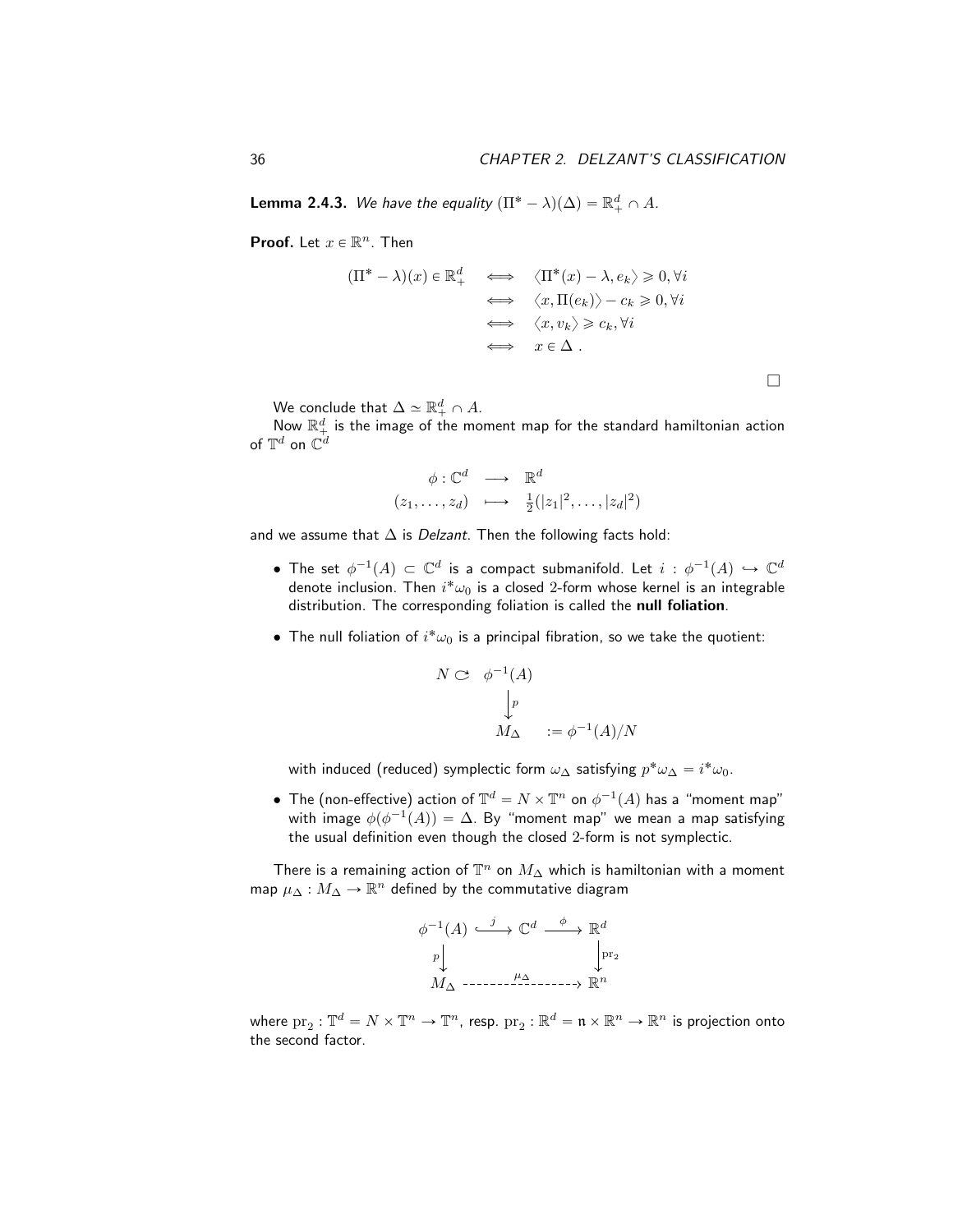#### The moment polytope of a symplectic toric manifold is its orbit space:

**Exercise 2.4.4.** As an experiment, consider the standard  $\mathbb{T}^3$ -action on  $(\mathbb{CP}^3, \omega_{FS})$ ,

$$
(e^{i\theta_1}, e^{i\theta_2}, e^{i\theta_3}) \cdot [z_0 : z_1 : z_2 : z_3] = [z_0 : e^{i\theta_1} z_1 : e^{i\theta_2} z_2 : e^{i\theta_3} z_3],
$$

with moment map

$$
\mu[z_0:z_1:z_2:z_3]=\frac{1}{2(|z_0|^2+|z_1|^2+|z_2|^2+|z_3|^2)}(|z_1|^2,|z_2|^2,|z_3|^2).
$$

Exhibit explicitly the subsets of  $\mathbb{CP}^3$  for which the stabilizer under this action is  $\{\mathbb{1}\}\$ , a circle, a 2-torus and  $\mathbb{T}^3$ . Show that the images of these subsets under the moment map are the interior, the facets, the edges and the vertices of  $\Delta = \mu(\mathbb{CP}^3)$ , respectively. Given  $x \in \Delta$ , how many  $\mathbb{T}^3$ -orbits is  $\mu^{-1}(x)$ ?

Theorem 2.4.5. [20, Lemma 2.2] For any  $x \in \Delta$ , we have that:

- $\mu_{\Delta}^{-1}(x)$  is a single  $\mathbb{T}^n$ -orbit;
- the dimension of that orbit is equal to the dimension of the smallest face to which  $x$  belongs; and
- the stabilizer of that orbit is the torus whose Lie algebra is the annihilator in t of that face.

In particular, for a symplectic toric manifold, the moment polytope  $\Delta$  is the orbit space and the moment map is the point-orbit map.

**Proof.** First consider the standard  $\mathbb{T}^d$ -action on  $\mathbb{C}^d$  with moment map  $\phi : \mathbb{C}^d \to$  $(\mathbb{R}^d)^*$ ,

$$
\phi(z_1,\ldots,z_d)=\tfrac{1}{2}(|z_1|^2,\ldots,|z_d|^2)+(c_1,\ldots,c_d).
$$

Then  $\phi^{-1}(y)$  is a single  $\mathbb{T}^d$ -orbit for any  $y\in \phi(\mathbb{C}^d)$ , its stabilizer (i.e., the stabilizer of any point on that orbit) is

$$
\{(t_1,\ldots,t_d)\in\mathbb{T}^d\mid t_k=1\text{ whenever }\langle y,e_k\rangle>c_k\}
$$

and its dimension is equal to the number of indices k with  $\langle y, e_k \rangle > c_k$ . The only fixed point is the origin mapping to the only vertex of the image.

Now let  $x_0 \in \Delta \subset (\mathbb{R}^n)^*$ , take  $y_0 = \Pi^*(x_0) \in (\mathbb{R}^d)^*$  and recall from Lemma 2.3.2 and the definition of  $Z$  that

$$
y_0 \in \Delta' := \Pi^*(\Delta) \iff y_0 \in \phi(Z) \iff \phi^{-1}(y_0) \subseteq Z.
$$

Then  $\mu_{\Delta}^{-1}(x_0)=\phi^{-1}(y_0)/N.$  But  $\phi^{-1}(y_0)$  is a single  $\mathbb{T}^d$ -orbit where  $\mathbb{T}^d=N\times\mathbb{T}^n.$ hence  $\mu_{\Delta}^{-1}(x_0)$  is a single  $\mathbb{T}^n$ -orbit.

Let  $\overline{F}$  be the smallest face to which  $x_0$  belongs and let m be the codimension of  $F$ . The face  $F$  is given as

$$
F = \Delta \cap \{x \in (\mathbb{R}^n)^* \mid \langle x, v_k \rangle = c_k, \ k \in I_F\}
$$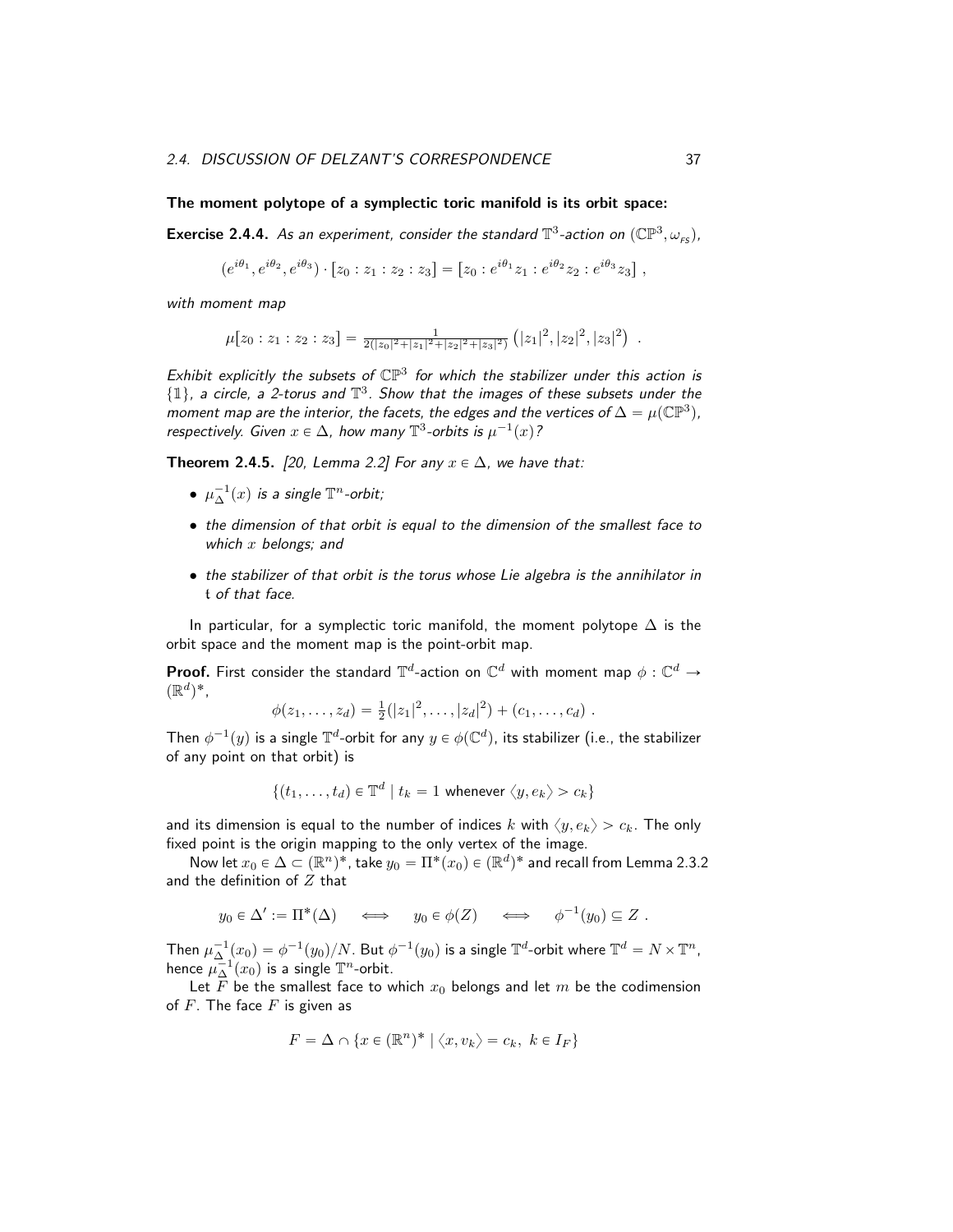for some index subset  $I_F \subset \{1, \ldots, d\}$  with cardinality  $|I_F| = m$ . Then  $y_0$  belongs to the face of  $\Delta'$  given by

$$
\Delta' \cap \{y \in (\mathbb{R}^d)^* \mid \langle y, e_k \rangle = c_k, \ k \in I_F\}
$$

and thus has as stabilizer the  $m$ -dimensional subtorus

$$
T_F := \{(t_1, \ldots, t_d) \in \mathbb{T}^d \mid t_k = 1 \text{ whenever } k \notin I_F\}
$$

and the  $\mathbb{T}^d$ -orbit of  $y_0$ , namely  $\phi^{-1}(y_0)$ , is  $(d-m)$ -dimensional. It follows that the  $\mathbb T^n$ -orbit of  $x_0$ , namely  $\mu_\Delta^{-1}(x_0)$ , has stabilizer  $\Pi(\hat{T}_F).$  Since  $N$  acts freely on  $Z$ , we see that  $\Pi(T_F)$  is also an  $\overline{m}$ -dimensional torus and the orbit  $\mu_{\Delta}^{-1}(x_0)$  has dimension

$$
\dim \left(\mu_{\Delta}^{-1}(x_0)\right) = \underbrace{\dim \left(\phi^{-1}(y_0)\right)}_{d-m} - \underbrace{\dim N}_{d-n} = n-m.
$$

Since the Lie algebra of  $T_F$  is  $\mathfrak{t}_F := \text{span}\{e_k \mid k \in I_F\}$  and  $\Pi(e_k) = v_k$ , the Lie algebra of the stabilizer  $\Pi(T_F)$  is

$$
\Pi(\mathfrak{t}_F) = \text{span}\{v_k \mid k \in I_F\},\,
$$

which is the annihilator of the tangent space to  $F$ ,

$$
\{x \in (\mathbb{R}^n)^* \mid \langle x, v_k \rangle = 0, \ k \in I_F \} .
$$

 $\Box$ 

#### Concrete instances of Delzant's construction:

We will follow through the details of Delzant's construction for specific cases.

**Example.** We consider the case of  $\Delta = [0, a] \subset \mathbb{R}^*$   $(n = 1, d = 2)$ . Let  $v = 1$  be the standard basis vector in  $\mathbb R$ . Then  $\Delta$  is described by

$$
\langle x,v\rangle\geqslant 0\qquad\text{ and }\qquad \langle x,-v\rangle\geqslant -a\;,
$$

so we have  $v_1 = v$ ,  $v_2 = -v$ ,  $c_1 = 0$  and  $c_2 = -a$ .

$$
\begin{cases}\na & \downarrow \quad v_2 = -v \\
0 & \downarrow \quad v_1 = v\n\end{cases}
$$

The projection

$$
\begin{array}{ccc}\n\mathbb{R}^2 & \xrightarrow{\Pi} & \mathbb{R} \\
e_1 & \longmapsto & v \\
e_2 & \longmapsto & -v\n\end{array}
$$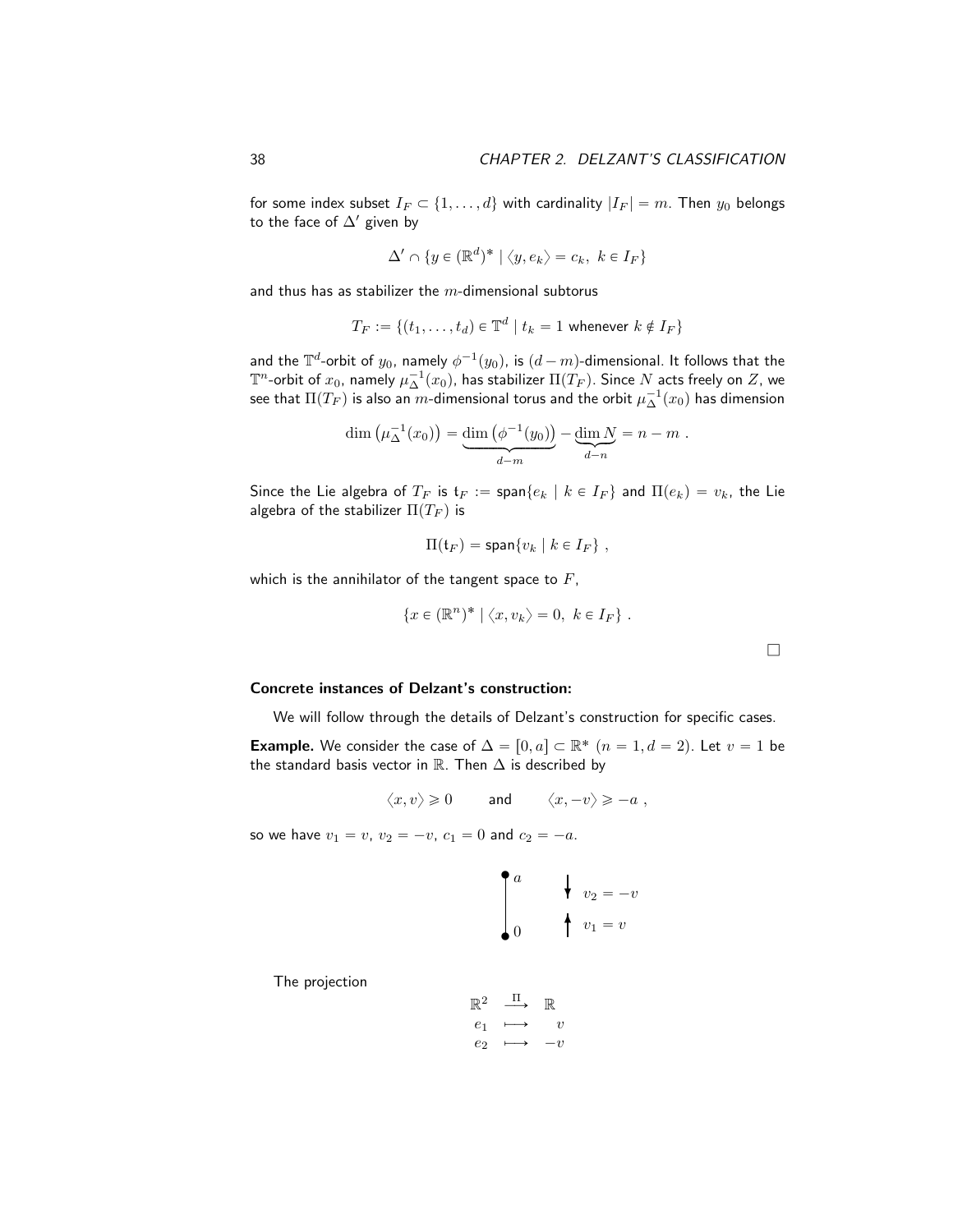has kernel equal to the span of  $(e_1 + e_2)$ , so that N is the diagonal subgroup of  $\mathbb{T}^2 = S^1 \times S^1$ . The exact sequences become

1 ÝÑ N <sup>i</sup> ÝÑ T <sup>2</sup> <sup>Π</sup>ÝÑ S <sup>1</sup> ÝÑ 1 t ÞÝÑ pt, tq pt1, t2q ÞÝÑ t1t ´1 2 0 ÝÑ n <sup>i</sup> ÝÑ R <sup>2</sup> <sup>Π</sup>ÝÑ R ÝÑ 0 x ÞÝÑ px, xq px1, x2q ÞÝÑ x<sup>1</sup> ´ x<sup>2</sup> 0 ÝÑ R ˚ Π ˚ ÝÑ pR 2 q ˚ i ˚ ÝÑ n ˚ ÝÑ 0 x ÞÝÑ px, ´xq px1, x2q ÞÝÑ x<sup>1</sup> ` x<sup>2</sup> .

We choose the moment map for the standard  $\mathbb{T}^2$ -action on  $\mathbb{C}^2$ :

$$
\phi(z_1, z_2) = \frac{1}{2}(|z_1|^2, |z_2|^2) + \underbrace{(0, -a)}_{(c_1, c_2)}.
$$

The action of the diagonal subgroup  $N = \{(e^{i\theta}, e^{i\theta}) \in S^1 \times S^1\}$  on  $\mathbb{C}^2$ ,

$$
(e^{i\theta}, e^{i\theta}) \cdot (z_1, z_2) = (e^{i\theta} z_1, e^{i\theta} z_2) ,
$$

has moment map

$$
(i^* \circ \phi)(z_1, z_2) = \frac{1}{2}(|z_1|^2 + |z_2|^2) - a,
$$

with zero-level set

$$
Z = (i^* \circ \phi)^{-1}(0) = \{(z_1, z_2) \in \mathbb{C}^2 : |z_1|^2 + |z_2|^2 = 2a\}.
$$

Hence, the reduced space is a projective space:

$$
(i^* \circ \phi)^{-1}(0)/N = \mathbb{CP}^1.
$$

One can further check that the induced symplectic form is a multiple of the Fubini-Study form:  $\omega_{\Delta} = 2a\omega_{\text{FS}}$ ; cf. Sections 1.6 and 1.7.

Here we see clearly the point-orbit correspondence given by the moment map. The boundary points of the moment polytope  $\Delta = [0, a]$  correspond to the fixed points – North pole and South pole – whereas interior points correspond to free orbits – the other latitude circles.

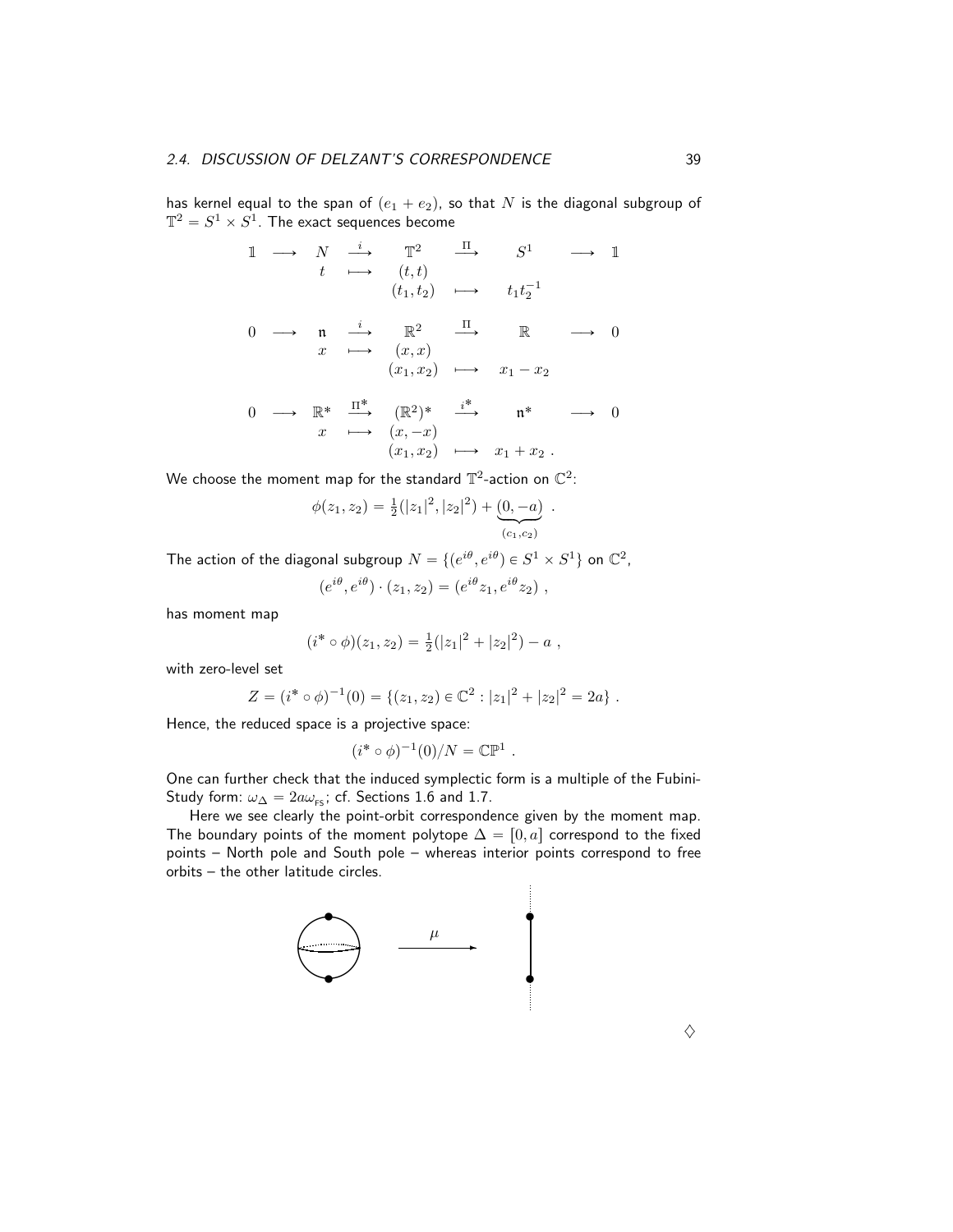Exercise 2.4.6. Let  $\Delta$  be the n-simplex in  $\mathbb{R}^n$  spanned by the origin and the standard basis vectors  $(1, 0, \ldots, 0), \ldots, (0, \ldots, 0, 1)$ . Show that the corresponding symplectic toric manifold is n-dimensional complex projective space,  $M_{\Delta} = \mathbb{CP}^n$ .

**Exercise 2.4.7.** Which  $2n$ -dimensional toric manifolds have exactly  $n + 1$  fixed points?

**Example.** We consider Delzant's construction for the case of  $\Delta = H_{a,b,n} \subset (\mathbb{R}^2)^*$ . The manifolds we will obtain are known as **Hirzebruch surfaces**,  $M_{\Delta} = \mathcal{H}_{a,b,n}$  [35].



The polytope  $\Delta = H_{a,b,n}$  is described by

$$
\Delta = \left\{ x \in (\mathbb{R}^2)^* \mid x_1 \geq 0, x_2 \geq 0, x_1 + nx_2 \leq a + nb, x_2 \leq b, \right\}
$$
  
\n
$$
= \left\{ x \in (\mathbb{R}^2)^* \mid \langle x, \underbrace{(1,0)}_{v_1} \rangle \geq \underbrace{0}_{c_1}, \langle x, \underbrace{(0,1)}_{v_2} \rangle \geq \underbrace{0}_{c_2}, \right\}
$$
  
\n
$$
\left\langle x, \underbrace{(-1,-n)}_{v_3} \right\rangle \geq \underbrace{-a-nb}_{c_3}, \left\langle x, \underbrace{(0,-1)}_{v_4} \right\rangle \geq \underbrace{-b}_{c_4} \right\}.
$$

The projection

$$
\begin{array}{ccc}\n\mathbb{R}^4 & \xrightarrow{\Pi} & \mathbb{R}^2 \\
e_1 & \longmapsto & v_1 = (1,0) \\
e_2 & \longmapsto & v_2 = (0,1) \\
e_3 & \longmapsto & v_3 = (-1,-n) \\
e_4 & \longmapsto & v_4 = (0,-1)\n\end{array}
$$

has kernel equal to the span of  $\{e_2 + e_4, e_1 + ne_2 + e_3\}$ , so that<br> $N := \{ \left( e^{i \beta}, e^{i(\alpha+n\beta)}, e^{i\beta}, e^{i\alpha} \right) \} \subset \mathbb{T}^4,$ 

$$
N:=\{\left(e^{i\beta},e^{i(\alpha+n\beta)},e^{i\beta},e^{i\alpha}\right)\}\subset \mathbb{T}^4,
$$

the exact sequences are

1 ÝÑ N <sup>i</sup> ÝÑ T <sup>4</sup> <sup>Π</sup>ÝÑ T <sup>2</sup> ÝÑ 1 pa, bq ÞÝÑ pb, ab<sup>n</sup>, b, aq pt1, t2, t3, t4q ÞÝÑ pt1t ´1 3 , t2t ´n 3 t ´1 4 q

$$
\begin{array}{ccccccc}\n0 & \longrightarrow & \mathfrak{n} & \xrightarrow{i} & \mathbb{R}^4 & \xrightarrow{\Pi} & \mathbb{R}^2 & \longrightarrow & 0 \\
(x, y) & \longmapsto & (y, x + ny, y, x) & & & & \\
(x_1, x_2, x_3, x_4) & \longmapsto & (x_1 - x_3, x_2 - nx_3 - x_4)\n\end{array}
$$

0 ÝÑ pR 2 q ˚ Π ˚ ÝÑ pR 4 q ˚ i ˚ ÝÑ n ˚ ÝÑ 0 px, yq ÞÝÑ px, y, -x-ny, -yq px1, x2, x3, x4q ÞÝÑ px<sup>2</sup> ` x4, x<sup>1</sup> ` nx<sup>2</sup> ` x3q .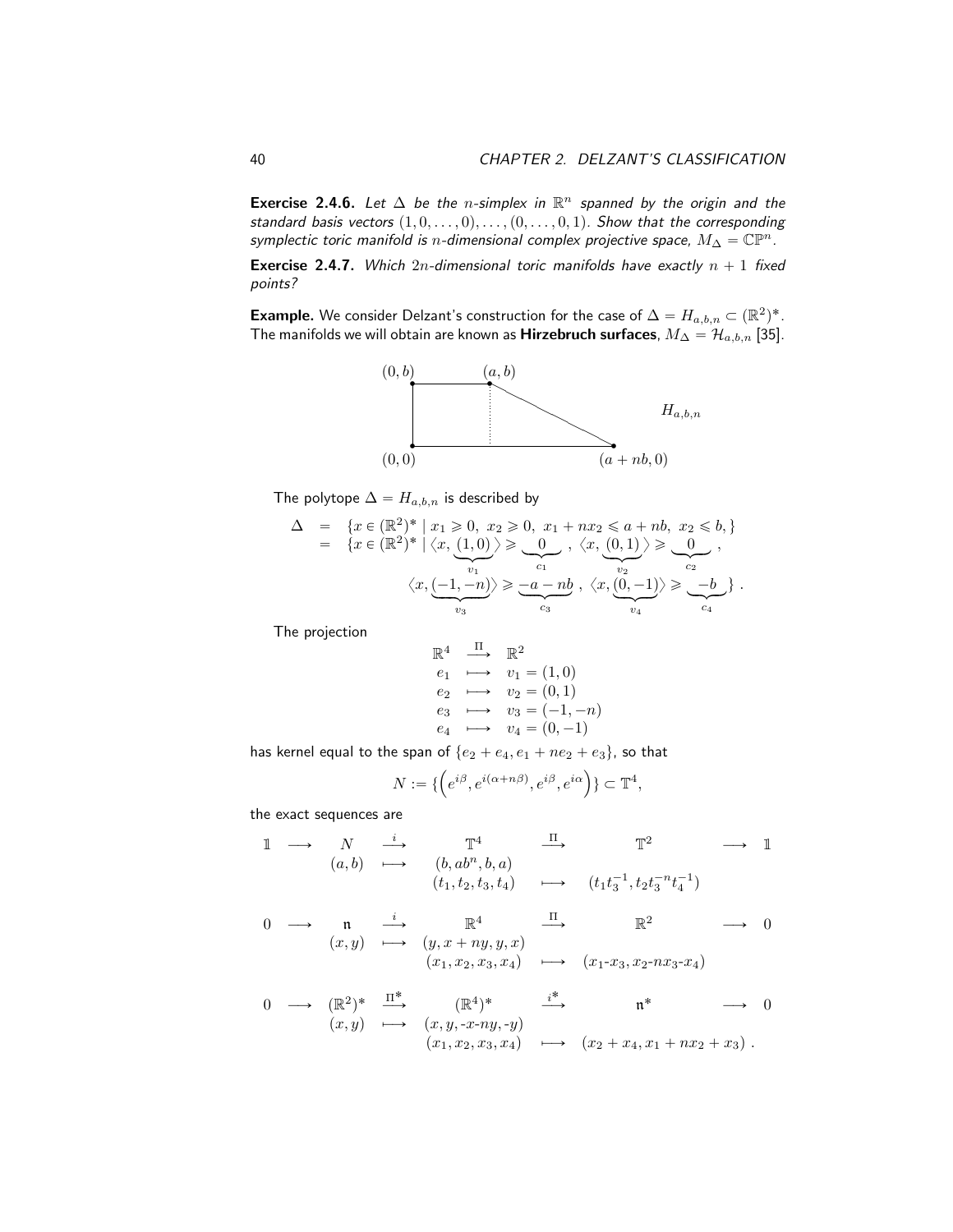and the action of  $N$  has moment map

$$
(i^* \circ \phi)(z_1, z_2, z_3, z_4) = \frac{1}{2}(|z_2|^2 + |z_4|^2, |z_1|^2 + n|z_2|^2 + |z_3|^2) + (-b, -a - nb),
$$

with zero-level set

$$
Z = (i^* \circ \phi)^{-1}(0) = \{(z_1, z_2, z_3, z_4) \in \mathbb{C}^4 : |z_2|^2 + |z_4|^2 = 2b, |z_1|^2 + n|z_2|^2 + |z_3|^2 = 2(a + nb)\}.
$$

Hence, the reduced space is a so-called Hirzebruch (complex) surface

$$
\mathcal{H}_{a,b,n}:=Z/\sim\ ,
$$

where the equivalence relation given by  $N$  is

$$
(z_1, z_2, z_3, z_4) \sim \left(e^{i\beta}z_1, e^{i(\alpha + n\beta)}z_2, e^{i\beta}z_3, e^{i\alpha}z_4\right) .
$$

**Remark.** One can see that each 4-dimensional manifold  $\mathcal{H}_{a,b,n}$  is a sphere bundle over a sphere, by considering the projection  $p:\mathcal{H}_{a,b,n}\to \mathbb{CP}^1$  induced by the map

$$
\widetilde{p}: Z \longrightarrow \mathbb{CP}^1
$$
  

$$
(z_1, z_2, z_3, z_4) \longrightarrow [z_1 : z_3].
$$

The map  $p$  is well-defined because  $\widetilde{p}$  is invariant by  $N$ . Moreover, one can check that the fibers of  $p$  are copies of  $\mathbb{CP}^1$  and that it is locally trivial, hence actually a fibration. In particular, for  $n = 0$  we get a product of spheres,

$$
\mathcal{H}_{a,b,0}\simeq\mathbb{CP}^1\times\mathbb{CP}^1
$$

and all  $\mathcal{H}_{a,b,n}$  for n even are diffeomorphic to this,<sup>5</sup> whereas all  $\mathcal{H}_{a,b,n}$  for n odd are diffeomorphic to  $\mathcal{H}_{a,b,1}$ , the nontrivial  $S^2$ -bundle over  $S^2.$  Note that all these  $\mathcal{H}_{a,b,n}$ 's are distinct as complex manifolds, as well as symplectic manifolds (as well as symplectic toric manifolds).  $\Diamond$ 

Exercise 2.4.8. What are all the 4-dimensional symplectic toric manifolds that have exactly four fixed points?

Hint: We simply need to classify unimodular polygons with four vertices. Consider Exercise 2.1.3, the observation after Theorem 2.4.5 and the previous example.

 $^5$ Orientable sphere bundles over the sphere  $S^2$  are trivializable over each half-sphere and hence obtained by gluing two trival bundles over a disk along the boundary by a map from the equator  $S<sup>1</sup>$  to the group of orientation preserving diffeomorphisms of  $S<sup>2</sup>$ . Milnor showed that this group of diffeomorphisms retracts onto SO(3), and we have that  $\pi_1(SO(3)) = \mathbb{Z}/2\mathbb{Z}$ . So there are only two diffeomorphism classes of such bundles: the class of the trivial bundle  $S^2 \times S^2$  and the class of the nontrivial bundle.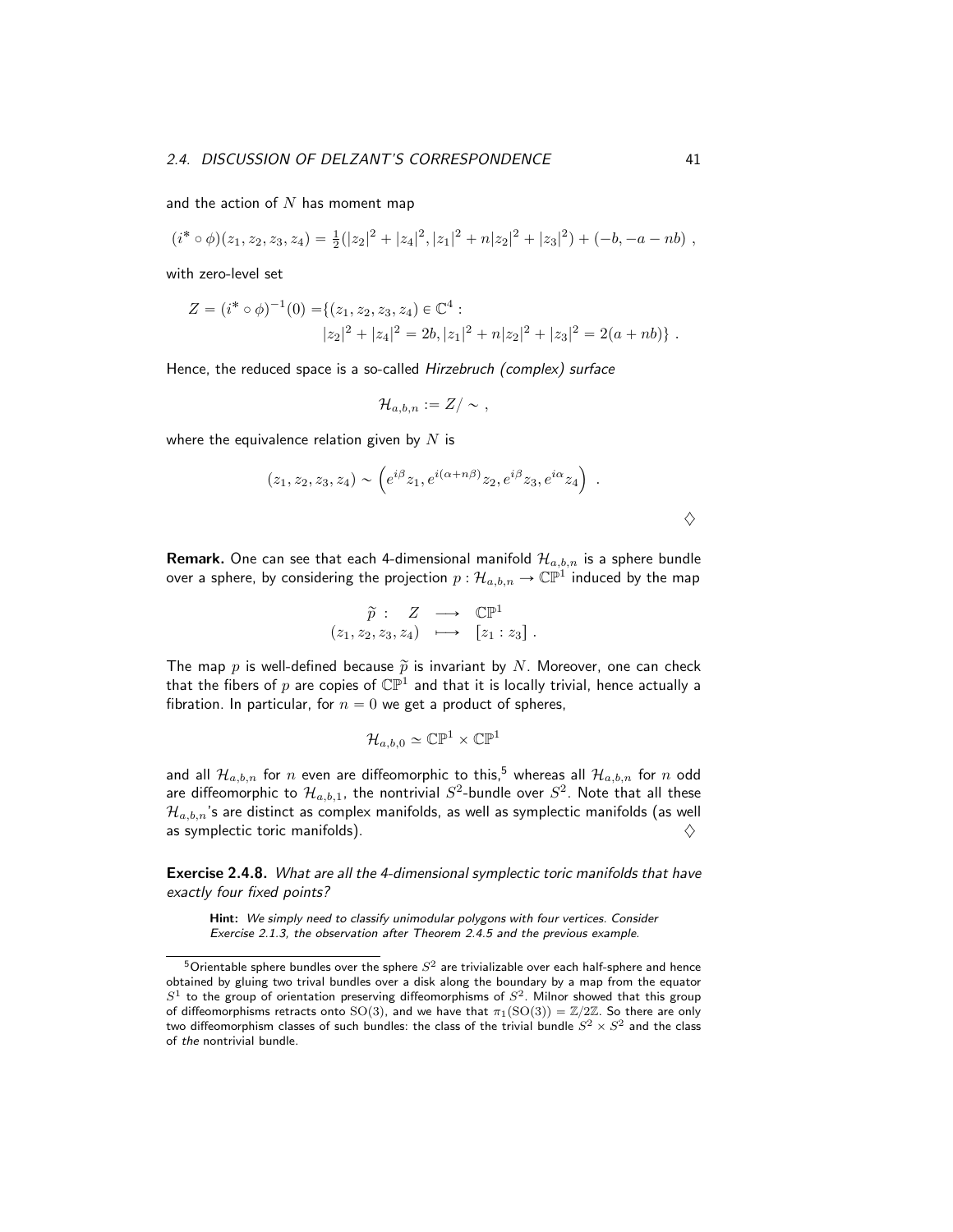# 2.5 Lerman's Construction

In the 1990's Eugene Lerman gave an alternative version of Delzant's construction using his symplectic cutting trick. Whereas we will deal with the original symplectic cutting technique in Chapter 3, we will now follow the exposition in [50, Ch.7, §5] to do cutting w.r.t. a unimodular polytope by working with the cotangent bundle of the torus,  $T^*(\mathbb{T}^n)$ .

### Symplectic cutting w.r.t. a unimodular polytope:

Let  $\Delta$  be a unimodular polytope given as an intersection of halfspaces as

$$
\Delta = \{x \in (\mathbb{R}^n)^* \mid \langle x, v_k \rangle \geq c_k, \ k = 1, \ldots, d\},\
$$

where the  $v_k \in \mathbb{Z}^n$ ,  $k = 1, \ldots, d$ , are the primitive inward-pointing normal vectors to the facets of  $\Delta$  and where  $c_k \in \mathbb{R}$ . We set  $\lambda := (c_1, \ldots, c_d)$ .

We trivialize the tangent bundle  $T(\mathbb{T}^n)$  as  $\mathbb{T}^n\times \mathfrak{t}^n$  by invariant vector fields and, correspondingly, the cotangent bundle  $T^*({\mathbb T}^n)$  as  ${\mathbb T}^n\times (\mathfrak{t}^n)^*.$  We equip  $T^*({\mathbb T}^n)\simeq$  $\mathbb{T}^n \times (\mathfrak{t}^n)^*$  with the symplectic form given by

$$
\sum_{k=1}^{n} d\xi_k \wedge d\theta_k
$$

with respect to cotangent coordinates  $(\theta_1, \ldots, \theta_n, \xi_1, \ldots, \xi_n)$ , to which we refer as action coordinates  $\xi_k$  and angle coordinates  $\theta_k$ . Note the sign convention for this symplectic form.

We call standard action to the action of  $\mathbb{T}^n$  on its cotangent bundle  $T^*\mathbb{T}^n$ by the lift of its multiplication action on itself.<sup>6</sup> W.r.t. the action-angle coordinates above, the element  $(e^{i\theta_1'}, \ldots, e^{i\theta_n'}) \in \mathbb{T}^n$  acts by

$$
(\theta_1,\ldots,\theta_n,\xi_1,\ldots,\xi_n)\longmapsto (\theta_1+\theta'_1,\ldots,\theta_n+\theta'_n,\xi_1,\ldots,\xi_n).
$$

This action is hamiltonian with moment map given by projection onto the second factor  $\mathrm{pr}_2 : \mathbb{T}^n \times (\mathfrak{t}^n)^* \to (\mathfrak{t}^n)^*, \ (\theta, \xi) \mapsto \xi.$ 

Now consider the Lie group homomorphism

$$
\rho_{\Delta}: \mathbb{T}^d \longrightarrow \mathbb{T}^n
$$
  

$$
(e^{i\alpha_1}, \dots, e^{i\alpha_d}) \longrightarrow \exp\left(\sum_{k=1}^d \alpha_k v_k\right)
$$

.

Notice that the differential of this homomorphism is the linear map from Section 2.3

$$
D\rho_{\Delta} \simeq \Pi: \quad \mathfrak{t}^d \simeq \mathbb{R}^d \quad \longrightarrow \quad \mathfrak{t}^n \simeq \mathbb{R}^n
$$

$$
e_k \quad \longmapsto \quad v_k \ .
$$

 ${}^{6}$ If  $\varphi : X \to X$  is a diffeomorphism, then its (cotangent) *lift* is  $\varphi^{\sharp} : T^{*}X \to T^{*}X$ ,  $\varphi: X \to X$  is a diffeomorphism, then its (cotangent) *lift* is  $\varphi^{\mu}: T^*X \to T^*X$ ,<br>  $(x,\xi) \mapsto (\varphi(x), ((d\varphi_x)^{-1})^* \xi)$ . Then  $\varphi^{\sharp}$  is a symplectomorphism for any (nonzero) multiple of the canonical symplectic form,  $\sum dx_k \wedge d\xi_k$ .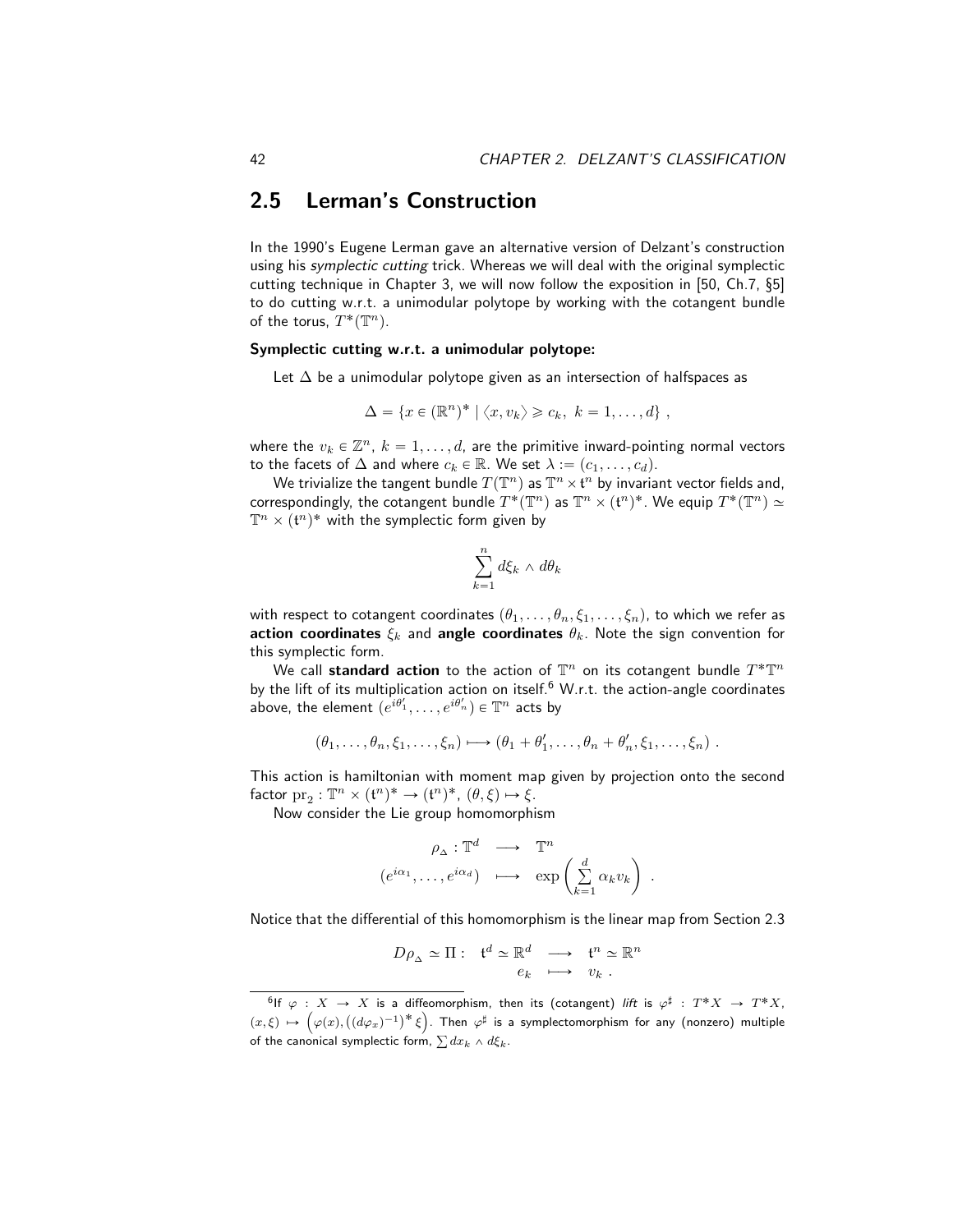The action of  $\mathbb{T}^d$  on  $T^*(\mathbb{T}^n)$  via the composition of  $\rho_{\Delta}$  with the standard  $\mathbb{T}^n$ -action is hamiltonian with moment map  $\nu_{\Delta}$  given by the composition of the projection  $\text{pr}_2$  with the adjoint of  $D\rho_{\Delta}$  up to a constant. We fix the following moment map:

$$
\begin{array}{cccc} \nu_{\Delta}=(D\rho_{\Delta})^*\circ\mathrm{pr}_2&:&\mathbb{T}^n\times (\mathfrak{t}^n)^* &\to& (\mathfrak{t}^d)^*\\ & &(\theta,\xi)&\longmapsto&\sum\limits_{k=1}^d\langle\xi,v_k\rangle e_k-\lambda\ , \end{array}
$$

where we added the constant  $-\lambda$  for later convenience.

Let  $\mathbb{T}^d$  act on  $(\mathbb{C}^d, \frac{i}{2}\sum dz_k \wedge d\bar{z}_k)$  by

$$
(e^{i\alpha_1},\ldots,e^{i\alpha_d})\cdot(z_1,\ldots,z_d)=(e^{-i\alpha_1}z_1,\ldots,e^{-i\alpha_d}z_d)
$$

with moment map

$$
(z_1,\ldots,z_d)\longmapsto -\frac{1}{2}(|z_1|^2,\ldots,|z_d|^2).
$$

**Proposition 2.5.1.** Given a unimodular polytope  $\Delta$ , consider the product manifold

$$
(T^*\mathbb{T}^n)\times\mathbb{C}^d
$$

with:

• product symplectic form

$$
\sum_{k=1}^n d\xi_k \wedge d\theta_k + \frac{i}{2} \sum_{k=1}^d dz_k \wedge d\overline{z}_k ,
$$

- $\bullet\,$  product action of  $\mathbb{T}^d$ , where  $\mathbb{T}^d\,$  acts on each factor as above, and
- moment map

$$
((\theta,\xi),z) \quad \longmapsto \quad \sum_{k=1}^d \langle \xi, v_k \rangle e_k - \lambda - \frac{1}{2}(|z_1|^2,\ldots,|z_d|^2) \; .
$$

Then the  $\mathbb{T}^d$ -action is free on the zero level set of the moment map, so the reduced space is a symplectic manifold. Moreover, this reduced space is naturally a  $2n$ dimensional symplectic toric manifold with moment map image  $\Delta$ .

We denote this reduced space by  $(E^{\Delta}, \omega^{\Delta}, \mathbb{T}^n, \mu^{\Delta})$  and call it <code>Lerman's sym-</code> plectic toric manifold associated with ∆.

**Proof.** Let  $((\theta, \xi), z) \in T^* \mathbb{T}^n \times \mathbb{C}^d$  be a point in the zero level, i.e.,

$$
\sum_{k=1}^d \langle \xi, v_k \rangle e_k = \lambda + \frac{1}{2} (|z_1|^2, \dots, |z_d|^2) .
$$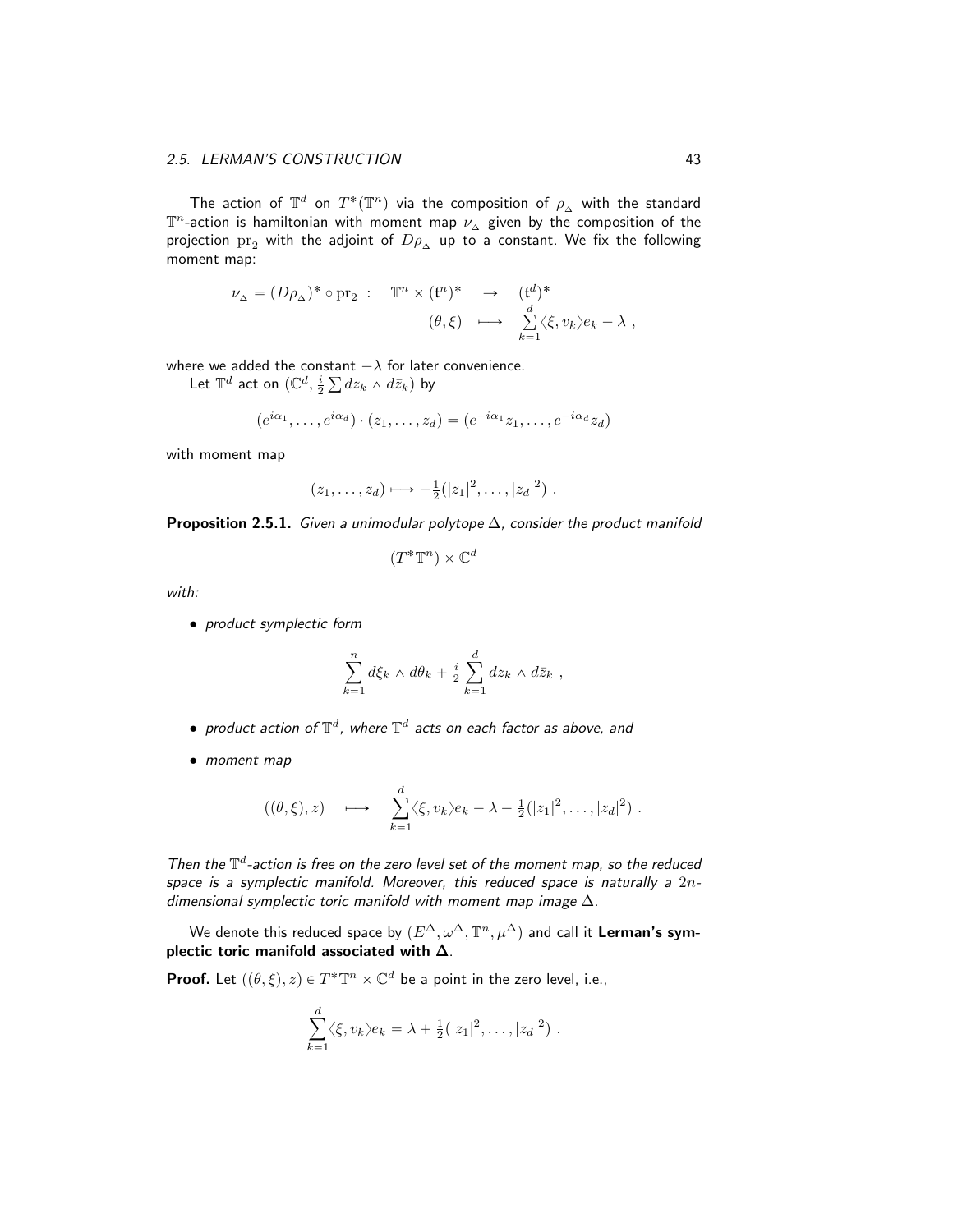If  $z_k \neq 0$ , then the kth factor of  $\mathbb{T}^d$  has trivial stabilizer on  $((\theta,\xi), z)$ . Thus we need only worry about the set I of indices k with  $z_k = 0$ . For such an index  $k \in I$ , we have that  $\langle \xi, v_k \rangle = c_k$ . Let

$$
T_I := \{(t_1, \ldots, t_d) \in \mathbb{T}^d \mid t_k = 1 \text{ whenever } k \notin I\}.
$$

By the Delzant condition (see the end of the proof of Claim 1 in Section 2.3), the restriction to  $T_I$  of the homomorphism  $\rho_{\Delta}$ ,

$$
\rho_{\Delta}|_{T_I}:T_I\longrightarrow \mathbb{T}^n,
$$

is injective. Therefore, since  $\mathbb{T}^n$  acts freely on  $T^*(\mathbb{T}^n)$ , so does  $T_I$ . This shows that the  $\mathbb{T}^d$ -action on the zero level set is free, so, by the Marsden-Weinstein-Meyer theorem (Theorem 1.7.3), the reduced space is a symplectic manifold,  $(E^{\Delta}, \omega^{\Delta})$ .

This reduced space inherits a hamiltonian  $\mathbb{T}^n$ -action induced by the standard  $\mathbb{T}^n$ -action on  $T^*(\mathbb{T}^n)=\mathbb{T}^n\times (\mathfrak{t}^n)^*$  with moment map  $[(\theta,\xi), z]\mapsto \xi$  (this is welldefined since the  $\mathbb{T}^d$ -action preserves  $\xi$ ). A point  $\xi \in (\mathfrak{t}^n)^*$  is in the image by the moment map of some  $((\theta, \xi), z) \in T^* \mathbb{T}^n \times \mathbb{C}^d$  from the zero level exactly when we can find  $z$  such that

$$
\sum_{k=1}^d \langle \xi, v_k \rangle e_k = \lambda + \frac{1}{2} (|z_1|^2, \dots, |z_d|^2) ,
$$

that is, when

$$
\langle \xi, v_k \rangle \geqslant c_k \; , \quad k = 1, \ldots, d \; ,
$$

that is, when  $\xi \in \Delta$ .

#### Interpretation of Lerman's construction:

We may view  $\Delta$  as a *manifold with corners* in  $({\mathfrak{t}}^n)^*$ . For any  $x\in \Delta,$  let  $F$  be the smallest face to which x belongs. Then the tangent space  $T_x\Delta$  is the subspace of  $({\mathfrak{t}}^n)^* \simeq (\mathbb{R}^n)^*$  tangent to  $F$ .

The interior of  $\Delta$  is the set of points given by strict inequalities:

$$
\Delta^o := \{x \in (\mathbb{R}^n)^* \mid \langle x, v_k \rangle > c_k, \ k = 1, \dots, d\}
$$

and this is a manifold (simply an open subset of euclidean space).

Essentially, what we do is take the product  $\mathbb{T}^n\times \Delta$ . Let  $x$  lie in the interior  $\mathbb{T}^n\times\Delta^o$ . The tangent space at  $x$  is  $\mathfrak{t}^n\times(\mathfrak{t}^n)^*\simeq\mathbb{R}^n\times(\mathbb{R}^n)^*.$  Define  $\omega_x^o$  by:

$$
\omega_x^o(v,\xi) = -\xi(v) = -\omega_x^o(\xi,v) \quad \text{ and } \quad \omega_x^o(v,v') = \omega_x^o(\xi,\xi') = 0 \ ,
$$

for all  $v, v' \in \mathfrak{t}^n$  and  $\xi, \xi' \in (\mathfrak{t}^n)^*$ . Then  $\omega^o$  is a closed nondegenerate 2-form on the interior of  $\mathbb{T}^n \times \Delta$ .

We will see that we can *close* the open subset  $\mathbb{T}^n\times\Delta^o$  in a smooth and symplectic way.

At corners, there are tangent directions missing in  $(\mathfrak{t}^n)^*$ , so the extension of  $\omega^o$ above would be a degenerate pairing. The missing directions at each corner point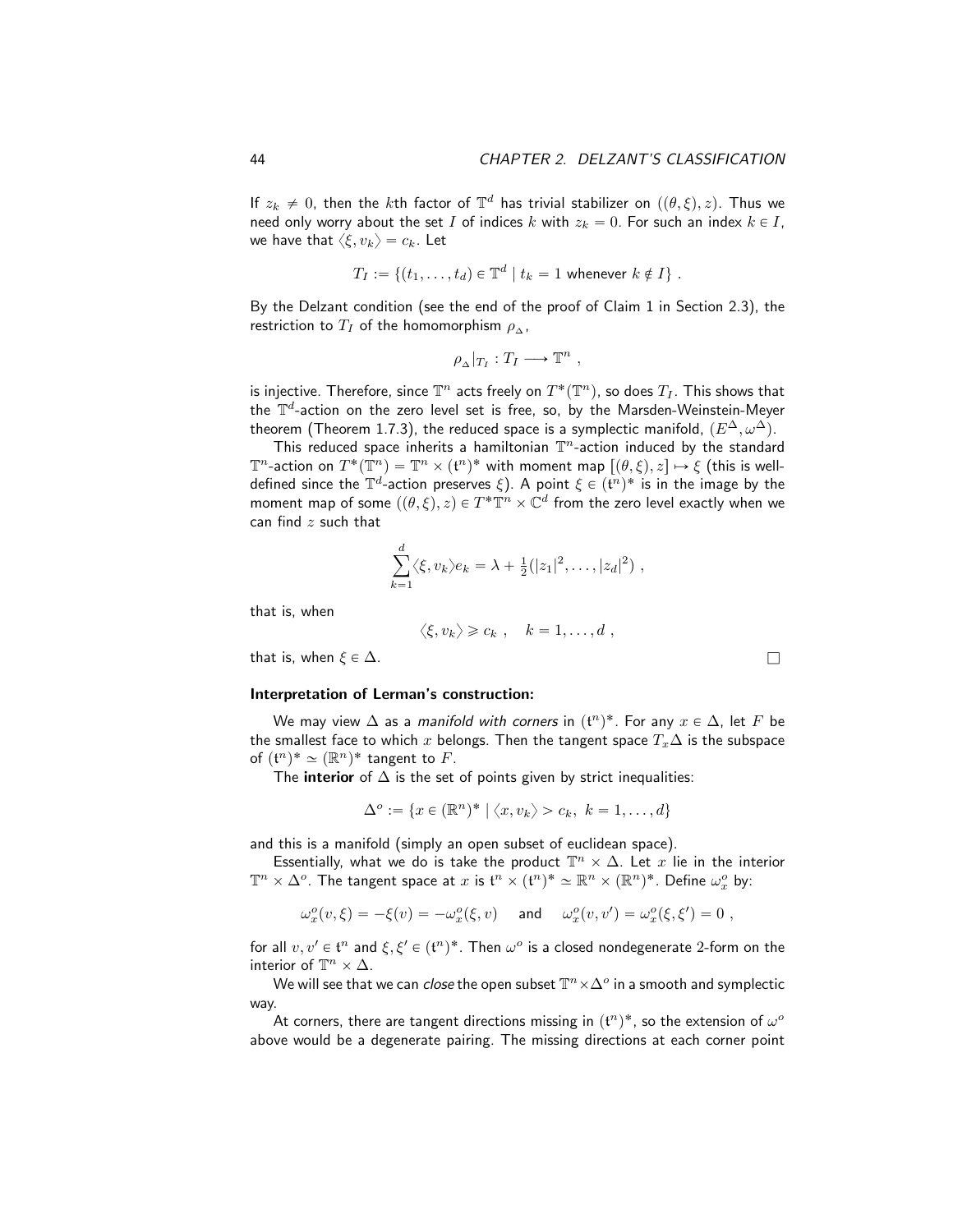x are the normal directions to the facets of  $\Delta$  meeting at that point. For all  $\xi$  in the tangent space to the kth facet, we have  $\omega(v_k, \xi) := -\xi(v_k) = 0$ , where  $v_k$  is the vector defining that facet, and  $v_k$  spans the annihilator of that tangent space. We fix the degeneracy by eliminating in the  $t^n$  component of the tangent space the directions of the vectors  $v_k$  defining the facets that meet at the point x. To do this, we collapse the orbit of the subgroup of  $\mathbb{T}^n$  generated by those  $v_k$ 's. This is a blowdown process and the result is a smooth compact manifold. We thus simultaneously eliminate corners and singularities of  $\omega$ .

Finally,  $\mathbb{T}^n$  acts on  $\mathbb{T}^n\times \Delta$  by multiplication on the  $\mathbb{T}^n$  factor. The moment map for this action is projection onto the  $\Delta$  factor. We thus obtain  $(E^{\Delta}, \omega^{\Delta}, \mathbb{T}^n, \mu^{\Delta}).$ 

Note that the interior  $\mathbb{T}^n \times \Delta^o$  with symplectic form  $\omega^o$  embeds symplectically into  $(E^{\Delta}, \omega^{\Delta})$  and here we have **action-angle coordinates**, namely the  $\xi_k$ 's and the  $\theta_k$ 's, with respect to which the symplectic form is

$$
\omega^{\Delta}|_{\mathbb{T}^n \times \Delta^o} = \omega^o = \sum_{k=1}^n d\xi_k \wedge d\theta_k.
$$

Example. Consider

$$
(S^2, \omega = dh \wedge d\theta, S^1, \mu = h) ,
$$

where  $S^1$  acts on  $S^2$  by rotation (with vector field  $\frac{\partial}{\partial \theta}$ ). The image of  $\mu$  is the line segment  $I = [-1, 1].$  The product  $S^1 \times I$  is an open-ended cylinder. By collapsing each circle end of the cylinder to a point, we recover the 2-sphere. Note that the notation for the symplectic form is only valid in the interior  $(-1,1)\times S^1$ , so that is actually  $\omega^o = dh \wedge d\theta$  presuming the extension.  $\diamondsuit$ 

**Example.** We want to build  $\mathbb{CP}^2$  from  $\mathbb{T}^2 \times \Delta$  where  $\Delta$  is the right-angled isosceles triangle below, following the above construction.



Consider, for instance, the edge of the triangle lying on the  $x$ -axis, whose tangent vectors  $\xi$  satisfy  $\langle \xi, v_1 \rangle = 0$ , where  $v_1 = (0,1) \in \mathfrak{t}^2.$  For points of that edge, we collapse the subgroup of  $\mathbb{T}^2$  generated by  $v_1$ , namely, the second circle factor. Similarly, for the edge of the triangle lying on the  $y$ -axis we collapse the first circle factor in  $\mathbb{T}^2$ , and for the hypothenuse we collapse the diagonal circle  $\{(e^{i\theta}, e^{i\theta}) \in$  $\mathbb{T}^{2}$ }. At the vertices (points lying in two facets), we collapse the whole  $\mathbb{\hat{T}}^{2}$ .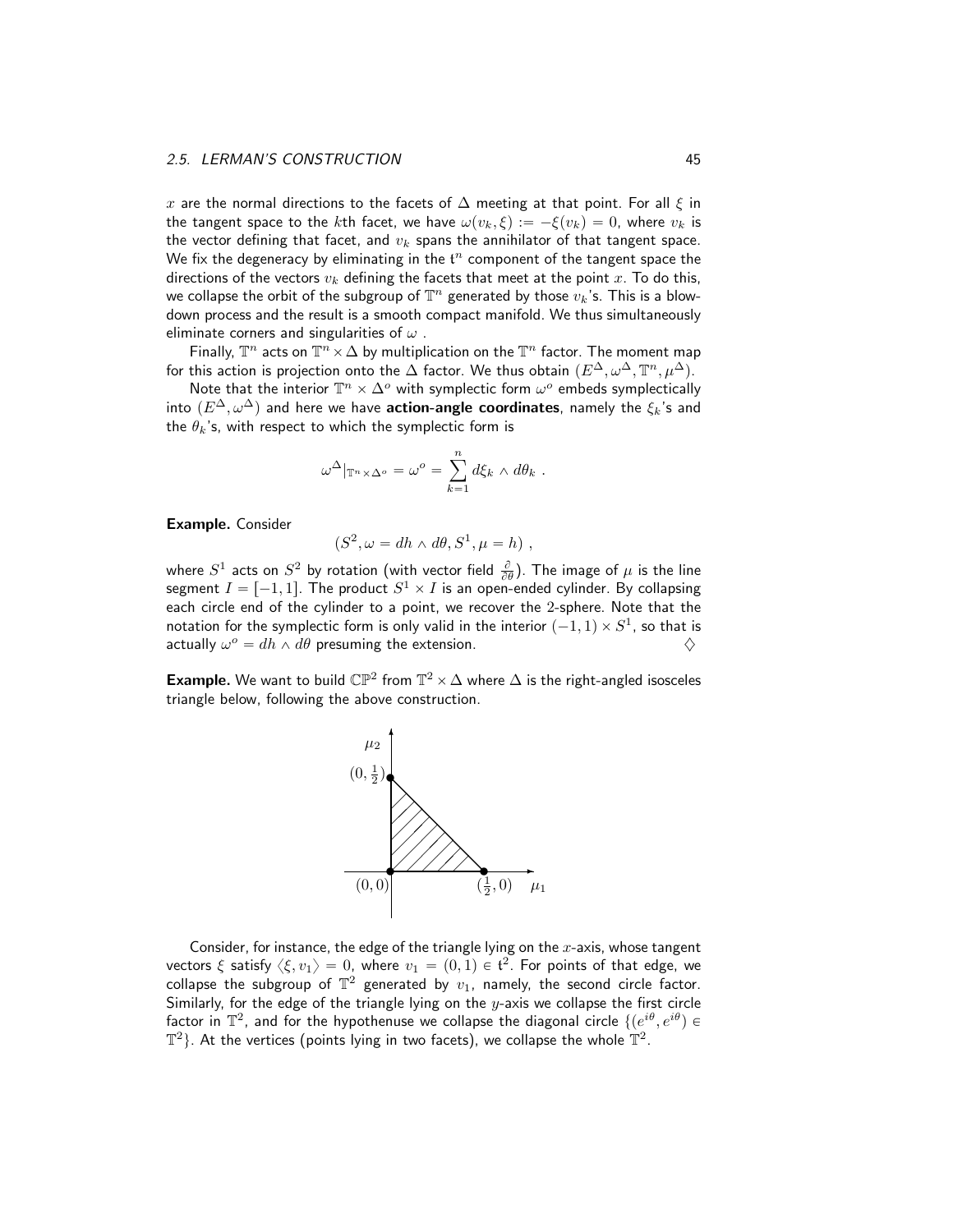All together, after the above collapses, the map

$$
\mathbb{T}^2 \times \Delta \longrightarrow \mathbb{CP}^2
$$
  

$$
(e^{i\theta_1}, e^{i\theta_2}), (\mu_1, \mu_2) \longrightarrow \left[ \sqrt{1 - 2(\mu_1 + \mu_2)} : \sqrt{2\mu_1}e^{i\theta_1} : \sqrt{2\mu_2}e^{i\theta_2} \right].
$$

provides an equivariant symplectomorphism.

$$
\diamondsuit
$$

**Exercise 2.5.2.** Build  $\mathbb{CP}^n$  from  $\mathbb{T}^n \times \Delta^n$  where  $\Delta^n$  is simplex with vertices at the origin and at the points

$$
(\frac{1}{2},0,\ldots,0),(0,\frac{1}{2},0,\ldots,0),\ldots(0,\ldots,0,\frac{1}{2})
$$
.

**Exercise 2.5.3.** Build a Hirzebruch surface from  $\mathbb{T}^2 \times \Delta$  where  $\Delta = H_{a,b,n}$  is the polytope in Section 2.4.

# 2.6 Proof of Uniqueness

For Delzant's theorem, it remains to prove:

**Theorem 2.6.1.** Let  $(M^{2n}, \omega, \mathbb{T}^n, \mu)$  be a symplectic toric manifold with moment polytope  $\Delta := \mu(M)$ . Then  $(M^{2n}, \omega, \mathbb{T}^n, \mu)$  is equivariantly symplectomorphic to Lerman's symplectic toric manifold associated with  $\Delta$ ,  $(E^{\Delta}, \omega^{\Delta}, \mathbb{T}^n, \mu^{\Delta})$ , defined in Section 2.5

The original proof due to Delzant uses a sheaf-theoretic argument. We will sketch here an alternative proof going back to ideas of Lerman [43] and Meinrenken [50].

Warning: The proof-outline below uses concepts such as *compatible almost com*plex structure, principal bundles, symplectic neighborhood and cut space which we have not yet addressed in these notes. Symplectic cutting is a construction based on symplectic reduction, of which we saw an instance in Section 2.5, and which will be discussed in Sections 3.2 and 3.3.

 ${\sf Sketch\ of\ proof\ of\ Theorem 2.6.1.}$  The idea is to present  $(M^{2n},\omega, \mathbb{T}^n,\mu)$  as a cut space w.r.t. its moment polytope  $\Delta$  of a hamiltonian torus space  $(\widetilde{M}^{2n},\widetilde{\omega},\mathbb{T}^n,\widetilde{\mu})$ with *free*  $\mathbb{T}^n$ -action and moment map image containing a neighborhood of  $\Delta$ . Then the moment map  $\tilde{\mu}: \tilde{M}^{2n} \to \mathbb{R}^n$  may be viewed as a lagrangian (torus) fibration over its image and we can introduce action-angle coordinates  $(\xi_k, \theta_k)$ , thus identifying  $(\widetilde{M}^{2n}, \widetilde{\omega}, \mathbb{T}^n, \widetilde{\mu})$  up to equivariant symplectomorphism with an open subset of

$$
(T^* \mathbb{T}^n, \sum d\xi_k \wedge d\theta_k, \mathbb{T}^n, \text{pr}_2) .
$$

It will follow that  $(M^{2n}, \omega, \mathbb{T}^n, \mu)$  is equivariantly symplectomorphic to Lerman's symplectic toric manifold  $(E^{\Delta}, \omega^{\dot\Delta}, \mathbb{T}^n, \mu^{\Delta}).$ 

Here is a short description of how to construct such a space  $(\widetilde{M}^{2n},\widetilde{\omega},\mathbb{T}^n,\widetilde{\mu}).$ Let

 $\Delta = \{x \in (\mathbb{R}^n)^* \mid \langle x, v_k \rangle \geqslant c_k, \ k = 1, \ldots, d\},$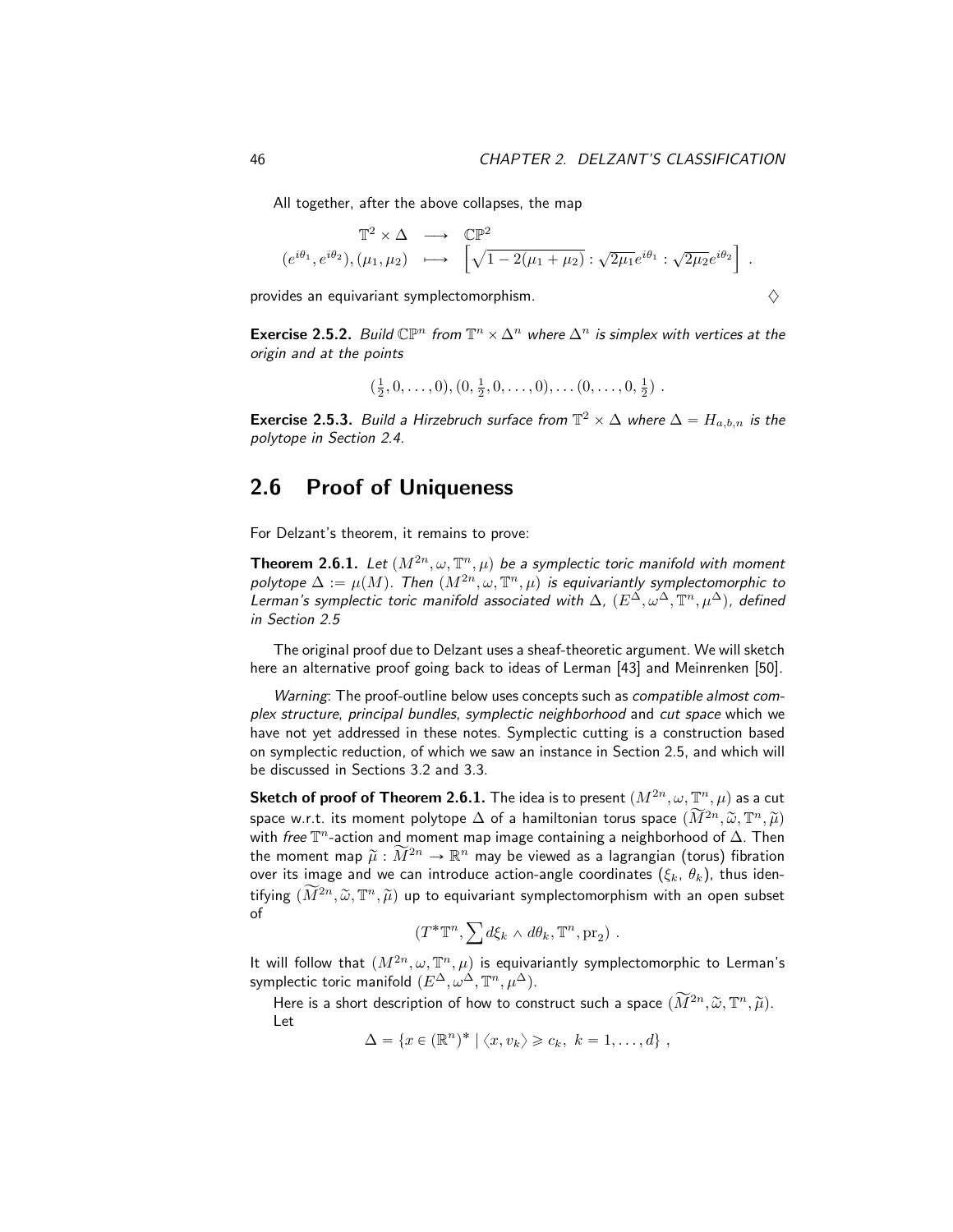let  $k_1 \in \{1, \ldots, d\}$ , consider the corresponding facet

$$
\Delta_1 := \Delta \cap \{x \in (\mathbb{R}^n)^* \mid \langle x, v_{k_1} \rangle = c_{k_1}\}
$$

and let  $S = \mu^{-1}(\Delta_1) \subset M$  be the preimage of that facet. Then  $S$  is a connected component of the fixed point set of the 1-dimensional subgroup

$$
\{\exp(tv_{k_1}) \mid t \in \mathbb{R}\}
$$

and is a symplectic submanifold of codimension 2. We denote by  $\omega_{_S}$  the symplectic form on  $S.$  We consider its *symplectic normal bundle<sup>7</sup> ,*  $TS^\omega$  *.* We can equip  $TS^\omega$  with the structure of an hermitian line bundle (this involves choosing a compatible almost complex structure on M) and thus extract its unit circle bundle,  $\Pi_{Q}: Q \rightarrow S$ , which is a  $\mathbb{T}^n$ -equivariant principal  $S^1$ -bundle and satisfies  $TS^\omega=Q\times_{S^1}\mathbb{C}.$  We choose a corresponding  $\mathbb{T}^n$ -invariant connection form  $\alpha$ , i.e., a  $\mathbb{T}^n$ -invariant 1-form on  $Q$ satisfying, for the vertical vector field  $v$  generated by the circle action:

$$
i_v \alpha = 1 \quad \text{and} \quad i_v d\alpha = 0 \ .
$$

Consider the closed 2-form on  $Q \times \mathbb{C}$ :

$$
\omega_{Q\times\mathbb{C}} := \Pi_Q^*\omega_{\scriptscriptstyle S} + \omega_{\scriptscriptstyle \mathbb{C}} + \frac{1}{2}d\left(|z|^2\alpha\right) ,
$$

where  $\omega_c$  denotes the standard symplectic structure in  $\mathbb C$ . This 2-form is invariant for the circle action and vanishes on the vertical vector field,

$$
i_{v-\frac{\partial}{\partial \theta}}\omega_{Q\times\mathbb{C}}=i_{-\frac{\partial}{\partial \theta}}\omega_{\mathbb{C}}+i_{v}rdr\wedge\alpha=rdr-rdr=0,
$$

so it descends to a closed 2-form,  $\omega_{TS^{\omega}}$ . Moreover,  $\omega_{TS^{\omega}}$  is nondegenerate near its zero section,  $S_0$ . It follows that there exists an equivariant symplectomorphism between tubular neighborhoods of S in M and of  $S_0$  in  $TS^{\omega}$ .

Now the symplectic normal bundle  $TS^{\omega}$  may be viewed as a *cut space* w.r.t. the interval  $[0, +\infty)$  of the hamiltonian  $S^1$ -space  $Q \times \mathbb{R}$  equipped with the symplectic form

$$
\omega_{Q\times\mathbb{R}}:=\Pi_Q^*\omega_s+d\left(t\alpha\right) ,
$$

where t is the coordinate function on  $\mathbb R$  and defines the moment map. There is a natural  $\mathbb{T}^n$ -equivariant diffeomorphism between  $Q \times \mathbb{R}^+$  and  $TS^\omega \backslash S_0$  preserving the 2-forms. We can thus glue  $M\backslash S$  with a small neighborhood of  $Q$  in  $Q\times\mathbb{R}$ , to obtain a new hamiltonian  $\mathbb{T}^n$ -space  $(M_1,\omega_1,\mathbb{T}^n,\mu_1)$  with one orbit type stratum less. The original space is obtained from this  $M_1$  by cutting with respect to the affine half-space

$$
\mathcal{H}_1 := \{x \in (\mathbb{R}^n)^* \mid \langle x, v_{k_1} \rangle \geqslant c_{k_1} \}.
$$

Continuing in this fashion for each facet of  $\Delta$ , we obtain a sequence of spaces  $M_1, M_2, \ldots, M_d$  with the property that the final space  $M_d$  has a free action and

<sup>&</sup>lt;sup>7</sup>The symplectic normal bundle of a symplectic submanifold  $S \subset M$  is the vector bundle over S whose fiber at each point p is given by the symplectic orthogonal of  $T_pS$  in  $(T_pM, \omega_p)$ .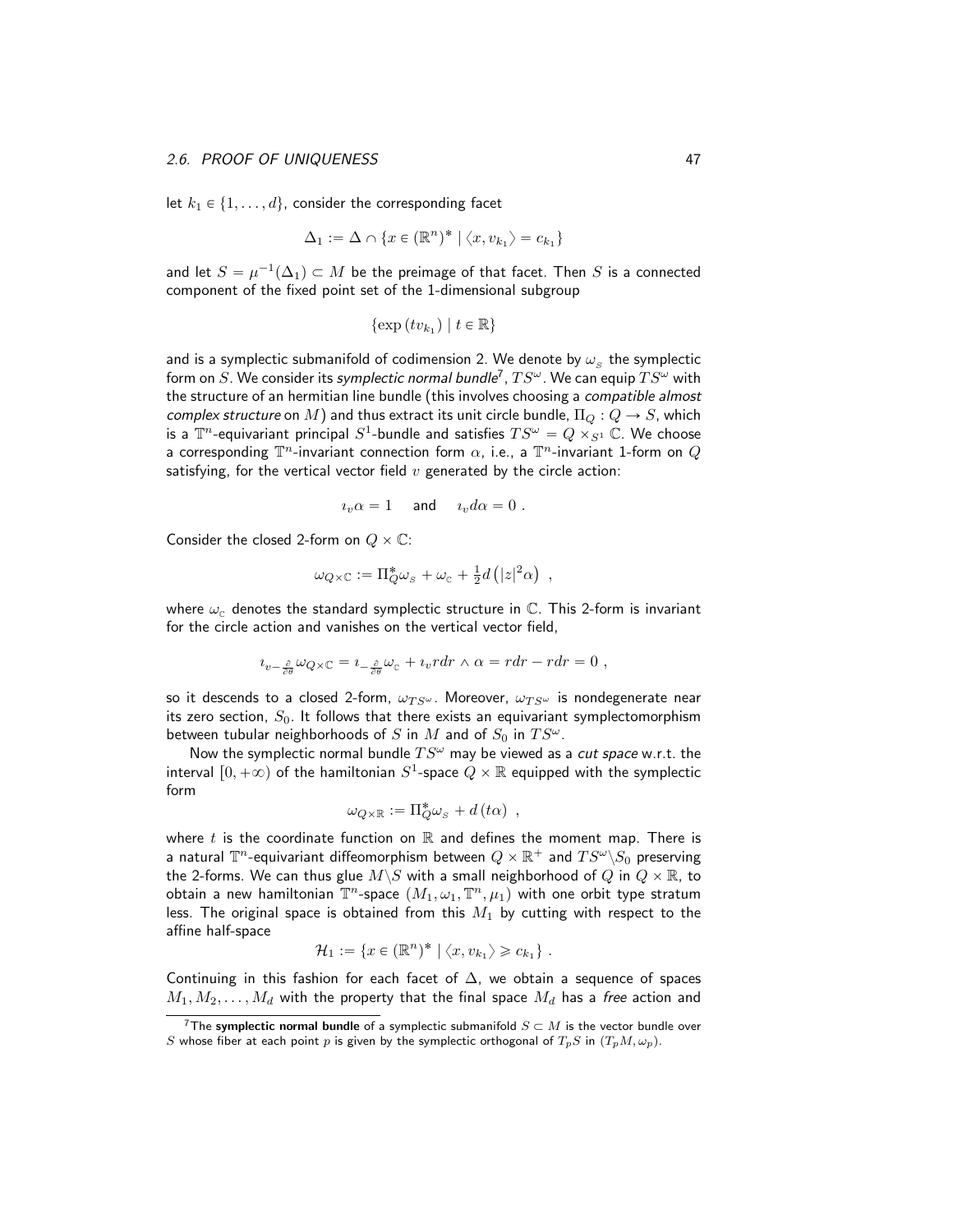each  $M_k$  is equivariantly symplectomorphic to the cut space of  $M_{k-1}$  w.r.t.  $\mathcal{H}_k$ , setting  $M_0 := M$ . Hence, we have

$$
M \simeq (M_1)_{\mathcal{H}_1} \simeq (M_2)_{\mathcal{H}_1 \cap \mathcal{H}_2} \simeq \ldots \simeq (M_d)_{\Delta}
$$

and we set  $M_d =: \widetilde{M}$ .

Exercise 2.6.2. What would be the classification of symplectic toric manifolds if, instead of the equivalence relation defined in Section 1.6, one considered to be equivalent those  $(M_j , \omega_j , \mathbb{T}^n , \mu_j)$ ,  $j = 1, 2$ , related by:

- (a) a  $\mathbb{T}^n$ -equivariant symplectomorphism  $\varphi$  sucht that  $\mu_1 = \mu_2 \circ \varphi$ ?
- (b) an isomorphism  $\lambda : \mathbb{T}^n \to \mathbb{T}^n$  and a  $\lambda$ -equivariant<sup>8</sup> symplectomorphism  $\varphi$  :  $M_1 \rightarrow M_2$ ?

Hint: The general affine group,  $AGL(n; \mathbb{Z}) := \mathbb{R}^n \rtimes GL(n; \mathbb{Z})$ , is the group of all invertible affine integral transformations, whose elements are compositions of linear maps in  $GL(n; \mathbb{Z})$  and translations by arbitrary vectors in  $\mathbb{R}^n$ .

<sup>&</sup>lt;sup>8</sup> $\lambda$ -equivariance means that  $\varphi(t \cdot p) = \lambda(t) \cdot \varphi(p)$  for all  $p \in M_1$  and  $t \in \mathbb{T}^n$ . An isomorphism of  $\mathbb{T}^n$  is given by an element of  $\mathrm{GL}(n; \mathbb{Z})$  (those are the linear maps  $\mathbb{R}^n \to \mathbb{R}^n$  that are isom of the lattice  $(2\pi\mathbb{Z})^n$ ).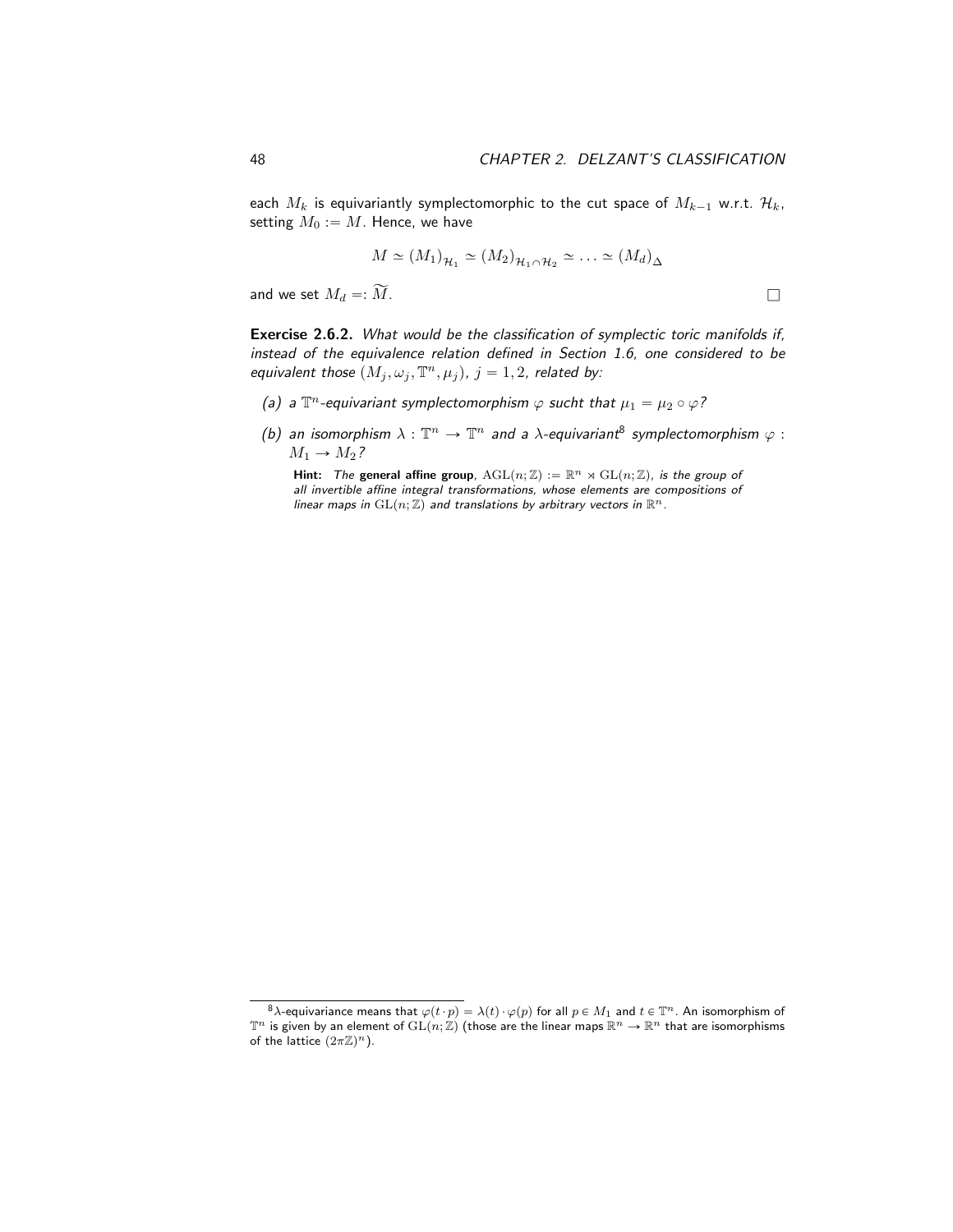# Bibliography

- [1] Abreu, M., Kähler geometry of toric manifolds in symplectic coordinates. Symplectic and contact topology: interactions and perspectives, 1–24, Fields Inst. Commun., 35, Amer. Math. Soc. (2003).
- [2] Abreu, M., Macarini, L., Contact homology of good toric contact manifolds. Compos. Math. 148 (2012), 304–334.
- [3] Abreu, A., Macarini, M., Remarks on Lagrangian intersections in toric manifolds. Trans. Amer. Math. Soc. 365 (2013), 3851–3875.
- [4] Abraham, R., Marsden, J. E., Foundations of Mechanics, second edition, Addison-Wesley, Reading, 1978.
- [5] Arnold, V., Mathematical Methods of Classical Mechanics, Graduate Texts in Mathematics 60, Springer-Verlag, New York, 1978.
- [6] Atiyah, M., Convexity and commuting Hamiltonians, Bull. London Math. Soc. 14 (1982), 1-15.
- [7] Atiyah, M., Bott, R., The moment map and equivariant cohomology, Topology 23 (1984), 1-28.
- [8] Atiyah, M., Macdonald, I., *Introduction to Commutative Algebra*, Addison-Wesley, Reading, 1969.
- [9] Audin, M. Torus actions on symplectic manifolds. Second revised edition. Progress in Mathematics 93, Birkhäuser (2004).
- [10] Audin, M., Spinning Tops. A Course on Integrable Systems, Cambridge Studies in Advanced Mathematics 51, Cambridge University Press, Cambridge, 1996.
- [11] Bott, R., Tu, L., Differential Forms in Algebraic Topology, Graduate Texts in Mathematics 82, Springer-Verlag, New York-Berlin, 1982.
- [12] Bredon, G., Introduction to Compact Transformation Groups, Pure and Applied Mathematics 46, Academic Press, New York-London, 1972.
- [13] Bröcker, T., tom Dieck, T., Representations of Compact Lie Groups, Graduate Texts in Mathematics 98, Springer-Verlag, New York, 1985.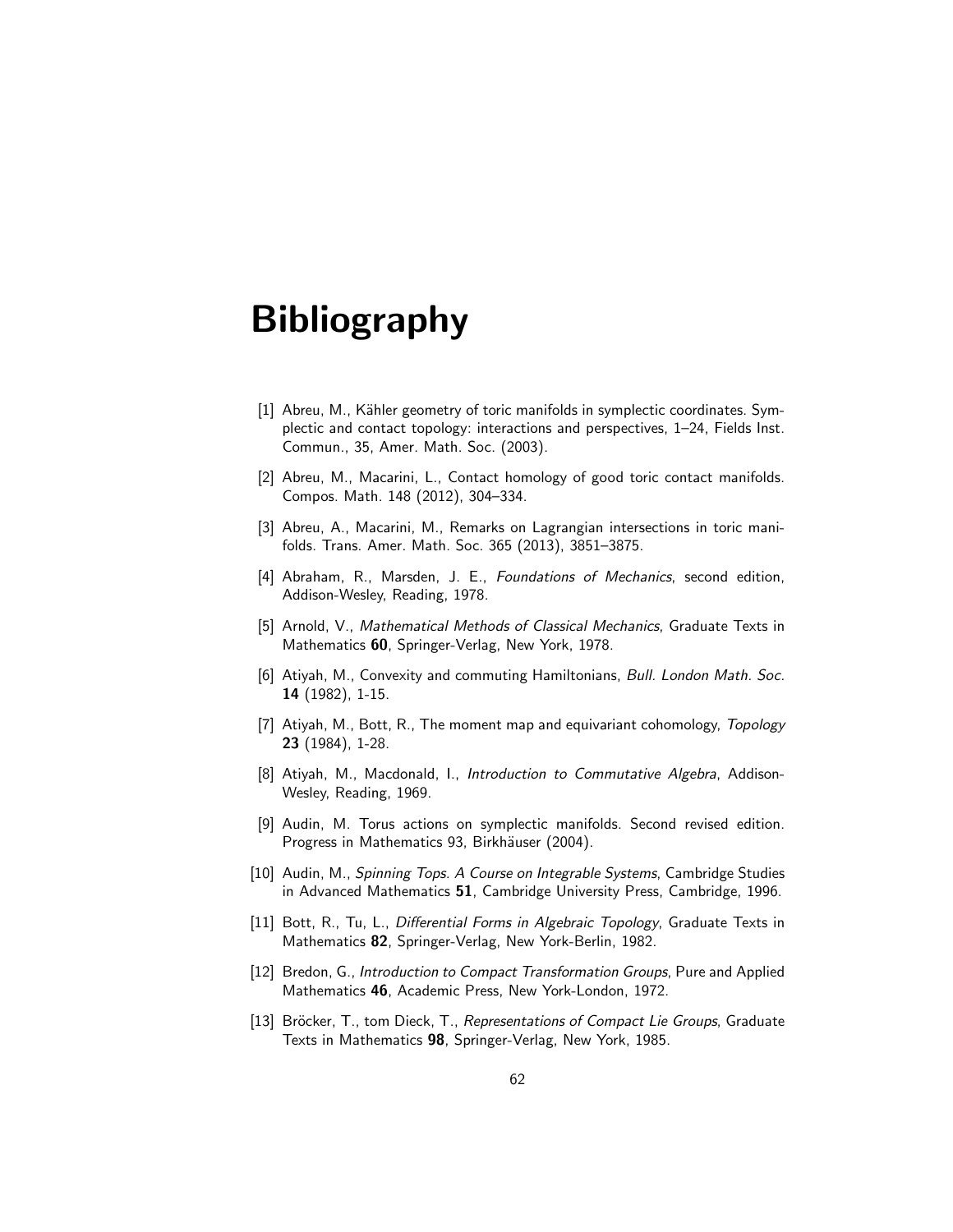- [14] Cannas da Silva, A., A Chiang-type lagrangian in  $\mathbb{CP}^2$ . Lett. Math. Phys. 108 (2018), 699–710.
- [15] Cannas da Silva, A., Lectures on Symplectic Geometry, Lecture Notes in Mathematics 1764, Springer-Verlag, Berlin, 2001.
- [16] Cannas da Silva, A., Symplectic toric manifolds. Symplectic geometry of integrable Hamiltonian systems (Barcelona, 2001), 85–173, Adv. Courses Math. CRM Barcelona, Birkhäuser (2003).
- [17] Cox, D., Recent developments in toric geometry, Algebraic Geometry Santa Cruz 1995, 389-436, Proc. Sympos. Pure Math. 62, part 2, Amer. Math. Soc., Providence, 1997.
- [18] Danilov, V., The geometry of toric varieties, Uspekhi Mat. Nauk 33 (1978), no. 2 (200), 85-134, 247, English translation: Russian Math. Surveys 33 (1978), no. 2, 97-154.
- [19] Dellnitz, M., Melbourne, I., The equivariant Darboux theorem, Exploiting symmetry in applied and numerical analysis, 163-169, Lectures in Appl. Math., 29, Amer. Math. Soc., Providence, 1993.
- [20] Delzant, T., Hamiltoniens périodiques et images convexes de l'application moment, Bull. Soc. Math. France 116 (1988), 315-339.
- [21] Demazure, M., Sous-groupes alg´ebriques de rang maximum du groupe de Cremona, Ann. Sci. Ecole Norm. Sup. (4) 3 (1970), 507-588.
- [22] Duistermaat, J.J., On global action-angle coordinates, Comm. Pure Appl. Math. 33 (1980), 687-706.
- [23] Duistermaat, J.J., Equivariant cohomology and stationary phase, Symplectic Geometry and Quantization (Sanda and Yokohama, 1993), edited by Maeda, Y., Omori, H. and Weinstein, A., 45-62, Contemp. Math. 179, Amer. Math. Soc., Providence, 1994.
- [24] Duistermaat, J.J., Heckman, G., On the variation in the cohomology of the symplectic form of the reduced phase space, *Invent. Math.* 69 (1982), 259-268; Addendum, Invent. Math. 72 (1983), 153-158.
- [25] Fukaya, K., Oh, Y.-G., Ohta, H., Ono, K., Lagrangian Floer theory on compact toric manifolds: survey. Surveys in differential geometry, 17, 229–298, Int. Press (2012).
- [26] Fulton, W., Introduction to Toric Varieties, Annals of Mathematics Studies 131, Princeton University Press, Princeton, 1993.
- [27] Gelfand, I., Kapranov, M., Zelevinsky, A., Discriminants, Resultants, and Multidimensional Determinants, Mathematics: Theory & Applications, Birkhäuser Boston, 1994.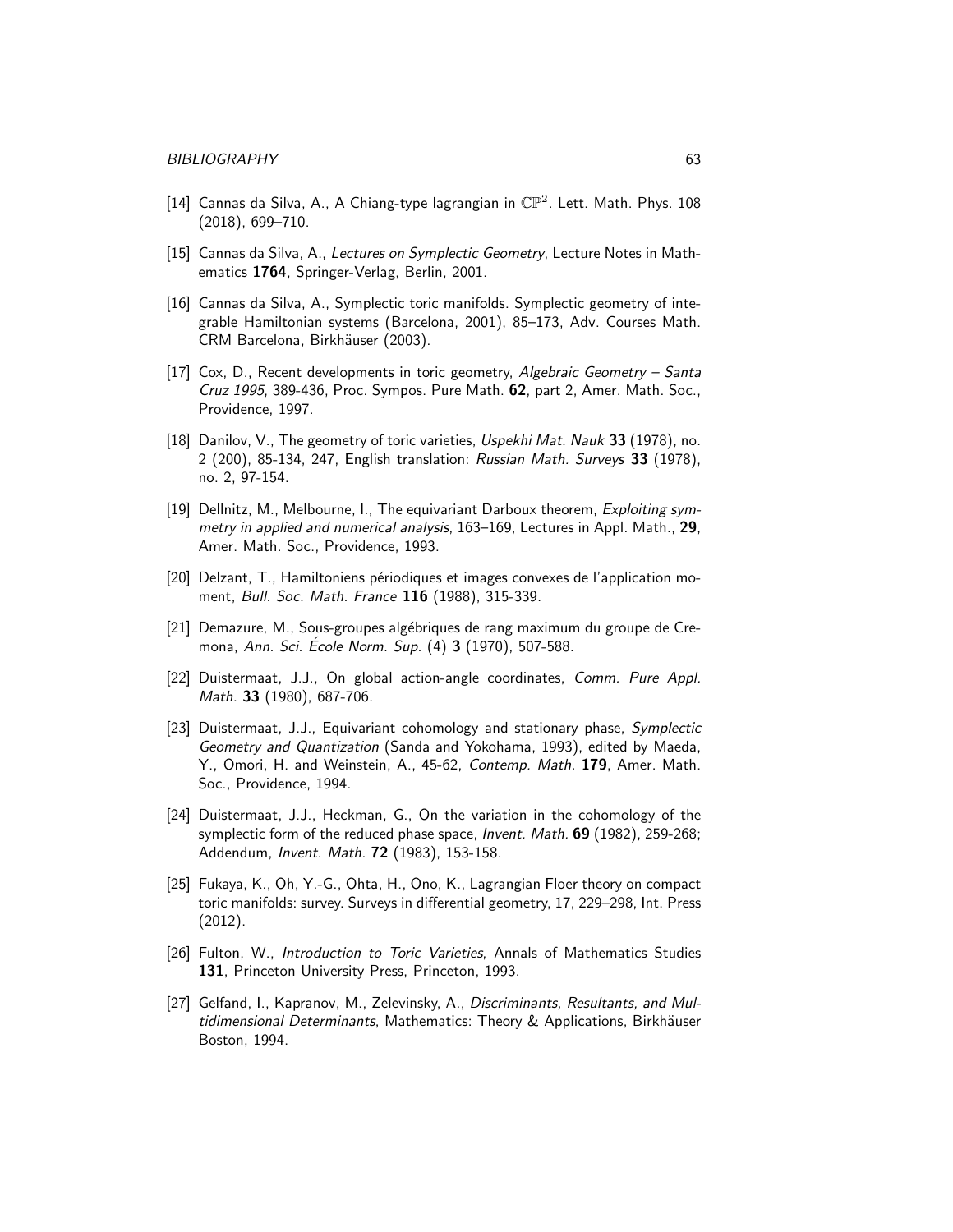- [28] Guillemin, V., Ginzburg, V., Karshon, Y., Moment Maps, Cobordisms, and Hamiltonian Group Actions, American Mathematical Society, Providence, 2002.
- [29] Guillemin, V., Moment Maps and Combinatorial Invariants of Hamiltonian  $T^n$ spaces, Progress in Mathematics 122, Birkhäuser, Boston, 1994.
- [30] Guillemin, V., Sternberg, S., Convexity properties of the moment mapping, Invent. Math. 67 (1982), 491-513.
- [31] Guillemin, V., Sternberg, S., Birational equivalence in the symplectic category, Invent. Math. 97 (1989), 485-522.
- [32] Guillemin, V., Sternberg, S., Symplectic Techniques in Physics, second edition, Cambridge University Press, Cambridge, 1990.
- [33] Haug, L., On the quantum homology of real Lagrangians in Fano toric manifolds. Int. Math. Res. Not. IMRN 2013, no. 14, 3171–3220.
- [34] Hausmann, J.-C., Holm, T., Puppe, V., Conjugation spaces. Algebr. Geom. Topol. 5 (2005), 923–964.
- [35] Hirzebruch, F., Uber eine Klasse von einfachzusammenhängenden komplexen Mannigfaltigkeiten. Mathematische Annalen 124 (1951), 77-86.
- [36] Karshon, Y., Lerman, E., Non-compact symplectic toric manifolds, SIGMA Symmetry Integrability Geom. Methods Appl. 11 (2015), Paper 055, 37 pp.
- [37] Kempf, G., Knudsen, F., Mumford, D., Saint-Donat, B., Toroidal Embeddings, I, Lecture Notes in Mathematics 339, Springer-Verlag, Berlin-New York, 1973.
- [38] Kirwan, F., Cohomology of Quotients in Symplectic and Algebraic Geometry, Mathematical Notes 31, Princeton University Press, Princeton, 1984.
- [39] Karshon, Y., Lerman, E., Non-compact symplectic toric manifolds. SIGMA Symmetry Integrability Geom. Methods Appl. 11 (2015), Paper 055.
- [40] Kostant, B., On convexity, the Weyl group and the Iwasawa decomposition. Ann. Sci. Ecole Norm. Sup. 6 (1973), 413–455.
- [41] Lee, J. M., Introduction to Smooth Manifolds, second edition, Springer, 2013.
- [42] Lerman, E., Contact toric manifolds. J. Symplectic Geom. 1 (2003), 785–828.
- [43] Lerman, E., Symplectic cuts, Math. Res. Lett. 2 (1995), 247-258.
- [44] Lerman, E., Geodesic flows and contact toric manifolds. Symplectic geometry of integrable Hamiltonian systems (Barcelona, 2001), 175–225, Adv. Courses Math. CRM Barcelona, Birkhäuser, Basel, 2003.
- [45] Lerman, E., Meinrenken, E., Tolman, S., Woodward, C., Nonabelian convexity by symplectic cuts, Topology 37 (1998), 245-259.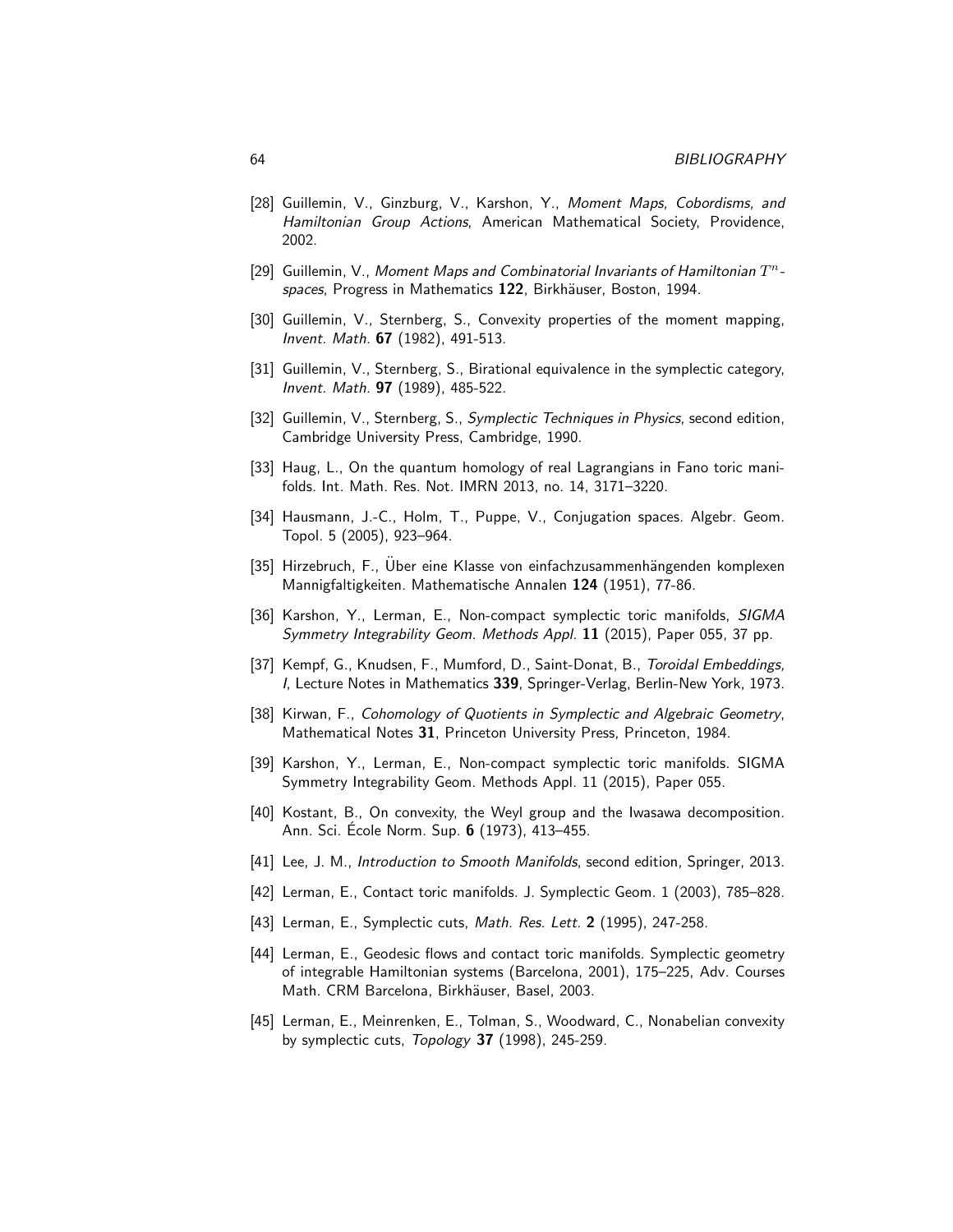- [46] Lerman, E., Tolman, S., Hamiltonian torus actions on symplectic orbifolds and toric varieties, Trans. Amer. Math. Soc. 349 (1997), 4201-4230.
- [47] Marsden, J., Weinstein, A., Reduction of symplectic manifolds with symmetry, Rep. Mathematical Phys. 5 (1974), 121-130.
- [48] McDuff, D., Examples of simply-connected symplectic non-Kählerian manifolds, J. Differential Geom. 20 (1984), 267-277.
- [49] McDuff, D., Salamon, D., Introduction to Symplectic Topology, third edition. Oxford University Press, Oxford, 2017.
- [50] Meinrenken, E., Symplectic geometry. Lecture notes in the author's website www.math.toronto.edu/mein/teaching/LectureNotes/sympl.pdf.
- [51] Meyer, K., Symmetries and integrals in mechanics, Dynamical Systems (Proc. Sympos., Univ. Bahia, Salvador, 1971), 259-272. Academic Press, New York, 1973.
- [52] Mikhalkin, G., Examples of tropical-to-lagrangian correspondence, Eur. J. Math. 5 (2019), 1033–1066.
- [53] Milnor, J., Morse Theory, based on lecture notes by M. Spivak and R. Wells, Annals of Mathematics Studies 51, Princeton University Press, Princeton, 1963.
- [54] Morse, M., The foundations of a theory in the calculus of variations in the large, Trans. Amer. Math. Soc. 30 (1928), 213-274.
- [55] Moser, J., On the volume elements on a manifold, *Trans. Amer. Math. Soc.* 120 (1965), 286–294.
- [56] Oda, T., Convex Bodies and Algebraic Geometry An Introduction to the Theory of Toric Varieties, Ergebnisse der Mathematik und ihrer Grenzgebiete (3) 15, Springer-Verlag, Berlin, 1988.
- [57] Oesinghaus, J., Symplectic Toric Bestiary, Bachelor Thesis at ETH Zurich, 2012.
- [58] Satake, I., On a generalization of the notion of manifold, *Proc. Nat. Acad. Sci.* U.S.A. 42 (1956), 359-363.
- [59] Scott, P., The geometries of 3-manifolds, *Bull. London Math. Soc.* 15 (1983), 401-487.
- [60] Souriau, J.-M., Structure des Systèmes Dynamiques, Maîtrises de Mathématiques, Dunod, Paris 1970.
- [61] Spivak, M., A Comprehensive Introduction to Differential Geometry, Vol. I, second edition, Publish or Perish, Inc., Wilmington, 1979.